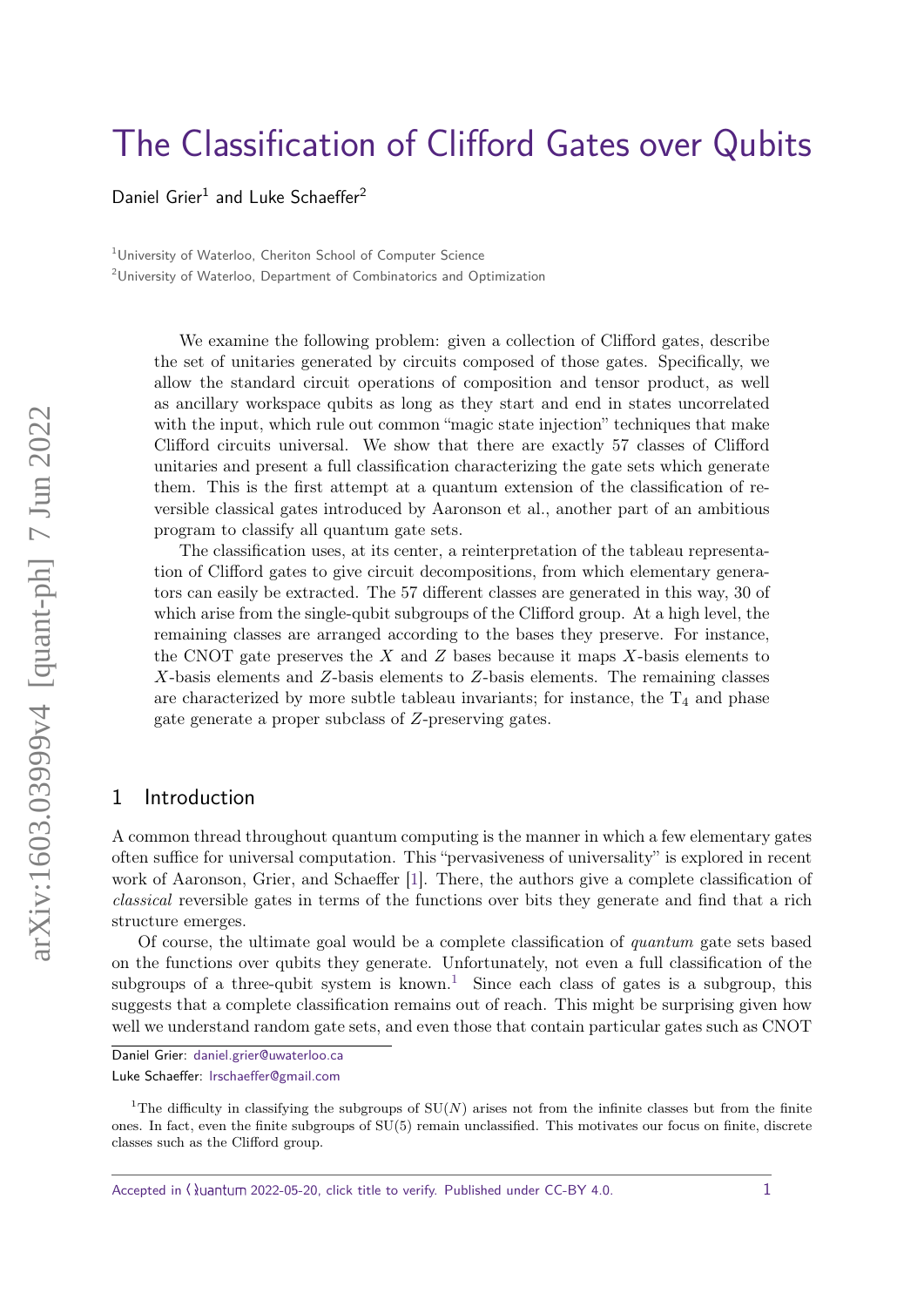[\[2,](#page-36-1) [3\]](#page-36-2). However, a full classification begets a complete understanding of all possible behaviors, despite their strangeness or rarity (see, for example, the sporadic gate sets in the lattice of Aaronson et al. [\[1\]](#page-36-0)). Nevertheless, there has been some encouraging progress on classification problems: for Hamiltonians, Bouland, Man˘cinska, and Zhang [\[4\]](#page-36-3) classified all 2-qubit commuting Hamiltonians, while Childs et al. [\[5\]](#page-36-4) characterized all 2-qubit Hamiltonians when restricted to circuits over two qubits; for linear optics, Aaronson and Bouland [\[6\]](#page-36-5) completed a classification for linear optics of 2-mode beamsplitters; and for Clifford+*T* circuits, Amy, Glaudell, and Ross [\[7\]](#page-36-6) give a type of classification based on the elements appearing in their representations as unitary matrices.

This paper contributes a new classification of quantum gate sets by giving a complete classification of the Clifford gates, the set of unitaries normalizing the Pauli group. To provide some context, the Clifford gates are generated by the CNOT gate, the Hadamard gate, and the *π*  $\frac{\pi}{4}$ -phase gate. It is not hard to see that the Clifford operations on *n* qubits are a discrete, finite set, so it has always been widely assumed that they do not suffice for universal quantum computation. Indeed, Gottesman and Knill [\[8\]](#page-37-0) showed that they could be efficiently simulated with a classical computer, using a binary matrix representation of states called a stabilizer tableau. Using a slightly larger version of these tableaux, Aaronson and Gottesman [\[9\]](#page-37-1) were able to fur-ther improved the efficiency of measurements in this algorithm.<sup>[2](#page-1-0)</sup> In fact, a reinterpretation of their tableau representation is integral to our classification.

Clifford circuits are somewhat remarkable in that they may in fact be integral to our eventual development of a general-purpose quantum computer. For instance, the stabilizer formalism, which tracks state evolution through conjugated Pauli elements, underlies many of the important quantum error correcting codes [\[10\]](#page-37-2). In fact, the Clifford operations are exactly those operations which can be easily computed transversally in many fault-tolerant schemes of quantum computing (e.g., the Shor code [\[11\]](#page-37-3) or the [[7,1,3]] Steane code [\[12\]](#page-37-4)).

Our model is motivated in part by the use of Clifford circuits as subroutines of a general quantum computation, much like the transversal gates in a fault-tolerant scheme. We regard the creation of complicated ancilla states as an inherently difficult task, and therefore require that all ancillary qubits used during the computation be returned to their initial state at the end of the computation. This restriction eliminates schemes in which much of the difficulty of the computation is offloaded to the creation of "magic states" which are subsequently consumed by the computation [\[11,](#page-37-3) [13,](#page-37-5) [14\]](#page-37-6). Unlike these schemes in which the ancillas boost weak gate sets to computational universality, Clifford operations cannot be boosted in our model to generate anything outside the Clifford group.[3](#page-1-1)

We also regard the classification of Clifford gates as an important step towards a full classification of quantum gate classes. Although the complete inclusion lattice for general quantum gates will be significantly more complicated than the one we present for the Clifford gates, the classes described here provide a testbed for the techniques used for general quantum gates. This is due to the fact that our lattice for Clifford gates must appear as a sublattice in the complete quantum gate classification. This situation contrasts with the reversible gate classification of Aaronson et al., in which much of the complexity of the lattice is due to the fact that only  $|0\rangle$ and  $|1\rangle$  ancillas were allowed. Indeed, we show in Appendix [B](#page-40-0) that the classical reversible classification collapses significantly under quantum ancillas. Because we allow for arbitrary ancillas in our model, our classification does not suffer from the same issue.

<span id="page-1-0"></span><sup>&</sup>lt;sup>2</sup>In terms of complexity classes, Aaronson and Gottesman [\[9\]](#page-37-1) show that Clifford circuits can be simulated in the class ⊕L (pronounced "parity ell"). This class is most easily understood as capturing those problems reducible to solving linear equations mod 2. To be clear, we have that  $\oplus \mathsf{L} \subseteq \mathsf{P}$ .

<span id="page-1-1"></span><sup>3</sup>This was first noticed by Anderson [\[15\]](#page-37-7).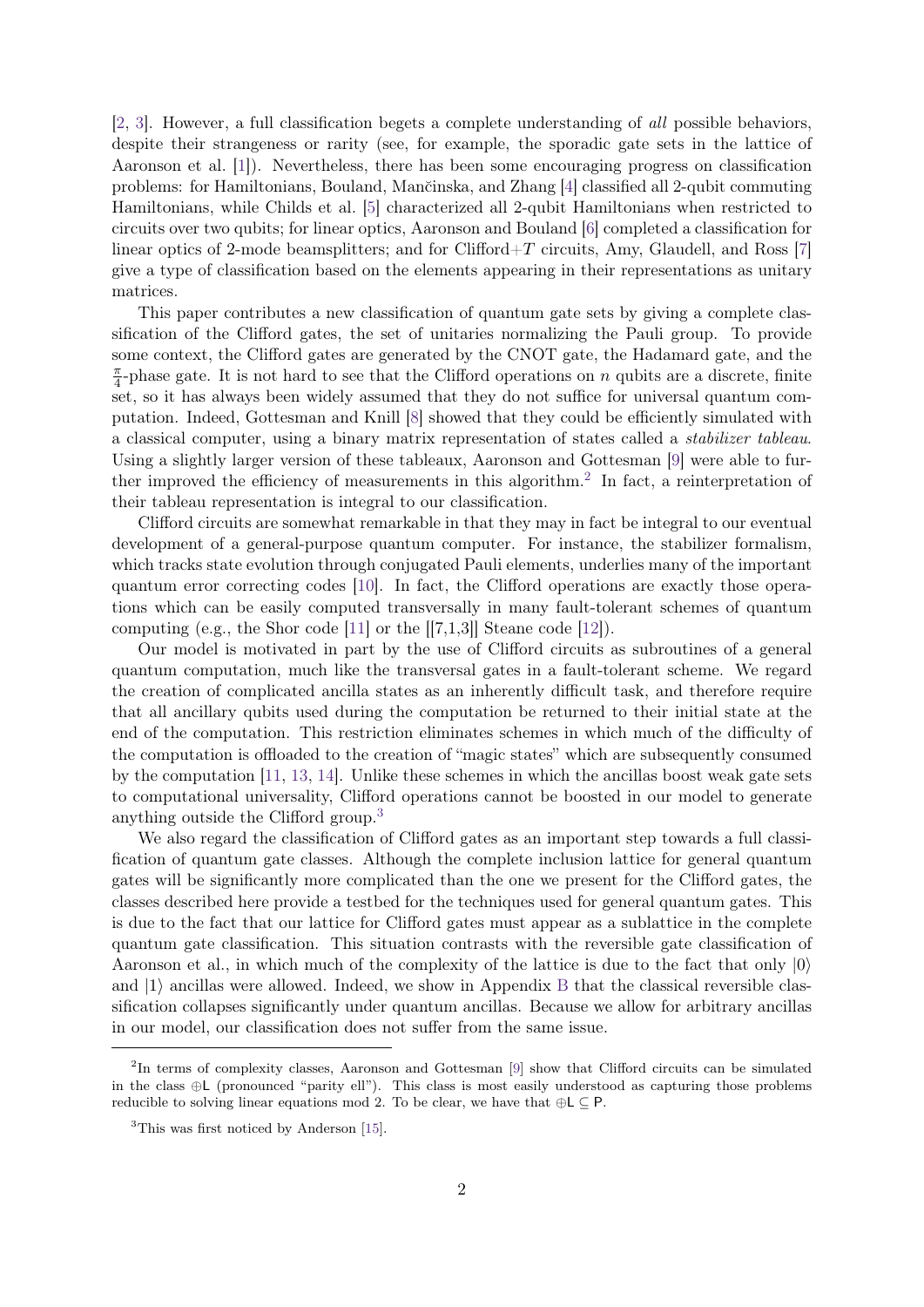### 1.1 Results

We wish to determine the set of Clifford operations that can be realized as circuits consisting of gates from a given gate set. Let us briefly explain the circuit building operations we allow (full details and justification in Section [5\)](#page-14-0). First, we can combine gates in series or parallel, i.e., their composition or tensor product. We also assume for simplicity that swapping qubits is allowed at any point in the circuit. Each circuit also has access to arbitrary quantum ancillas provided that they are returned to their initial states by the end of the computation. Finally, we adopt the standard practice of ignoring global phase in circuits. Under this model, our main result is the classification of Clifford gates below:

**Theorem 1.** *Any set of Clifford gates generate one of 57 distinct classes of Clifford operations. There are 30 classes (depicted in Figure [1\)](#page-4-0) generated by single-qubit gates. The remaining 27 non-degenerate classes are shown in Figure [2.](#page-5-0) Notation for the generators of the classes depicted in those diagrams is given in Section [3.](#page-7-0)*

We list some consequences and highlights of the classification below:

(1) **Invariants.** Every class can be defined by a collection of invariants, i.e., properties of the Clifford gates which are preserved under our circuit building operations. Formally, we define each invariant based on the tableau representation of the Clifford gate (see sections [4](#page-10-0) and [6\)](#page-17-0). We now describe the broad themes behind the main invariants of the classification. First, there is a three-fold symmetry in the classification, corresponding to the symmetry of the *X*, *Y* , and *Z* elements of the Pauli group. For example, the CNOT gate behaves classically in the *X*-basis and *Z*-basis (i.e., it permutes the four 2-qubit *X*-basis vectors, and likewise in the *Z*-basis), but not the *Y* -basis. By symmetry, there are gates like CNOT which are classical in each pair of bases. There is even a nontrivial class of gates which act classical in all three bases (up to sign).

When two classes cannot be distinguished by their high-level basis behavior, we need more refined invariants to separate them. For example, some invariants correspond to the specific action the gate has in some basis: the CNOT gate can generate any reversible linear transformation in the *Z*-basis; there is another gate which can only perform orthogonal linear transformations; and we also have gates like CZ, which can only change the sign of the basis element.<sup>[4](#page-2-0)</sup> In fact, these three cases and the available collection of single-qubit gates are enough to determine the class.

- (2) **Finite Generation.** Every class can be generated by a single gate on at most four qubits. Also, given a set of gates generating some class, there always exist three gates from that set that generate the same class. Moreover, the classification implies that the canonical set of Clifford generators—CNOT, Hadamard, and phase—is not a minimal set of generators in our model. It turns out that with the aid of ancilla qubits, CNOT and Hadamard generate a phase gate. This is well-known [\[16,](#page-37-8) [17\]](#page-37-9), but comes as a simple consequence of our classification theorem.
- (3) **Ancillas.** In general, giving a Clifford gate access to ancillary qubits often increases the set of functions it can compute. A priori, one might suspect that extracting all functionality from a large entangling Clifford gate would require large highly-entangled ancilla states. Nevertheless, our classification shows that only a constant number of one- and two-qubit ancillary states are ever needed. In fact, an even stronger result is true. Namely, our

<span id="page-2-0"></span><sup>&</sup>lt;sup>4</sup>The CNOT (controlled-*X*) gate is sometimes written as CX, and we similarly write the controlled-*Z* gate as CZ.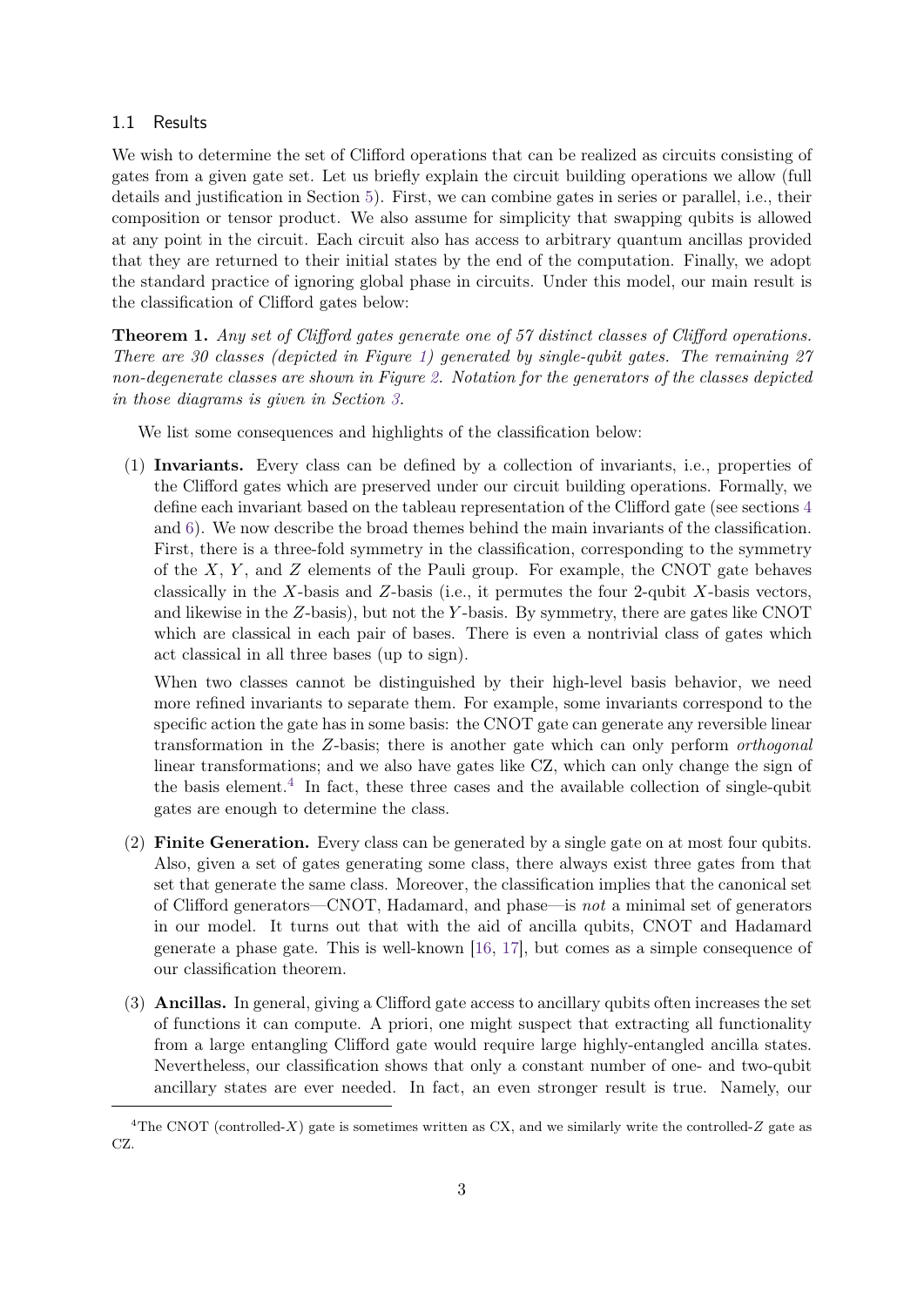classification holds even when we allow the ancillas to change in an input-independent manner,  $5$  as would be natural for a Clifford subroutine in a general quantum computation. See Section [5](#page-14-0) for further discussion.

- (4) **Canonical Forms.** It has long been known that there exists canonical forms for Clifford circuits [\[9,](#page-37-1) [18–](#page-37-10)[20\]](#page-37-11). Our classification theorem also reveals explicit canonical forms for most subclasses of Clifford circuits (see Section [7\)](#page-23-0). Furthermore, we give an explicit canonical form for 2-qubit Clifford circuits using the generators from our classification (see Appendix [E\)](#page-43-0).
- (5) **Enumeration.** For each class  $\mathcal C$  and for all  $n$ , we give explicit formulas for the number of gates in  $\mathcal C$  on *n*-qubits. This enumeration is often derived from our explicit canonical forms discussed above. One consequence is that every class is exponentially smaller than any class strictly containing it. See Appendix [A](#page-38-0) for details.
- (6) **Algorithms.** Our classification implies a linear time algorithm which, given the tableau of a gate *G*, identifies which class *G* belongs to. In fact, to witness that *G* generates some class in the classification, one only needs to view a constant number of bits of the tableau. These details are discussed in sections [9](#page-27-0) and [10.](#page-32-0)
- (7) **Sporadic Gates.** The process of classification unearthed certain strange classes, which arise from the interaction of the various invariants. For example, four of the classes containing the  $T_4$  gate require a generator on at least four qubits. Surprisingly, the class  $\langle T_4, \Gamma, \mathcal{P} \rangle$  has a three-qubit generator.<sup>[6](#page-3-1)</sup> We investigate such a gate in Appendix [C.](#page-42-0)

<span id="page-3-0"></span><sup>5</sup>Aaronson et al. called this the "Loose Ancilla Rule," and it *does* affect their classification of classical reversible circuits.

<span id="page-3-1"></span><sup>6</sup> Interestingly, there are no affine gate sets in the classification of *classical* reversible gates which admit a generator over three bits and no smaller.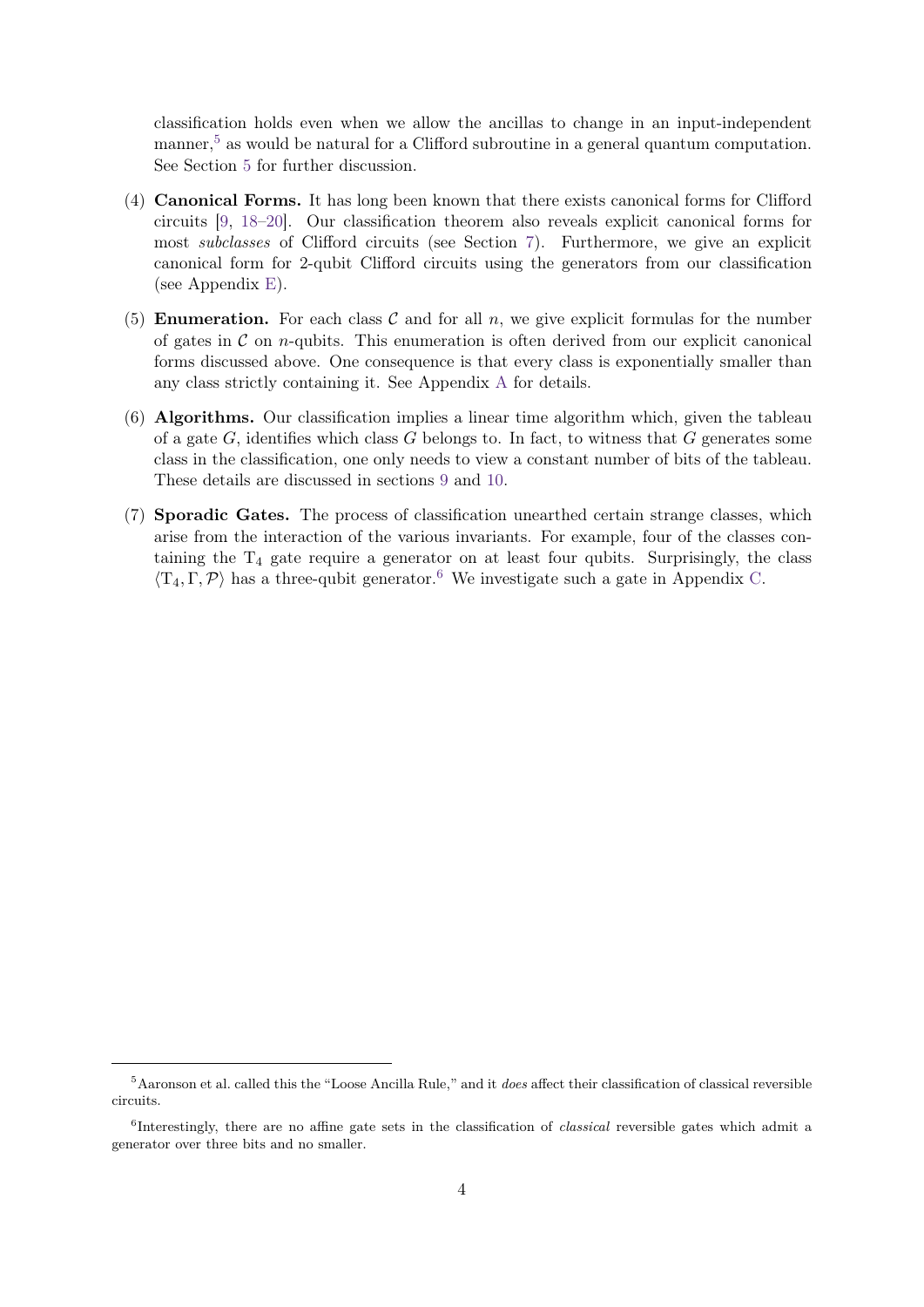

<span id="page-4-0"></span>Figure 1: The inclusion lattice of degenerate Clifford gate classes. To improve readability, some lines are gray and dotted, but they have the same meaning as their counterparts. The gates in this diagram are listed in Section 3.1 and some class names have been abbreviated as listed in Section 5.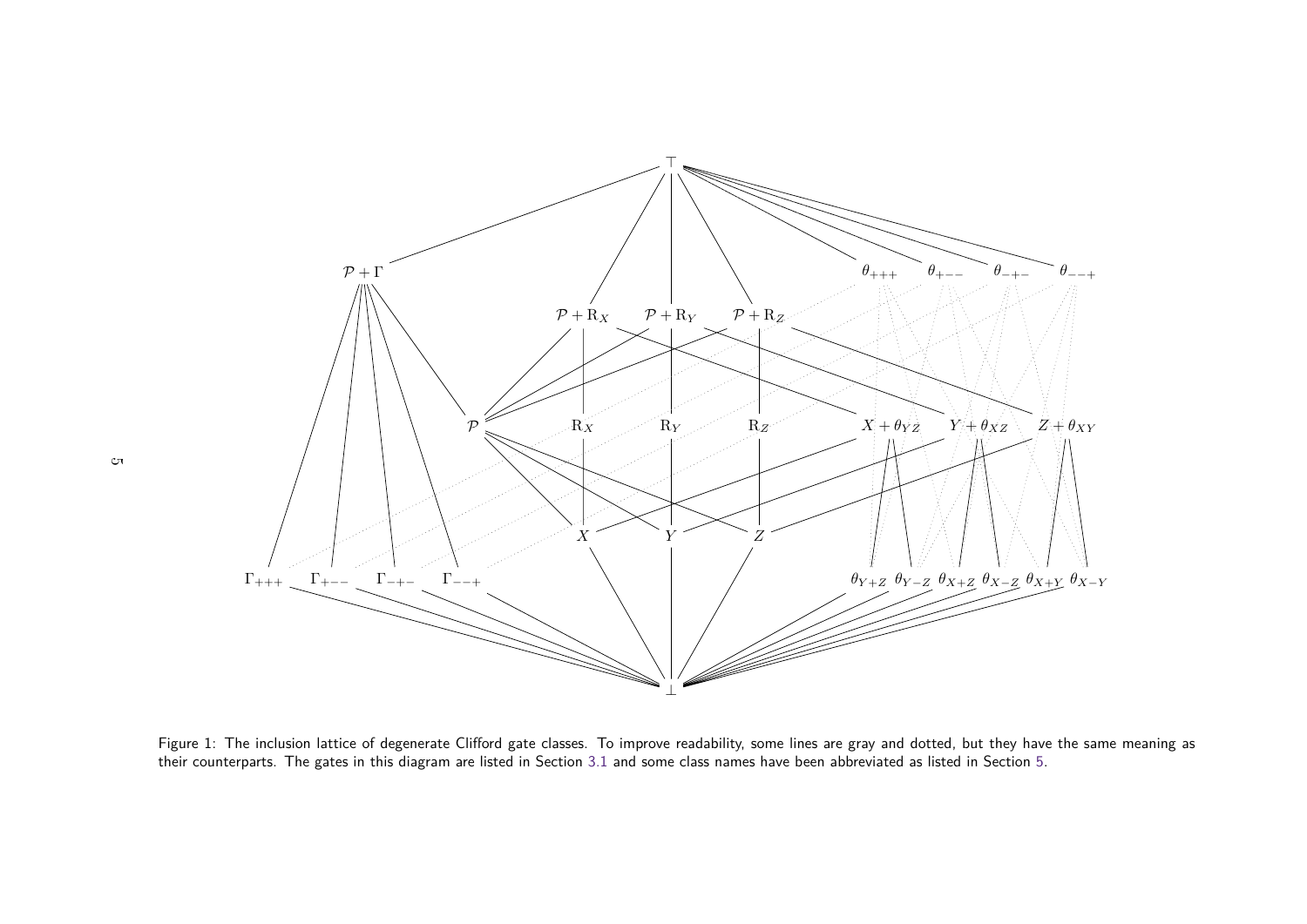<span id="page-5-0"></span>

Figure 2: The inclusion lattice of non-degenerate Clifford gate classes. Red, green, blue denote *<sup>X</sup>*-, *<sup>Y</sup>* -, and *<sup>Z</sup>*-preserving, respectively.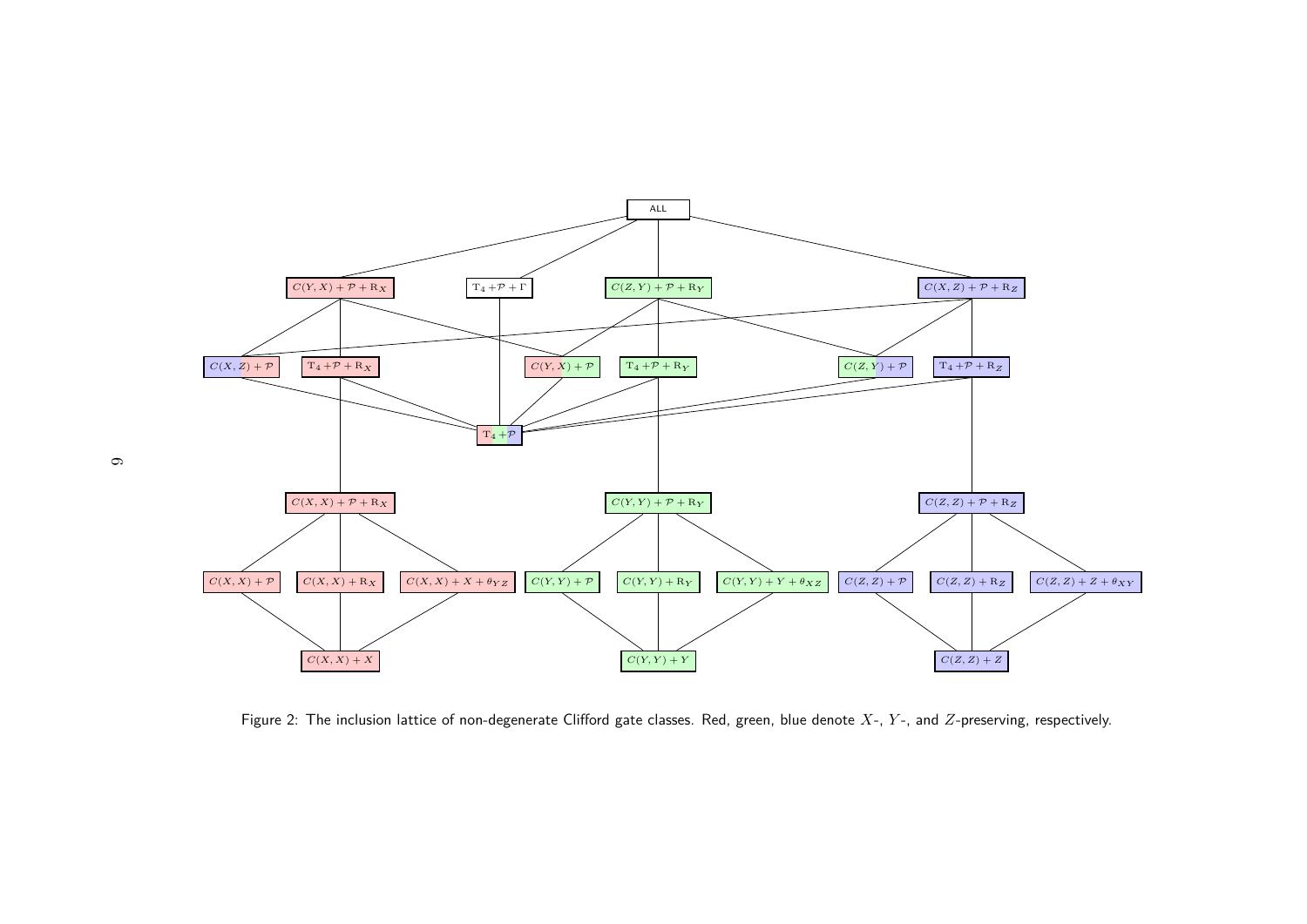#### 1.2 Proof Outline

We can divide the proof into a few major steps. First, we introduce the notion of a tableau, a binary matrix representation of a Clifford circuit. We then present all the classes in the classification and designate them by their generators. An examination of the tableaux of the gates in these classes reveals candidate invariants. We then prove that these candidate invariants are indeed invariant under the circuit building operations in our model. That is to say, if we have two gates whose tableaux satisfy the invariant, then the tableau of their composition satisfies the invariant, and so on for all the other ways to build circuits from gates—tensor products, ancillas, swapping.

At this point, we will have shown that each class has a corresponding invariant, which implies that each class in our lattice is distinct. That is, for any two classes, there is a generator of one that fails to satisfy the invariant of the other. Next, we will show that this correspondence is complete. The generators of a class can construct any gate which satisfies the invariant for that class.

The challenge remains to show that our list of classes is exhaustive. Suppose we are given some gate set *G*, and we wish to identify the class it generates. Clearly, the class generated by *G* is contained in some class in the lattice, and let  $C$  be the smallest such class. The hope is to show that *G* generates all of  $\mathcal{C}$ . To do this, we use the minimality of  $\mathcal{C}$ . That is, for each class  $\mathcal{S} \subset \mathcal{C}$ , there must be some gate  $q \in G$  which is not in  $\mathcal{S}$ , otherwise S would be a smaller class containing *G*. We now wish to use *g* to generate a simpler gate, also violating some invariant of S. This is accomplished via the "universal construction," which is a particular circuit built from *g* and SWAP gates. Finally, we combine the simpler gates to construct the canonical generators for the class  $\mathcal C$  itself.

## 2 Stabilizer Formalism

The one-qubit unitary operations

$$
X = \begin{pmatrix} 0 & 1 \\ 1 & 0 \end{pmatrix} \qquad \qquad Y = \begin{pmatrix} 0 & -i \\ i & 0 \end{pmatrix} \qquad \qquad Z = \begin{pmatrix} 1 & 0 \\ 0 & -1 \end{pmatrix}
$$

are known as *Pauli matrices*. The Pauli matrices are all involutions  $(X^2 = Y^2 = Z^2 = I)$ , and have the following relations between them

$$
XY = iZ
$$
  
\n
$$
YZ = iX
$$
  
\n
$$
ZX = iY
$$
  
\n
$$
ZX = iY
$$
  
\n
$$
XZ = -iY
$$

It follows that the Pauli matrices generate a discrete group (under multiplication), called the Pauli group P, which consists of sixteen elements:  $\{I, X, Y, Z\}$  with phases  $\pm 1$  or  $\pm i$ . The Pauli *group on n qubits*,  $\mathcal{P}_n$ , is the set of all *n*-qubit tensor products of elements from  $\mathcal{P}$ . We define a Pauli string as any element of  $\mathcal{P}_n$  with positive phase (i.e., a tensor product of the matrices *I, X, Y, Z*). We frequently omit the tensor product symbol from Pauli strings and write, e.g.,  $P_1 \cdots P_n$  where we mean  $P_1 \otimes \cdots \otimes P_n$ .

The Clifford group on *n* qubits,  $\mathcal{C}_n$ , is the set of unitary operations which normalize  $\mathcal{P}_n$  in the group-theoretic sense. That is,  $U \in \mathcal{C}_n$  if  $UpU^{\dagger} \in \mathcal{P}_n$  for all  $p \in \mathcal{P}_n$ . We leave it as a simple exercise to check that  $\mathcal{C}_n$  is indeed a group.

A Clifford gate is any unitary in  $\bigcup_{n\geq 1} C_n$ . A Clifford circuit is a quantum circuit of Clifford gates implementing a unitary transformation on some set of qubits, designated the input/output *qubits*, while preserving the state of the remaining ancilla qubits. We say that a state  $|\psi\rangle$  is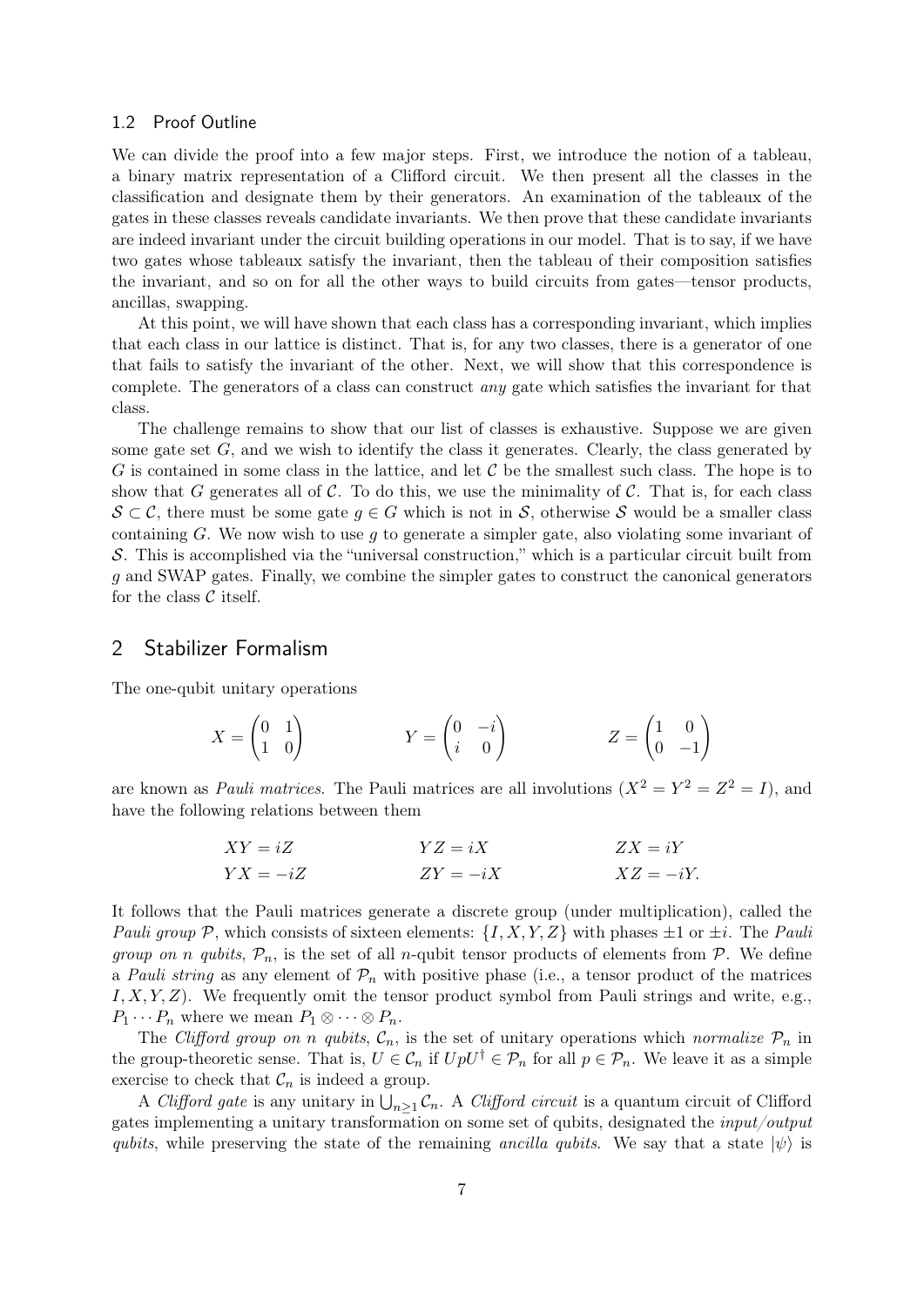stabilized by an operation *U* if and only if  $U|\psi\rangle = |\psi\rangle$ . In other words,  $|\psi\rangle$  is in the +1 eigenspace of *U*. The Pauli elements and their corresponding stabilized states are below:

<span id="page-7-1"></span>
$$
X: |+\rangle = \frac{|0\rangle + |1\rangle}{\sqrt{2}} \quad -X: |-\rangle = \frac{|0\rangle - |1\rangle}{\sqrt{2}}
$$
  
\n
$$
Y: |i\rangle = \frac{|0\rangle + i|1\rangle}{\sqrt{2}} \quad -Y: |-i\rangle = \frac{|0\rangle - i|1\rangle}{\sqrt{2}}
$$
  
\n
$$
Z: |0\rangle \quad -Z: |1\rangle
$$

We call the vectors stabilized by non-identity Pauli elements *P* and −*P* the *P*-basis. A stabilizer state is any state  $U|0...0\rangle$  where *U* is a Clifford gate. For example,  $|0\rangle$ ,  $|1\rangle$ ,  $|+\rangle$ ,  $|-\rangle$ ,  $|i\rangle$ , and  $|-i\rangle$ are the 6 stabilizer states on one qubit. Multi-qubit stabilizer states include  $\frac{1}{\sqrt{2}}$  $\frac{1}{2}(|0^n\rangle + |1^n\rangle)$  and  $\sum_{x \in \{0,1\}^n} |x\rangle$ . In general, stabilizer states are of the form (unnormalized)  $\sum_{x \in A} (-1)^{q(x)} i^{\ell(x)} |x\rangle$ where  $\hat{A}$  is an affine space over  $\mathbb{F}_2$ ,  $q(x)$  is a quadratic form, and  $\ell(x)$  is a linear form [\[21,](#page-37-12) [22\]](#page-37-13).

# <span id="page-7-0"></span>3 Gates

Let us introduce some common Clifford gates used throughout the classification.

## 3.1 Single-qubit Gates

We start with the single-qubit Clifford gates, which by definition permute (up to phases) the *X*, *Y* , and *Z* bases. In fact, the single-qubit Clifford gates correspond to symmetries of the cube (see Figure [3\)](#page-8-0).<sup>[7](#page-7-2)</sup> We group the gates by the type of rotation to emphasize this geometric intuition.

**Face rotations:** The Pauli matrices  $X, Y$ , and  $Z$  (as gates) correspond to 180 $\degree$  rotations about the *X*, *Y*, and *Z* axes respectively. Similarly, we define  $R_X$ ,  $R_Y$ , and  $R_Z$  to be 90° rotations (in the counterclockwise direction) about their respective axes. Formally,

$$
R_X = \frac{I - iX}{\sqrt{2}}, \qquad R_Y = \frac{I - iY}{\sqrt{2}}, \qquad R_Z = \frac{I - iZ}{\sqrt{2}},
$$

although in the case of  $R_Z$  (also known as the *phase gate* and often denoted by *S* or *P*), a different choice of phase is more conventional. The clockwise rotations are then  $R_X^{\dagger}, R_Y^{\dagger}$ *Y* , and  $R_2^{\dagger}$ *Z* .

Edge rotations: Another symmetry of the cube is to rotate one of the edges 180°. Opposing edges produce the same rotation, so we have six gates:  $\theta_{X+Y}$ ,  $\theta_{X-Y}$ ,  $\theta_{X+Z}$ ,  $\theta_{X-Z}$ ,  $\theta_{Y+Z}$ ,  $\theta$ *Y* − *Z*. We define

$$
\theta_{P+Q} = \frac{P+Q}{\sqrt{2}}, \qquad \theta_{P-Q} = \frac{P-Q}{\sqrt{2}},
$$

for all Pauli matrices  $P \neq Q$ . Note that  $\theta_{X+Z}$  is the well-known *Hadamard gate*, usually denoted by *H*.

Vertex rotations: The final symmetry is a 120<sup>°</sup> counterclockwise rotation around one of the diagonals passing through opposite vertices of the cube. The cube has eight vertices,

<span id="page-7-2"></span> ${}^{7}$ Or equivalently, symmetries of the octahedron, which is dual to the cube.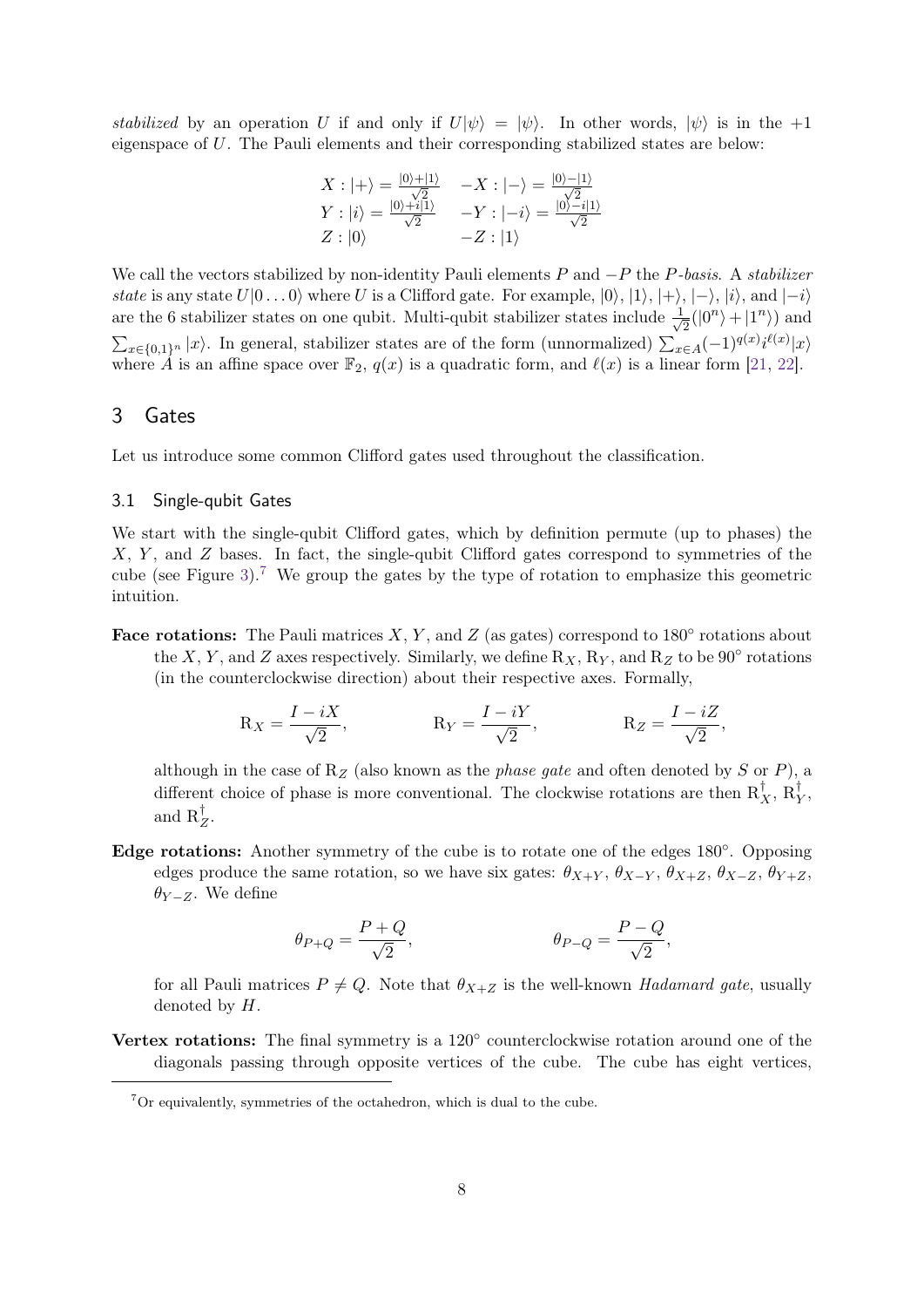<span id="page-8-0"></span>

Figure 3: Single-qubit gates as symmetries of the cube.

( $\pm 1, \pm 1, \pm 1$ ), and we denote the corresponding single-qubit gates  $\Gamma_{+++}$ ,  $\Gamma_{+++}$ ,  $\ldots$ ,  $\Gamma_{---}$ . Algebraically, we define

$$
\Gamma_{+++} = \frac{I - iX - iY - iZ}{2},
$$
\n
$$
\Gamma_{++-} = \frac{I - iX - iY + iZ}{2},
$$
\n
$$
\vdots
$$
\n
$$
\Gamma_{---} = \frac{I + iX + iY + iZ}{2}.
$$

We also define  $\Gamma$  (without subscripts) to be the first gate,  $\Gamma_{+++}$ , since it is the most convenient; conjugation by  $\Gamma$  maps  $X$  to  $Y$ ,  $Y$  to  $Z$ , and  $Z$  to  $X$ .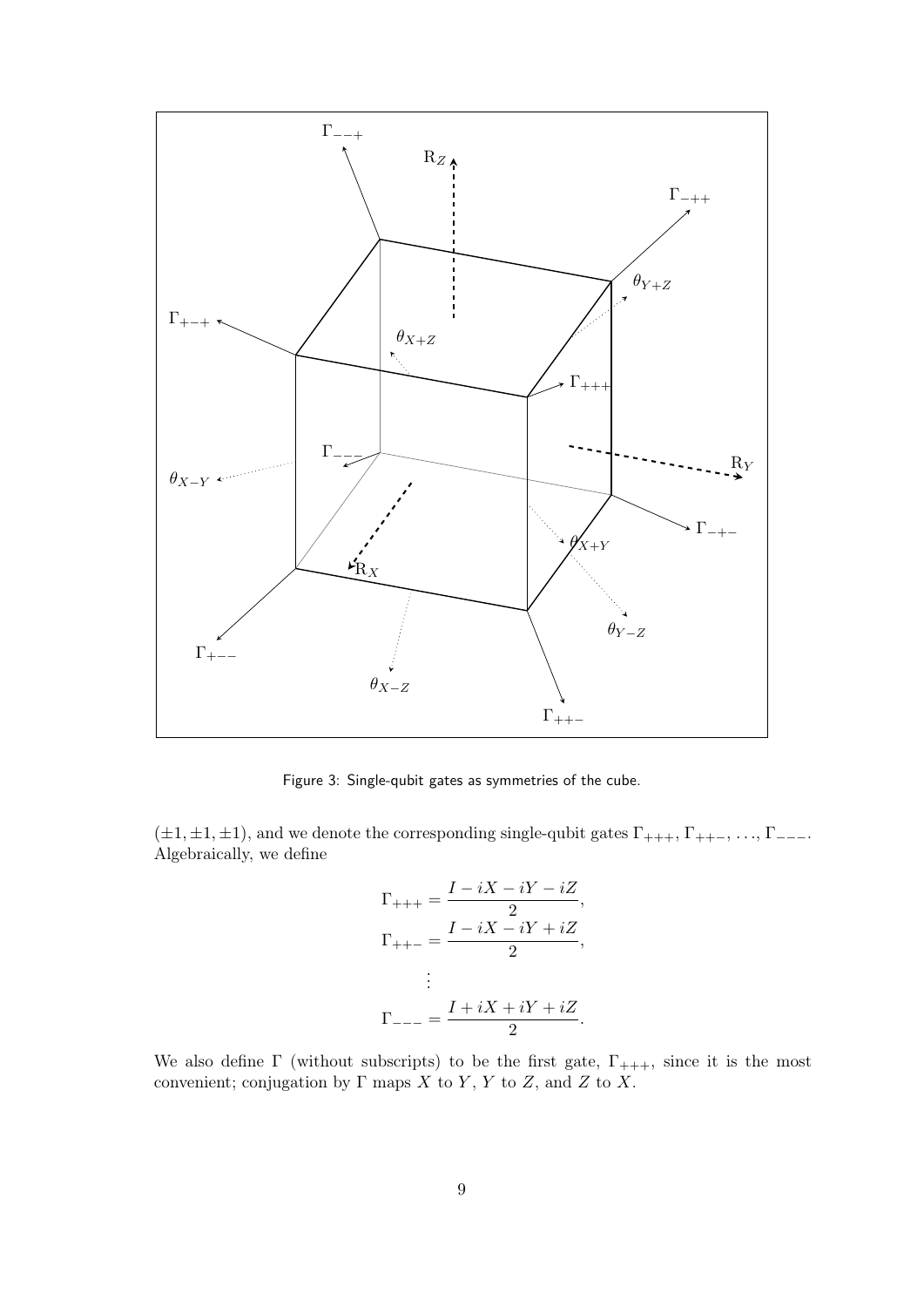| Gate                             | Tableau                                                                                                   | Unitary Matrix                                                                               |
|----------------------------------|-----------------------------------------------------------------------------------------------------------|----------------------------------------------------------------------------------------------|
| X                                | 0<br>0<br>1<br>$\overline{0}$<br>1<br>$\mathbf{1}$                                                        | 1<br>0<br>$\,1\,$<br>$\overline{0}$                                                          |
| Υ                                | $\mathbf{1}$<br>$\mathbf 1$<br>0<br>$\overline{0}$<br>$\mathbf{1}$<br>$\mathbf{1}$                        | $\frac{0}{i}$<br>$\begin{bmatrix} 0 \\ 0 \end{bmatrix}$                                      |
| Ζ                                | $\begin{matrix}1\0\end{matrix}$<br>$\mathbf{1}$<br>$\boldsymbol{0}$<br>$\overline{0}$<br>$1\vert$         | $\begin{matrix} 1 & 0 \\ 0 & -1 \end{matrix}$                                                |
| $R_X$                            | $\frac{1}{1}$<br>$\boldsymbol{0}$<br>$\boldsymbol{0}$<br>$\overline{1}$<br>$\mathbf{1}$                   | $\begin{array}{cc} 1 & -i \\ -i & 1 \end{array}$<br>$\frac{1}{\sqrt{2}}$                     |
| $R_Y$                            | $\begin{matrix}1\0\end{matrix}$<br>$\begin{matrix} 0 \\ 1 \end{matrix}$<br>$\mathbf 1$<br>$\vert 0 \vert$ | $\begin{array}{cc} 1 & -1 \\ 1 & 1 \end{array}$<br>$\frac{1}{\sqrt{2}}$ (                    |
| $R_Z = S$                        | $\mathbf{1}$<br>$\boldsymbol{0}$<br>$\mathbf 1$<br>$\overline{0}$<br>$1\vert$<br>$\overline{0}$           | $rac{1-i}{\sqrt{2}}\begin{pmatrix}1\\0\end{pmatrix}$<br>$\begin{array}{c} 0\\ i \end{array}$ |
| $\theta_{XZ} = \theta_{X+Z} = H$ | $\theta$<br>$\boldsymbol{0}$<br>1<br>$\mathbf{1}$<br>$\overline{0}$<br>$\boldsymbol{0}$                   | $\begin{array}{cc} 1 & 1 \\ 1 & -1 \end{array}$<br>$\frac{1}{\sqrt{2}}$                      |
| $\theta_{X-Z}$                   | $\begin{matrix} 0 \\ 1 \end{matrix}$<br>$\mathbf 1$<br>$\mathbf 1$<br>$\mathbf{1}$<br>$\overline{0}$      | $\begin{array}{c} -1 \\ 1 \end{array}$<br>$\frac{1}{1}$<br>$\frac{1}{\sqrt{2}}$              |
| $\Gamma_{+++} = \Gamma$          | $\boldsymbol{0}$<br>$\frac{1}{1}$<br>$\mathbf{1}$<br>$\boldsymbol{0}$<br>$\overline{0}$                   | $\begin{array}{cc} 1 & -i \\ 1 & i \end{array}$<br>$\frac{1-i}{2}$                           |

Table 1: Single-qubit gates represented as tableaux (Section [4\)](#page-10-0) and as complex unitary matrices.

#### 3.2 Multi-qubit Gates

We now introduce the multi-qubit Clifford gates relevant to the classification.<sup>[8](#page-9-0)</sup> The SWAP gate, for instance, simply exchanges two qubits. A more interesting example is the controlled-NOT or CNOT gate, and the generalized CNOT gates.

A generalized CNOT gate is a two-qubit Clifford gate of the form

$$
C(P,Q) := \frac{I \otimes I + P \otimes I + I \otimes Q - P \otimes Q}{2},
$$

where *P* and *Q* are Pauli matrices. If the first qubit is in the  $+1$  eigenspace of *P* then  $C(P,Q)$ does nothing, but if it is in the −1 eigenspace of *P* then *C*(*P, Q*) applies *Q* to the second qubit. Of course, the definition is completely symmetric, so you can also view it as applying *P* to the first qubit when the second qubit is in the −1 eigenspace of *Q*.

Observe that  $C(Z, X)$  is actually the CNOT gate; it applies a NOT gate to the second qubit when the first qubit is  $|1\rangle$  and does nothing when the first qubit is  $|0\rangle$ . Figure [4](#page-10-1) shows this equivalence, and illustrates our circuit diagram notation for generalized CNOT gates. Also note that  $C(X, Z)$  is a CNOT, but with the opposite orientation (i.e., the second bit controls the first). The rest of the *heterogeneous generalized CNOT gates* (i.e.,  $C(P,Q)$  where  $P \neq Q$ ) are the natural equivalents of CNOT in different bases.

Similarly,  $C(Z, Z)$  sometimes known as the *controlled-sign gate* or CZ, which flips the sign on input  $|11\rangle$ , but does nothing otherwise. The *homogeneous generalized CNOT gates* (i.e.,  $C(P, P)$ )

<span id="page-9-0"></span><sup>8</sup>Like the single-qubit gates, it turns out that the two-qubit Clifford gates can also be interpreted as symmetries of a polyhedron, in particular, the six-dimensional hyperoctahedron [\[23,](#page-37-14) [24\]](#page-37-15). However, we find it easier to reason about the group from a set of simple generators.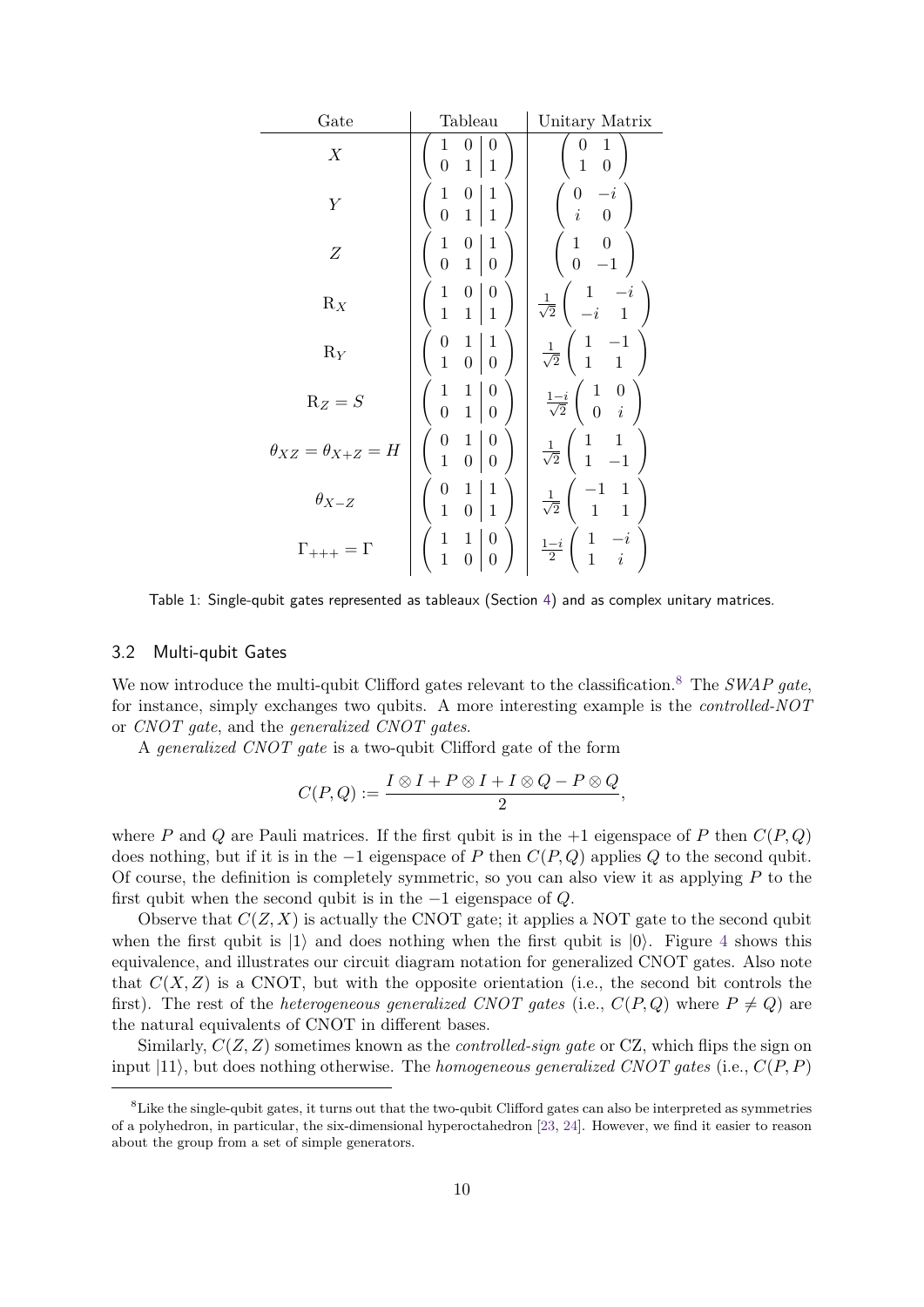

Figure 4: CNOT expressed as a *C*(*Z, X*) gate.

<span id="page-10-1"></span>for some *P*) are quite different from heterogeneous CNOT gates. For instance, when one CNOT targets the control qubit of another CNOT then it matters which gate is applied first. On the other hand, two CZ gates will always commute, whether or not they have a qubit in common.

It turns out that every two-qubit Clifford gate is equivalent (up to a SWAP) to some combination of one qubit Clifford gates and at most one generalized CNOT gate (see Appendix [E\)](#page-43-0). Although most classes of Clifford gates can be specified by such two-qubit generators, there are five classes which require a larger generator such as the  $T_4$  gate [\[1,](#page-36-0) [25\]](#page-37-16).

For all  $k \geq 1$ , let  $T_{2k}$  be a 2*k*-qubit gate such that for all  $x = (x_1, \ldots, x_{2k}) \in \{0, 1\}^{2k}$ 

$$
T_{2k} | x_1, \ldots, x_{2k} \rangle = | x_1 \oplus b_x, x_2 \oplus b_x, \ldots, x_{2k} \oplus b_x \rangle
$$

where  $b_x = x_1 \oplus x_2 \oplus \ldots \oplus x_{2k}$ . Intuitively,  $T_{2k}$  outputs the complement of the input when the parity of the input is odd and does nothing when the parity of the input is even. In particular,  $T_2$  is the lowly SWAP gate. Notice that this is an orthogonal linear function of the input bits, and therefore has a  $2k \times 2k$  matrix over  $\mathbb{F}_2$  with orthogonal rows and columns:

$$
\mathbf{T}_{2k} = \begin{pmatrix} 0 & 1 & 1 & \cdots & 1 \\ 1 & 0 & 1 & \cdots & 1 \\ 1 & 1 & 0 & \cdots & 1 \\ \vdots & \vdots & \vdots & \ddots & \vdots \\ 1 & 1 & 1 & \cdots & 0 \end{pmatrix}
$$

## <span id="page-10-0"></span>4 Tableaux

Observe that the matrices *I, X, Y, Z* are linearly independent, and therefore form a basis for the  $2 \times 2$  complex matrices. It follows that  $\mathcal{P}_n$  spans all  $2^n \times 2^n$  complex matrices. Hence, any unitary operation on *n* qubits can be characterized by its action on  $\mathcal{P}_n$ . In particular, any gate is characterized by how it acts on

$$
p_1 = XI \cdots I
$$
,  $p_2 = ZI \cdots I$ , ...,  $p_{2n-1} = I \cdots IX$ ,  $p_{2n} = I \cdots IZ$ .

We call this list the *Pauli basis on n qubits*, since one can write any element of  $\mathcal{P}_n$  as a product of basis elements times a phase  $(\pm 1 \text{ or } \pm i)$ .

Now suppose we are given a Clifford gate,  $U \in \mathcal{C}_n$ . By definition, Clifford gates map each Pauli basis element to something in  $\mathcal{P}_n$ , which can be written as a product of basis elements times a phase. That is,

$$
Up_jU^{\dagger} = \alpha_j \prod_{k=1}^{2n} p_k^{M_{jk}}
$$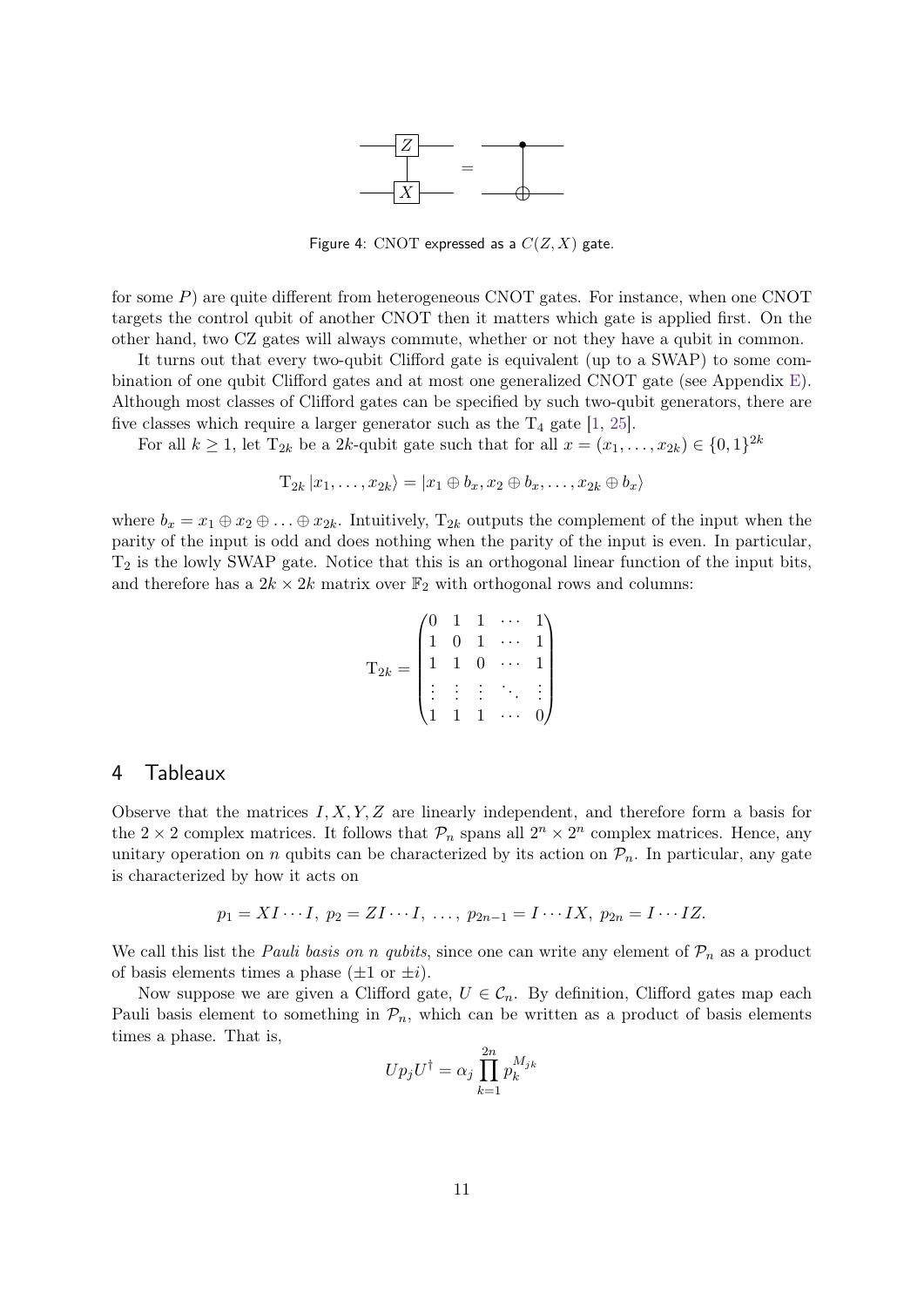<span id="page-11-0"></span>

| Gate                   | Tableau                                                                                                                                                                                                                                                                             | Unitary Matrix on computational basis                                                                                                                                                                                                                                                                 |
|------------------------|-------------------------------------------------------------------------------------------------------------------------------------------------------------------------------------------------------------------------------------------------------------------------------------|-------------------------------------------------------------------------------------------------------------------------------------------------------------------------------------------------------------------------------------------------------------------------------------------------------|
| C(X,X)                 | $\boldsymbol{0}$<br>$\boldsymbol{0}$<br>$\boldsymbol{0}$<br>1<br>$\mathbf{1}$<br>$\mathbf{1}$<br>$\boldsymbol{0}$<br>$\boldsymbol{0}$<br>$\boldsymbol{0}$<br>$\boldsymbol{0}$<br>$\boldsymbol{0}$<br>$\mathbf{1}$<br>$\,1$<br>$\mathbf{1}$<br>$\boldsymbol{0}$<br>$\boldsymbol{0}$  | $\,1\,$<br>$\mathbf{1}$<br>1<br>$^{-1}$<br>$\,1$<br>$\mathbf{1}$<br>$\mathbf{1}$<br>$-1$<br>$\frac{1}{2}$<br>$\,1$<br>$-1$<br>$\mathbf{1}$<br>$\mathbf{1}$<br>$\,1\,$<br>$\,1\,$<br>$-1$<br>$\mathbf{1}$                                                                                              |
| C(Y,Y)                 | $\boldsymbol{0}$<br>$\mathbf{1}$<br>$\mathbf 1$<br>1<br>$\,1$<br>$\boldsymbol{0}$<br>$\mathbf 1$<br>$\,1$<br>$\overline{1}$<br>$\mathbf{1}$<br>$\,1\,$<br>$\boldsymbol{0}$<br>$\mathbf 1$<br>$\mathbf{1}$<br>$\mathbf{1}$<br>$\boldsymbol{0}$                                       | $\mathbf 1$<br>1<br>$-i$<br>$-i$<br>$\begin{array}{cccc} i & 1 & -1 & -i \\ i & -1 & 1 & -i \\ 1 & i & i & 1 \end{array}$<br>$\frac{1}{2}$                                                                                                                                                            |
| C(Z,Z)                 | $\,1$<br>$\boldsymbol{0}$<br>$\boldsymbol{0}$<br>1<br>$\mathbf 1$<br>$\boldsymbol{0}$<br>$\boldsymbol{0}$<br>$\boldsymbol{0}$<br>$\overline{0}$<br>$\mathbf{1}$<br>$\mathbf{1}$<br>$\boldsymbol{0}$<br>$\overline{0}$<br>$\boldsymbol{0}$<br>$\mathbf{1}$<br>$\boldsymbol{0}$       | $\boldsymbol{0}$<br>$\boldsymbol{0}$<br>$\boldsymbol{0}$<br>1<br>$\begin{array}{cc} 1 & 0 \\ 0 & 1 \end{array}$<br>$\begin{matrix}0\\0\end{matrix}$<br>$\begin{array}{c} 0 \\ 0 \end{array}$<br>$\overline{0}$<br>$\boldsymbol{0}$<br>$\boldsymbol{0}$<br>$-1$                                        |
| C(Y, X)                | $\boldsymbol{0}$<br>$\mathbf 1$<br>$\boldsymbol{0}$<br>1<br>$\boldsymbol{0}$<br>$\mathbf{1}$<br>$\boldsymbol{0}$<br>$\mathbf{1}$<br>$\overline{0}$<br>$\overline{1}$<br>$\overline{0}$<br>$\overline{0}$<br>$\mathbf 1$<br>$\,1$<br>$\mathbf 1$<br>$\boldsymbol{0}$                 | $\mathbf{1}$<br>1<br>$\dot{\imath}$<br>$\begin{array}{ccccccccc}\n1 & 1 & i & -i \\ i & -i & 1 & 1 \\ -i & i & 1 & 1\n\end{array}$<br>$\frac{1}{2}$                                                                                                                                                   |
| C(Z,Y)                 | $\boldsymbol{0}$<br>$\,1$<br>$\,1$<br>1<br>$\boldsymbol{0}$<br>$\mathbf 1$<br>$\boldsymbol{0}$<br>$\boldsymbol{0}$<br>$\overline{1}$<br>$\mathbf{1}$<br>$\boldsymbol{0}$<br>$\boldsymbol{0}$<br>$\boldsymbol{0}$<br>$\mathbf{1}$<br>$\mathbf{1}$<br>$\boldsymbol{0}$                | $\begin{array}{ccc} 0 & 0 \\ 1 & 0 \\ 0 & 0 \\ \end{array}$<br>$\boldsymbol{0}$<br>$\mathbf{1}$<br>$\boldsymbol{0}$<br>$\boldsymbol{0}$<br>$\overline{0}$<br>$-\boldsymbol{i}$<br>$\overline{0}$<br>$\boldsymbol{i}$<br>$\boldsymbol{0}$<br>$\boldsymbol{0}$                                          |
| $C(X,Z) = \text{CNOT}$ | $\mathbf 1$<br>$\boldsymbol{0}$<br>$\boldsymbol{0}$<br>$\boldsymbol{0}$<br>$\boldsymbol{0}$<br>$\!1\!$<br>$\,1$<br>$\boldsymbol{0}$<br>$\overline{1}$<br>$\overline{0}$<br>$\overline{0}$<br>$\mathbf{1}$<br>$\overline{0}$<br>$\mathbf{1}$<br>$\boldsymbol{0}$<br>$\boldsymbol{0}$ | $\boldsymbol{0}$<br>$\boldsymbol{0}$<br>$\boldsymbol{0}$<br>$\mathbf{1}$<br>$\boldsymbol{0}$<br>$\boldsymbol{0}$<br>$\,1\,$<br>$\boldsymbol{0}$<br>$\boldsymbol{0}$<br>$\boldsymbol{0}$<br>$\mathbf{1}$<br>$\boldsymbol{0}$<br>$\overline{0}$<br>$\boldsymbol{0}$<br>$\mathbf{1}$<br>$\boldsymbol{0}$ |

Table 2: Two qubit gates. The sign bits are all 0 in the above tableaux so they are omitted.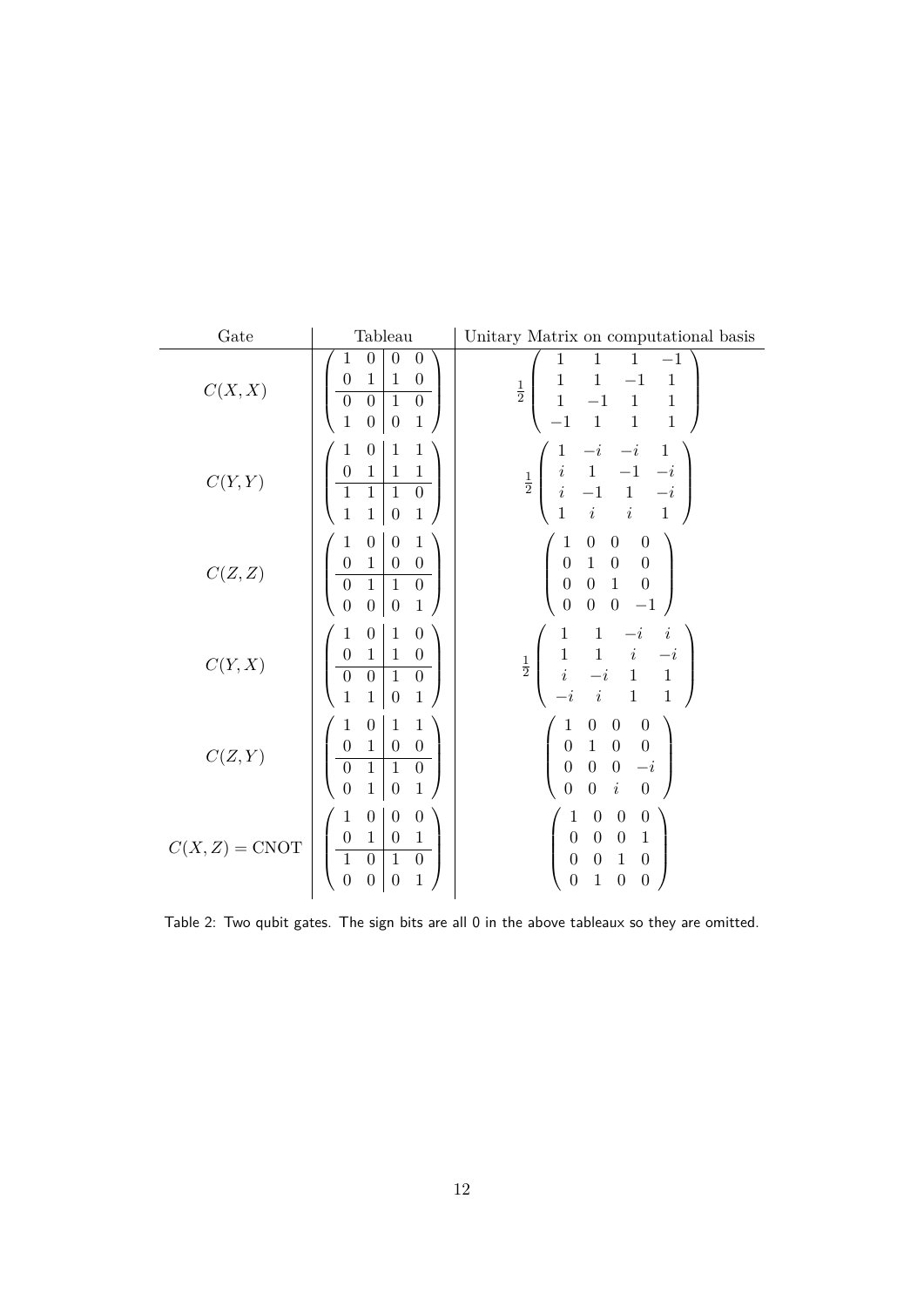for some bits  $M_{j1}, \ldots, M_{j(2n)} \in \{0, 1\}$  and some phase<sup>[9](#page-12-0)</sup>  $\alpha_j \in \{\pm 1, \pm i\}$ . The *tableau* for *U* is a succinct representation for *U* consisting of the binary matrix  $M = [M_{ik}]$ , and some representation of the phases  $\alpha_1, \ldots, \alpha_{2n}$ .

It turns out that *U* maps  $p_j$  (or any Pauli string) to  $\pm 1$  times a Pauli string. This follows from the fact that each Pauli string has  $\pm 1$  eigenvalues, which are preserved under conjugation by a unitary. However,  $\alpha_j$  may still be any one of  $\{\pm 1, \pm i\}$ . This is because the product of  $p_{2k-1}p_{2k}$  is  $I \cdots I(XZ)I \cdots I = -iI \cdots IYI \cdots I$ , with an awkward  $-i$  phase. Once we cancel the extra factors of *i* from  $\alpha_j$ , we are left with

$$
(-1)^{v_j} := \alpha_j \prod_{k=1}^n (-i)^{M_{j(2k-1)}M_{j(2k)}},
$$

where  $v_j \in \{0,1\}$  is the *phase bit for row j*. For example, if  $Up_1U^{\dagger}$  is  $YI \cdots I$  then we have  $M_{11} = M_{12} = 1$  and  $v_1 = 0$ . Then the complete tableau for *U* is the matrix  $M = [M_{jk}]$  and the vector of bits  $v = [v_j]$ , which we typically write as

$$
\left(\begin{array}{ccc|c} M_{11} & \cdots & M_{1(2n)} & v_1 \\ \vdots & \ddots & \vdots & \vdots \\ M_{(2n)1} & \cdots & M_{(2n)(2n)} & v_{2n} \end{array}\right).
$$

Our ordering of the basis elements (which differs from other presentations [\[9\]](#page-37-1)) puts Pauli strings on the same qubit (e.g.,  $XI \cdots I$  and  $ZI \cdots I$ ) side-by-side in the matrix, so the  $2 \times 2$ submatrix

$$
\begin{pmatrix}\nM_{2i-1,2j-1} & M_{2i-1,2j} \\
M_{2i,2j-1} & M_{2i,2j}\n\end{pmatrix}
$$

completely describes how the *i*th qubit of the input affects the *j*th qubit of the output. In fact, it will be fruitful to think of the tableau as an  $n \times n$  matrix of  $2 \times 2$  blocks, along with a vector of 2*n* phase bits. To be clear, the blocks come from  $R := \mathbb{F}_2^{2 \times 2}$ , the ring of  $2 \times 2$  matrices over the field of two elements,  $\mathbb{F}_2$ . Then the tableau is a matrix in  $\mathbb{R}^{n \times n}$  (the  $n \times n$  matrices over the ring R), combined with a vector of phase bits in  $\mathbb{F}_2^{2n}$ . Each row of the matrix is associated with a pair of phase bits from the vector.

However, not every matrix in  $\mathbb{R}^{n \times n}$  corresponds to a unitary operation and therefore to a Clifford gate. To help express valid tableau, we define a unary operation <sup>∗</sup> on R such that

$$
\begin{pmatrix} a & b \\ c & d \end{pmatrix}^* = \begin{pmatrix} d & b \\ c & a \end{pmatrix}.
$$

The  $*$  operator has the property that

$$
\begin{pmatrix} a & b \\ c & d \end{pmatrix} \begin{pmatrix} a & b \\ c & d \end{pmatrix}^* = \begin{pmatrix} a & b \\ c & d \end{pmatrix} \begin{pmatrix} d & b \\ c & a \end{pmatrix} = \begin{pmatrix} ad + bc & 0 \\ 0 & ad + bc \end{pmatrix} = I \begin{pmatrix} a & b \\ c & d \end{pmatrix}.
$$

Additionally,

$$
I^* = I,
$$
  
\n
$$
(M + N)^* = M^* + N^*,
$$
  
\n
$$
(MN)^* = N^*M^*,
$$
  
\n
$$
(M^*)^* = M,
$$

<span id="page-12-0"></span><sup>&</sup>lt;sup>9</sup>Note that the order of the terms in the product matters, since the Pauli basis elements do not necessarily commute, so we assume the terms are in the natural order from  $p_1^{M_{j1}}$  up to  $p_{2n}^{M_{j(2n)}}$ .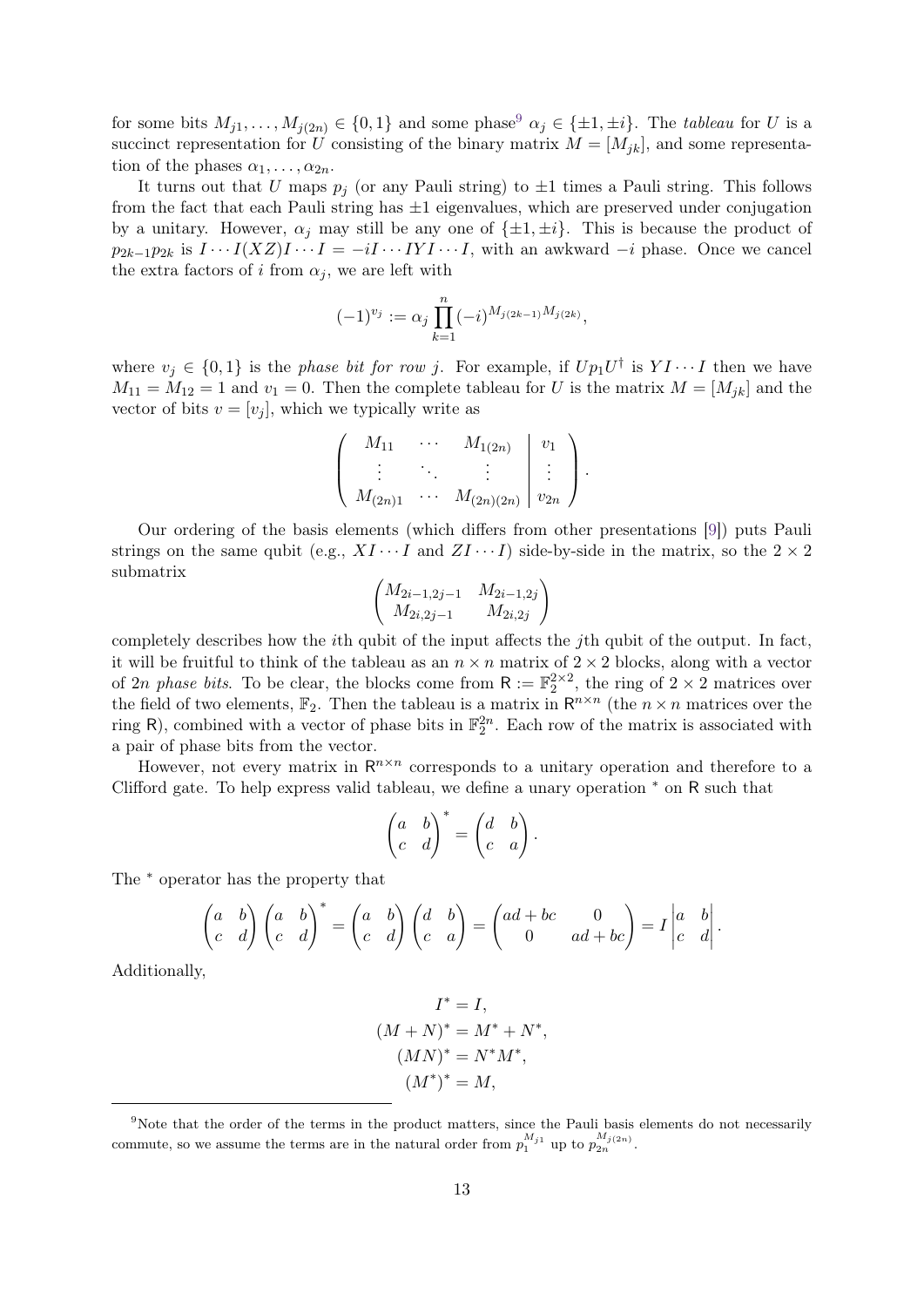<span id="page-13-0"></span>

| $\left( \begin{array}{c} 1 \\ 1 \end{array} \right)$ |  |  | $\begin{array}{c c c c c c c c} Y & \theta_{Y-Z} & \theta_{X-Z} & \theta_{X-Y} & \Gamma_{+-} & \Gamma_{++-} \end{array}$ |  |
|------------------------------------------------------|--|--|--------------------------------------------------------------------------------------------------------------------------|--|

Table 3: Invertible tableau elements and the corresponding single-qubit gates produced by the universal construction. Row of the table corresponds to the sign bit of the row of the tableau in which the element occurs.

so \* makes R a \*-ring or ring with involution. We also extend \* to an operation on matrices (over R) which applies \* to each entry and then transposes the matrix. It turns out that a tableau represents a unitary operation if and only if the matrix  $M \in \mathbb{R}^{n \times n}$  satisfies  $MM^* = M^*M = I$ . This (intentionally) resembles the definition of a unitary matrix  $(UU^{\dagger} = U^{\dagger}U = I)$ , but we will call this the symplectic condition. This follows the traditional presentation of the tableau as a symplectic matrix over  $\mathbb{F}_2$ .

#### 4.1 Correspondence between Gates and Tableaux

We will find it useful to switch between gates and tableaux, as one notion often informs the other. Since the phase bits will often be irrelevant, let us denote the matrix part of the tableau for *g* as  $\mathcal{M}(g)$ . Most non-degenerate gate sets generate the Pauli group, which alone suffices to set the phase bits of the tableau arbitrarily by applying gates at the beginning of the circuit as follows: applying *X* to qubit *j* negates  $v_{2j}$  and applying *Z* to qubit *j* negates  $v_{2j-1}$ . Furthermore, there is a surprising connection between individual entries of tableaux and elementary Clifford operations that can be extracted from them (see Section [9\)](#page-27-0).

If  $a \in \mathbb{R}$  is invertible, then let  $\mathcal{G}(a)$  be the single-qubit gate with  $\mathcal{M}(\mathcal{G}(a)) = a$  and zeros for phase bits. These gates are well-defined since every  $2 \times 2$  invertible matrix over  $\mathbb{F}_2$  is itself a symplectic matrix over  $\mathbb{F}_2$ . They are shown in the first row of Table [3.](#page-13-0) Let  $\mathcal{G}(a, i)$  be the gate  $\mathcal{G}(a)$  applied to the *i*th qubit.

We also define gates from the noninvertible elements of R. We see that the tableau of each generalized CNOT gate consists of unique noninvertible elements  $b \in \mathsf{R}$  and  $b^* \in \mathsf{R}$  along the off-diagonal, as shown in Table [2.](#page-11-0) We summarize this correspondence more succinctly in Table [4.](#page-13-1) Therefore, if  $b \in \mathsf{R}$  is noninvertible, define  $CNOT(b, i, j)$  to be the generalized CNOT on qubits *i* and *j* corresponding to the noninvertible matrix *b*. The tableau for  $CNOT(b, i, j)$  is the identity tableau except for  $b^*$  and  $b$  in positions  $(i, j)$  and  $(j, i)$ , respectively. We use the circuit in Figure [5](#page-14-2) to designate such a gate.

<span id="page-13-1"></span>

| Element   | $\begin{smallmatrix} 0 & 0 \\ 1 & 0 \end{smallmatrix}$ | $(\frac{1}{1} \frac{1}{1})$ | $\begin{smallmatrix} 0 & 1 \\ 0 & 0 \end{smallmatrix}$ | $'$ $(\begin{smallmatrix} 0 & 0 \\ 0 & 1 \end{smallmatrix})$<br>$(\begin{smallmatrix} 1 & 0 \\ 0 & 0 \end{smallmatrix})$ / | $\left( \begin{array}{c} 1 & 0 \\ 1 & 0 \end{array} \right) / \left( \begin{array}{c} 0 & 0 \\ 1 & 1 \end{array} \right) \left( \begin{array}{c} 1 & 1 \\ 0 & 0 \end{array} \right) /$ | $\frac{7}{0}$ $\frac{0}{1}$ |
|-----------|--------------------------------------------------------|-----------------------------|--------------------------------------------------------|----------------------------------------------------------------------------------------------------------------------------|----------------------------------------------------------------------------------------------------------------------------------------------------------------------------------------|-----------------------------|
| Gen. CNOT | $\mid C(X,X) \mid C(Y,Y) \mid C(Z,Z)$                  |                             |                                                        | C(X,Z)                                                                                                                     | C(Y, X)                                                                                                                                                                                | C(Z, Y)                     |

Table 4: Noninvertible tableau elements and the corresponding generalized CNOT gates produced by the universal construction.

Finally, we would like to have a direct way to compose two circuits by a simple operation on their tableaux. Suppose we wish to compute the composition of circuits  $C_1$  and  $C_2$ . To compute the tableau of  $C_2 \circ C_1$ , we must compute, for each Pauli basis element  $p_j$ , the product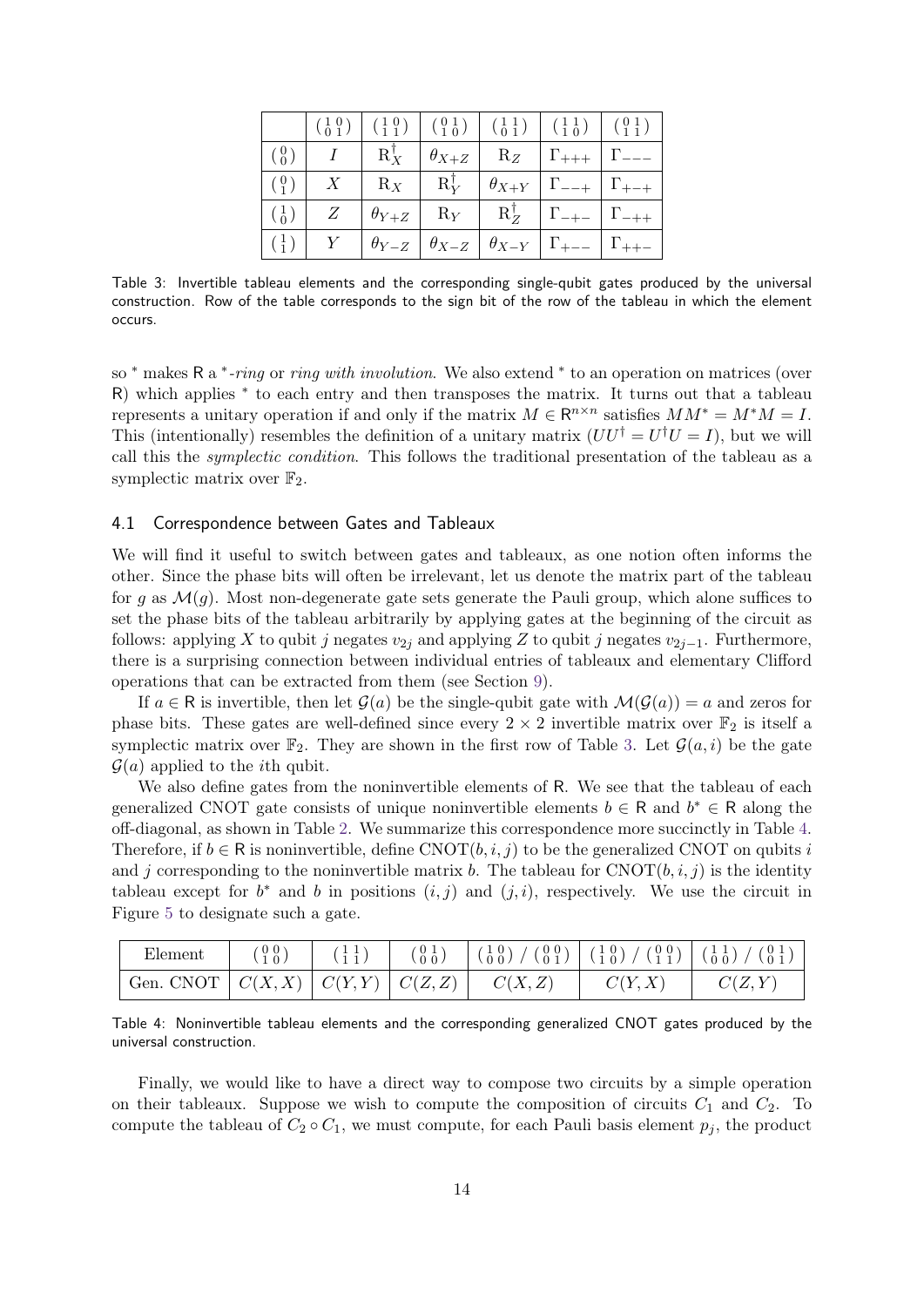<span id="page-14-1"></span>

Figure 5: Circuit diagram for  $CNOT(b, 1, 2)$  gate.

<span id="page-14-2"></span> $C_2C_1p_jC_1^{\dagger}C_2^{\dagger}$ <sup> $\binom{1}{2}$ </sup>. First consider the *j*th row of the tableau for  $C_1$ , which gives

$$
C_1 p_j C_1^{\dagger} = \alpha_j \prod_{k=1}^{2n} p_k^{M_{jk}^{(1)}},
$$

where  $M^{(1)}$  is the binary representation of  $\mathcal{M}(C_1)$ , and  $\alpha_j$  is the phase. Similarly,

$$
C_2 p_j C_2^{\dagger} = \beta_j \prod_{k=1}^{2n} p_k^{M_{jk}^{(2)}}.
$$

Therefore,

$$
C_2 C_1 p_j C_1^{\dagger} C_2^{\dagger} = C_2 \left( \alpha_j \prod_{k=1}^{2n} p_k^{M_{jk}^{(1)}} \right) C_2^{\dagger} = \alpha_j \prod_{k=1}^{2n} \left( C_2 p_k^{M_{jk}^{(1)}} C_2^{\dagger} \right) = \alpha_j \prod_{k=1}^{2n} \left( \beta_k \prod_{\ell=1}^{2n} p_\ell^{M_{k\ell}^{(2)}} \right)^{M_{jk}^{(1)}}
$$
  
\n
$$
= \alpha_j \prod_{k=1}^{2n} \left( \beta_k^{M_{jk}^{(1)}} \prod_{\ell=1}^{2n} p_\ell^{M_{jk}^{(1)} M_{k\ell}^{(2)}} \right) \propto \prod_{\ell=1}^{2n} \prod_{k=1}^{2n} p_\ell^{M_{jk}^{(1)} M_{k\ell}^{(2)}} \propto \prod_{\ell=1}^{2n} p_\ell^{\bigoplus_{k=1}^{2n} M_{jk}^{(1)} M_{k\ell}^{(2)}}
$$
  
\n
$$
= \prod_{\ell=1}^{2n} p_\ell^{[M^{(1)} M^{(2)}]_{j\ell}}
$$

Notice that this implies  $\mathcal{M}(C_2 \circ C_1) = \mathcal{M}(C_1)\mathcal{M}(C_2)$ . Since it is cumbersome to write out explicitly, we did not include the exact phases in the above calculation. Nevertheless, one can compute the phase bits by tracking the intermediate steps in the above calculation, which includes the multiplication of Pauli basis elements.

## <span id="page-14-0"></span>5 Classes

The class generated by a set of Clifford gates is the collection of Clifford operations which can be constructed from circuits built from those gates. Formally, define a *class*  $C$  to be a set of Clifford gates satisfying the following four rules:

- 1. **Composition Rule** C is closed under composition of gates. If  $f, g \in \mathcal{C}$  are gates on the same number of qubits, then  $f \circ g \in \mathcal{C}$ .
- 2. **Tensor Rule** C is closed under tensor product of gates. If  $f, g \in C$ , then  $f \otimes g \in C$ .
- 3. Swap Rule  $\mathcal C$  contains the SWAP gate.
- 4. **Ancilla Rule** C is closed under ancillas. If  $f \in \mathcal{C}$  and there exists g such that

$$
f(|x\rangle \otimes |\psi\rangle) = g(|x\rangle) \otimes |\psi\rangle
$$

for some  $|\psi\rangle$  and for all inputs  $|x\rangle$  (up to a global phase), then  $g \in \mathcal{C}$ .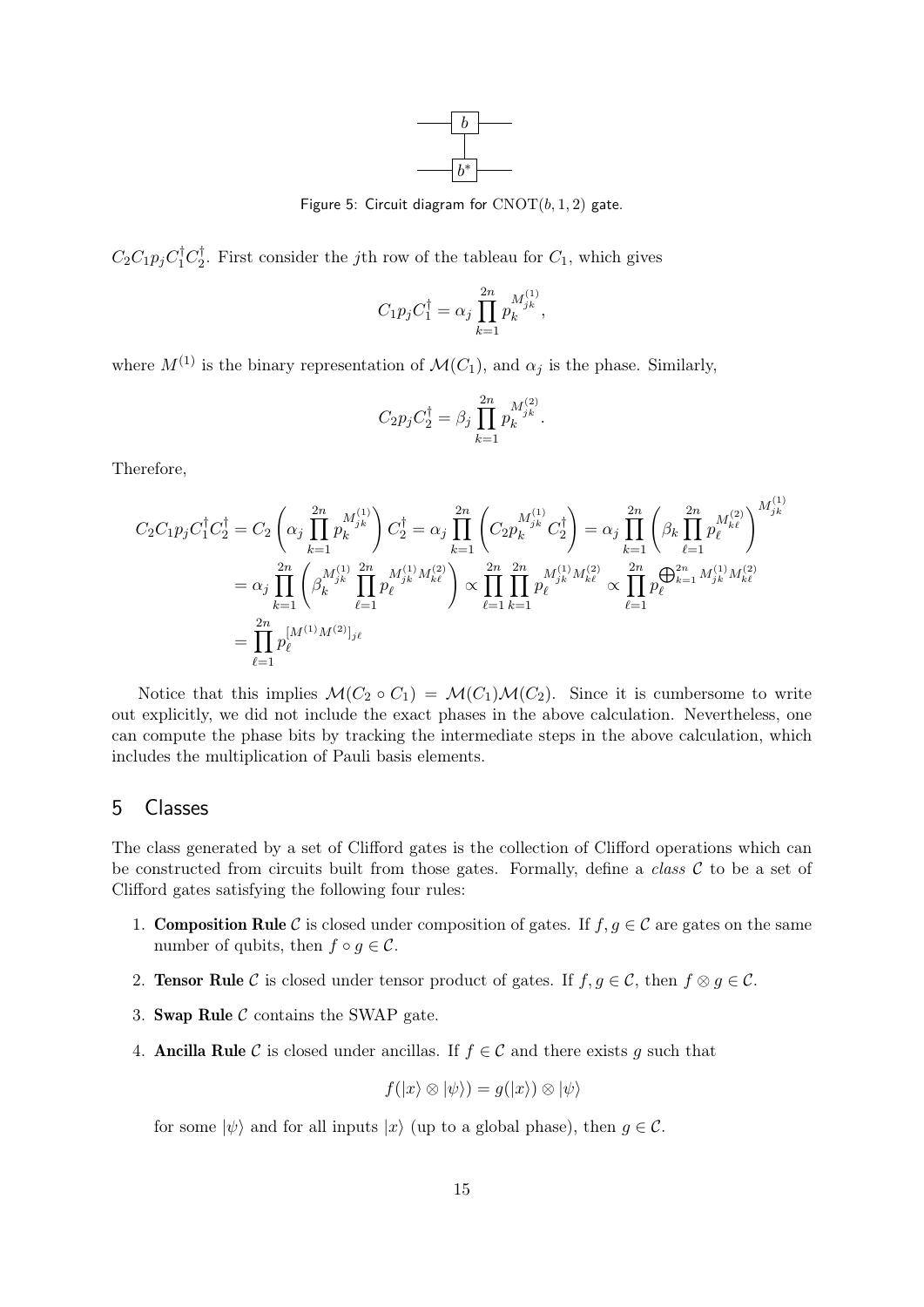Given that each class is supposed to capture those gates which can be built from a circuit, the operations of composition and tensor product are completely natural. Let us now spend some time to justify the swap and ancilla rules.

First, the swap rule allows us to consider gates without needing to specify the qubits on which they must be applied. Indeed, we can relabel the input wires however we like. There are natural alternatives to this rule, e.g., allow reordering the qubits on each gate. The classification will be more complicated under these definitions, and we feel that adding the SWAP gate is cleanest way to address the fact that a reordering of qubits is inherently uninteresting.<sup>[10](#page-15-0)</sup>

Second, the ancilla rule allows us to have useful workspace for our computation. Notice that the other rules are "additive" in the sense that the number of qubits in the circuit never decreases—we need a rule to reduce the number of qubits, otherwise there is no way that, e.g., a 3-qubit gate could ever generate a 2-qubit gate. This would lead to hierarchies of classes that differ only on gates with a small number of qubits (e.g., classes that are identical except on 1-qubit and 2-qubit gates), solely because of the size of the available generators.

Instead, we permit quantum ancillas which can be used by the circuit, but must lead to a unitary transformation on the remaining non-ancilla (input) qubits. To guarantee unitarity, notice that the ancilla qubits must not be entangled with the input qubits at the end of the circuit. Furthermore, the ancillas cannot change in an input-dependent manner (e.g., consider the circuit that simply swaps in the input qubits with the ancilla qubits). The ancilla rule attempts to capture these restrictions: any ancilla qubits used during the computation must be returned to their initial configuration at the end of the computation. Notice that this rule coincides with the notion of a catalyst (see, e.g., [\[27,](#page-37-17) [28\]](#page-37-18)).

One might assume that we could increase the power of ancillas by letting them change over the course of the computation, as long as the change is independent of the input (that is, from some constant initial state to some possibly different constant final state). Indeed, in the classification of reversible gates [\[1\]](#page-36-0), these "loose ancillas" collapse a few pairs of classes. Nevertheless, we show that even with loose ancillas, our classification (as presented) still holds.<sup>[11](#page-15-1)</sup>

Next, we have the question of how the ancillas are initialized. The weakest assumption one could make is that we have no control: the ancillas are initialized to an unknown state, and must be returned to this state at the end of the circuit. This is unreasonably harsh, since it is almost always practical to initialize a qubits to the  $|0\rangle$  state, and there is reason to believe the classification is *dramatically* more difficult without some control over the state of the ancillas.<sup>[12](#page-15-2)</sup> A slightly stronger assumption would be to allow ancillas initialized to computational basis states, but this would break symmetry by introducing a bias towards the *Z*-basis.[13](#page-15-3)

A next natural step would be to permit ancillas initialized to arbitrary stabilizer states. Although this would appear to be circular (i.e., Clifford gates are necessary to implement stabilizer states, which we then use as ancillas in Clifford circuits), the reusability of the ancilla states implies that even if the states are difficult to construct, at least we only have to construct them once. Unfortunately, we are unable to complete the classification in its entirety under this ancilla model. However, we have reduced the problem to finding a single stabilizer state which

<span id="page-15-0"></span><sup>&</sup>lt;sup>10</sup>From a category-theoretic perspective, the addition of the SWAP gate implies that our classes correspond to dagger *symmetric* monoidal groupoids, which may feel more natural to some readers [\[26\]](#page-37-19).

<span id="page-15-1"></span><sup>&</sup>lt;sup>11</sup>When we formally define class invariants in Section  $6$  (see Theorem [3](#page-18-0) in particular), we will see that the invariants hold under the loose quantum ancilla model, and therefore hold for all weaker models.

<span id="page-15-2"></span> $12$ For example, the lattice of classical many-to-one functions over bits is finite when we allow  $0/1$  inputs to any function, but infinite when we do not allow such freedom [\[1,](#page-36-0) [29\]](#page-37-20).

<span id="page-15-3"></span><sup>&</sup>lt;sup>13</sup>We can fix the bias by allowing all single-qubit ancillary states:  $|0\rangle, |1\rangle, |+\rangle, |-1\rangle, |i\rangle, |-i\rangle$ . This introduces new classes such as  $\langle \theta_{X+Z} \otimes \theta_{X+Z} \rangle$ , but we leave the classification under these assumptions as an open problem.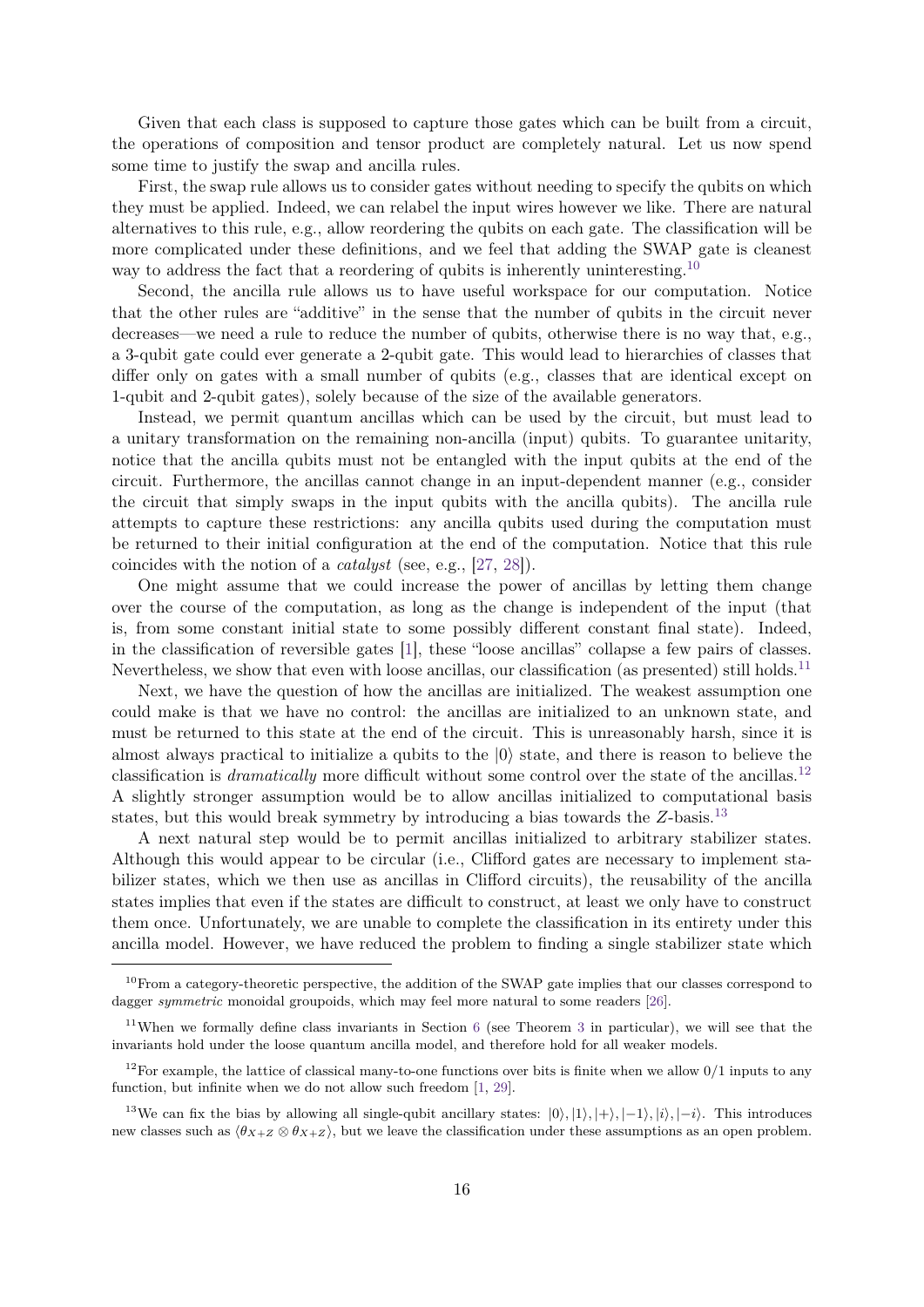is stabilized by  $\Gamma$  and a permutation, and we conjecture that such a state exists (see Section [11\)](#page-35-0). Moreover, the conjectured classification matches the one we will present (under a stronger ancilla model).

Finally, we arrive at our chosen model, that is, ancillas initialized to arbitrary quantum states. A priori, these states could be arbitrarily large, and arbitrarily complicated to construct, which is clearly undesirable. It turns out, however, the classification only requires finitely many one or two qubit states, in particular, the eigenstates of the single-qubit Clifford gates and states that are locally equivalent to the Bell state. For comparison, we have determined the reversible gate lattice under quantum ancillas in Appendix [B,](#page-40-0) and observe that, in some cases, arbitrarily large, entangled states are necessary.

It is worth noting that there is a long line of work showing that weak gate sets, including Clifford gates, are universal for quantum computation when given access to magic states [\[11,](#page-37-3) [13,](#page-37-5) [14\]](#page-37-6). Importantly, these magic states do not need to be preserved after the computation. Conversely, under our model, we show that arbitrary quantum ancillas cannot boost the power of Clifford gates beyond the Clifford group.

Let's now see how the rules justify natural properties one would want from a class:

**Proposition 2.** *Let* C *be a class of Clifford gates. Then* C *contains the n-qubit identity gate for all*  $n \geq 1$ *, and* C *is closed under inverses.* 

*Proof.* All classes contain SWAP, and by composition it contains SWAP ∘ SWAP, which is the two-qubit identity. By the ancilla rule, we can remove a qubit to get the one-qubit identity, and then by the tensor rule we get the *n*-qubit identity.

Now suppose  $q \in \mathcal{C}$  is an *n*-qubit Clifford gate. Since the *n*-qubit Clifford group is finite, *g* has finite order:  $g^r = I$ . If  $r > 1$  then we can construct the  $(r - 1)$ -fold composition,  $g^{r-1}$ , which is the inverse since  $g \circ g^{r-1} = g^r = I$ . Otherwise,  $g = g^{-1} = I$ .  $\Box$ 

The most practical way to talk about a class  $\mathcal C$  is by its *generators*. We say a set of gates *G* generates a class C if  $G \subseteq \mathcal{C}$  and every class containing G also contains C. We introduce the notation  $\langle \cdot \rangle$  for the class generated by a set of gates. Similarly, we say that *G* generates a specific gate *g* if  $g \in \langle G \rangle$ .

Our goal is therefore to identify all Clifford gate classes, determine their generators, and diagram the relationships between classes. As it turns out, there are 57 different classes, which we have split across Figure [1](#page-4-0) (which contains the classes with single-qubit generators) and Figure [2](#page-5-0) (which contains the multi-qubit classes). Each class is labelled by a set of generators for that class, except for  $ALL$ , the class of all Clifford gates;  $\top$ , the class of all single-qubit Clifford gates; and ⊥, the class generated by the empty set. Additionally, we abbreviate some class names in Figure [1:](#page-4-0)

- $\theta_{+++}$ ,  $\theta_{+--}$ ,  $\theta_{-+-}$ ,  $\theta_{--+}$  denote the single-qubit classes containing  $\Gamma_{+++}$ ,  $\Gamma_{+--}$ ,  $\Gamma_{-+-}$ , and  $\Gamma_{-+}$  respectively, and three  $\theta$  gates each, as indicated by the gray lines.
- $\theta_{xy}$  abbreviates  $\theta_{x+y}$  or  $\theta_{x-y}$  (it contains both) and similarly for  $\theta_{xz}$  and  $\theta_{yz}$ .

In Figure [2](#page-5-0) each class includes the label of the single-qubit subgroup, even when not all of the single-qubit generators are necessary to generate the class. This is intended to make the relationship between the degenerate and non-degenerate lattices clearer. For example,  $T_4$ generates the Pauli group,  $P$ , on its own (Lemma [11\)](#page-26-0), but we label the class  $\langle T_4, P \rangle$  to make it clear that the class  $\langle T_4 \rangle$  is above  $\langle \mathcal{P} \rangle$  in the lattice.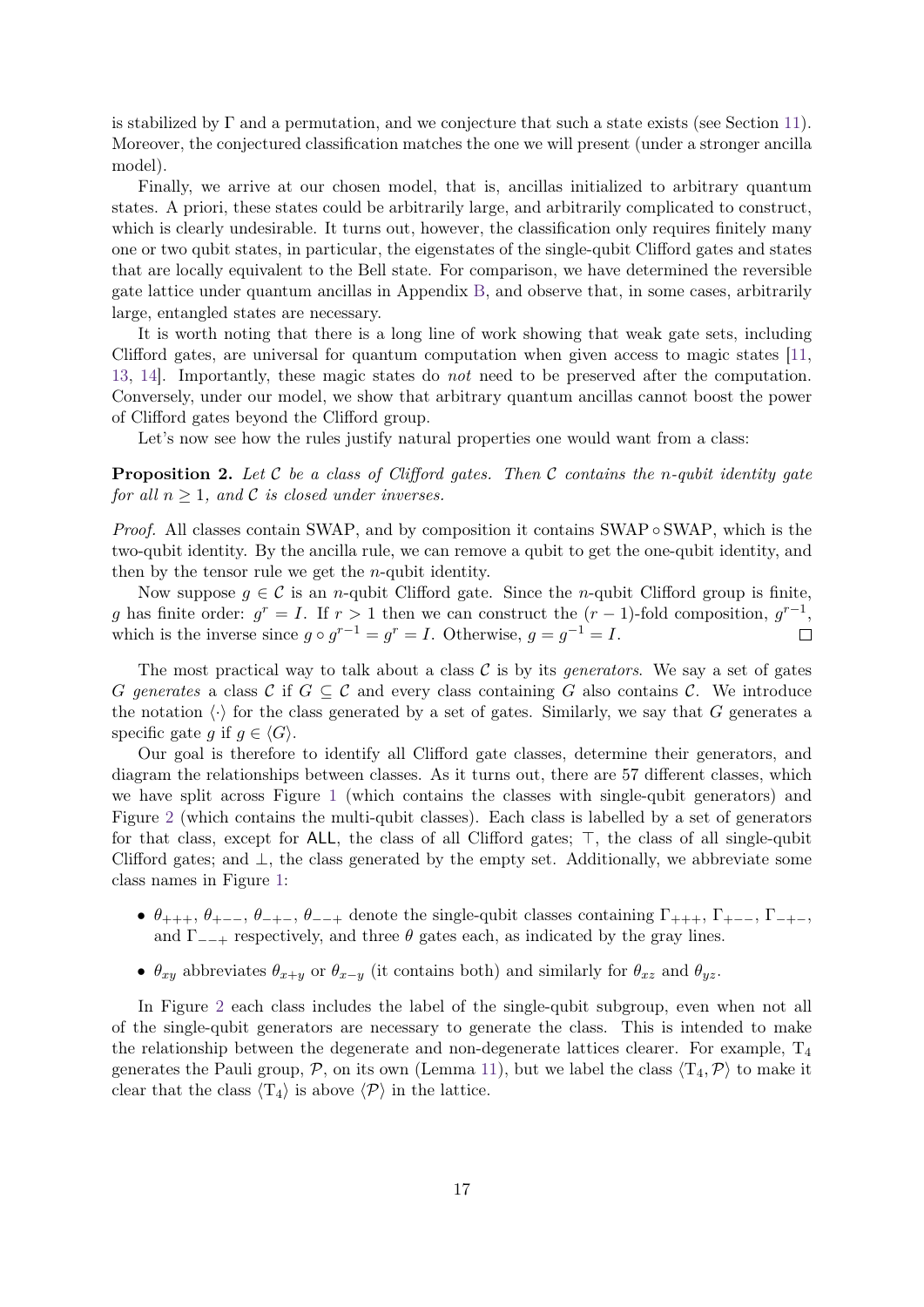# <span id="page-17-0"></span>6 Invariants

Until now, we have defined each class in terms of the generators for that class. It turns out that each class can also be characterized as the set of all gates satisfying a collection of invariants. Section [7](#page-23-0) formalizes this equivalence. This section focuses on the form of the invariants themselves.

Informally, an invariant is a property of gates, readily apparent from their tableaux, which is preserved by the circuit building operations. In other words, if a collection of gates all satisfy a particular invariant then any circuit constructed from those gates must also satisfy the invariant. All our invariants are formally defined from the tableaux, but for now we give the following informal descriptions to make the intuition for each invariant clear.

*X***-,** *Y* **-, or** *Z***-preserving:** We say a Clifford gate is *Z*-preserving if it maps *Z*-basis states to *Z*-basis states, possibly with a change of phase. The *Z*-preserving gates include all (classical) reversible gates (e.g.,  $X$ , CNOT, and  $T_4$ ), gates which only manipulate the sign (e.g., R*<sup>Z</sup>* and CZ), and combinations of the two.

Symmetrically, there are *X*-preserving gates mapping *X*-basis states to *X*-basis states, and *Y* -preserving gates gates mapping *Y* -basis states to *Y* -basis states. Our definitions of classes, gates, invariants, etc., are completely symmetric with respect to *X*, *Y* and *Z* basis, so if some gate or class is *X*-preserving (resp. *Y* -preserving or *Z*-preserving), then there must be a corresponding gate or class which is *Y* -preserving (resp. *Z*-preserving or *X*-preserving). We will often appeal to this symmetry to simplify proofs.

Note that a gate can be any combination of  $X$ -,  $Y$ -, and  $Z$ -preserving. For instance,  $T_4$  is *X*-, *Y* -, and *Z*-preserving; CNOT is *X*-preserving and *Z*-preserving but not *Y* -preserving (similarly  $C(X, Y)$  and  $C(Y, Z)$  fail to be *Z*-preserving and *X*-preserving, respectively); R*<sup>Z</sup>* is *Z*-preserving only (similarly R*<sup>X</sup>* is *X*-preserving and R*<sup>Y</sup>* is *Y* -preserving); and Γ is not *X*-, *Y* -, or *Z*-preserving.

**Egalitarian** We say an *n*-qubit gate *U* is egalitarian if

$$
\mathcal{M}(\Gamma^{\otimes n}U(\Gamma^{\dagger})^{\otimes n}) = \mathcal{M}(U).
$$

Egalitarian gates have no preferred basis, since conjugation by Γ cycles *X* to *Y* , *Y* to *Z*, and *Z* to *X*. More concretely, if an egalitarian gate *U* maps Pauli string *P* to  $Q = UPU^{\dagger}$ under conjugation, then *U* maps  $\Gamma^{\otimes n}P(\Gamma^{\dagger})^{\otimes n}$  to  $\pm \Gamma^{\otimes n}Q(\Gamma^{\dagger})^{\otimes n}$ . The Pauli matrices, Γ, and T<sup>4</sup> are examples of egalitarian gates.

- **Degenerate:** We say a gate is *degenerate* if each input affects only one output. More precisely, when applying the gate to a string of Paulis, changing one Pauli in the input will change exactly one Pauli in the output. All single-qubit gates are degenerate, and all degenerate gates can be composed of single-qubit gates and SWAP gates.
- *X***-,** *Y* **-, or** *Z***-degenerate:** A gate is *Z*-degenerate if it is *Z*-preserving and flipping any bit of a classical (*Z*-basis) input to the gate causes exactly one bit of the output to flip. The gate may or may not affect the phase. This class includes several *Z*-preserving single-qubit gates, like  $R_Z$ , the Pauli operations, and  $\theta_{X+Y}$ . It also includes CZ because this gate *only* affects phase, but CNOT is not *Z*-degenerate because flipping the control bit changes both outputs. Notice that CZ is *Z*-degenerate, but not degenerate. We define *X*-degenerate and *Y* -degenerate symmetrically.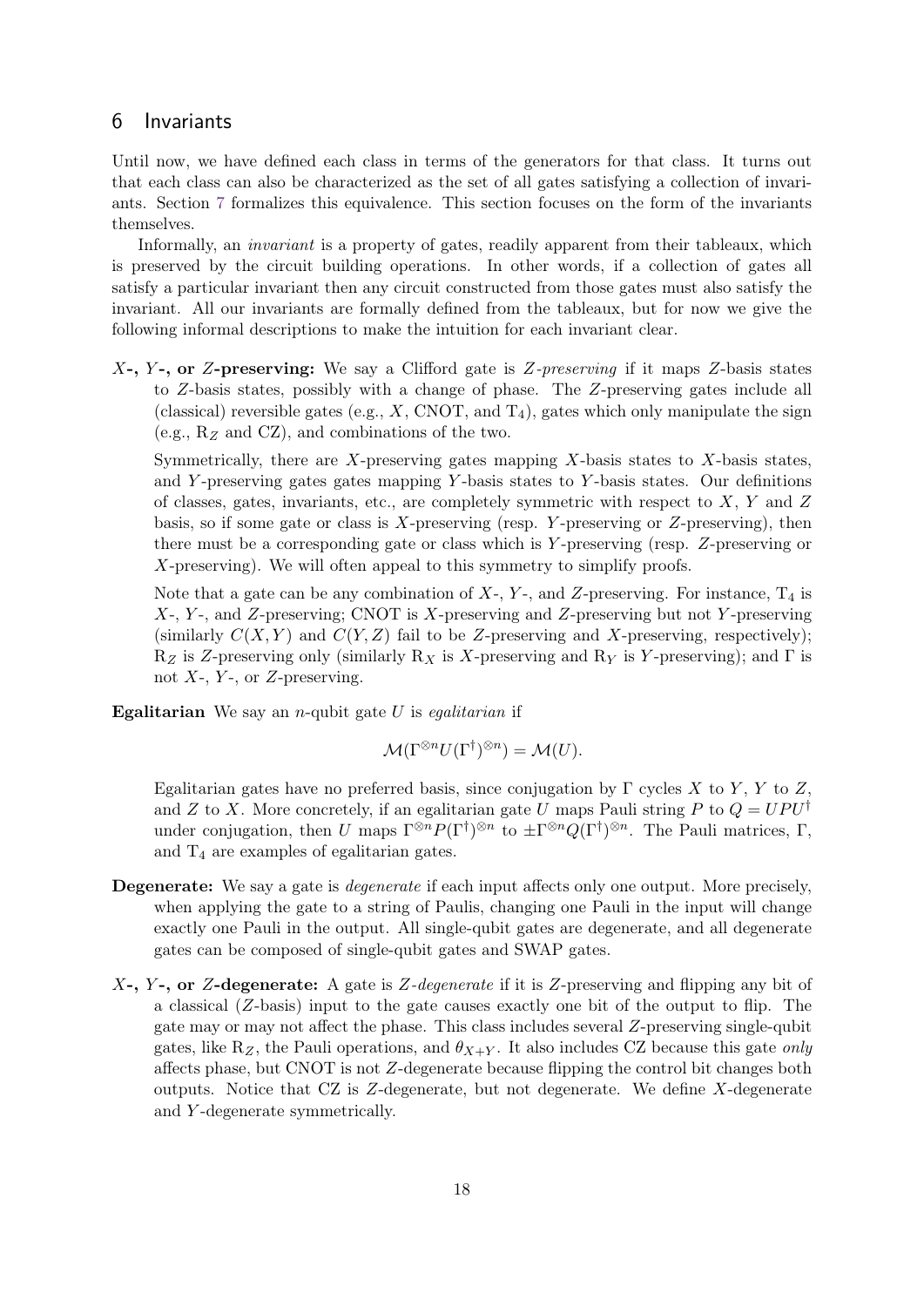- *X***-,** *Y* **-, or** *Z***-orthogonal:** A gate *G* is *Z*-orthogonal if it can be built from T<sup>4</sup> and *Z*-preserving single-qubit gates. The term "orthogonal" comes from the fact that  $T_4$  is an orthogonal linear transformation in the *Z*-basis, but not all *Z*-orthogonal gates are literally orthogonal transformations in the *Z*-basis (see, for example, Lemma [11\)](#page-26-0). Similarly for *X*-orthogonal and *Y* -orthogonal.
- **Single-Qubit Gates:** There are thirty different classes of single-qubit gates. All of these classes are degenerate, and some can be distinguished by the other invariants above. However, many single-qubit invariants depend on the phase bits of the tableau. For instance, the tableau of  $\theta_{X+Y}$ ,  $\theta_{X-Y}$ , and R<sub>Z</sub> all have the same matrix part,  $\begin{pmatrix} 1 & 1 \\ 0 & 1 \end{pmatrix}$ , but generate three distinct classes. One can write down explicit invariants for these classes where the phase bits are correlated to the tableau entries, but in most cases we present a single-qubit class as a subgroup of the symmetries of the cube/octahedron, as shown in Figure [3.](#page-8-0)

#### 6.1 Formal invariants

An invariant is a property of tableaux which is preserved by the four circuit-building rules.

- **Swap Rule:** Every class contains the SWAP gate, so every invariant we propose must be satisfied by the tableau for SWAP.
- **Composition Rule:** If the invariant holds for two gates, then it must hold for their composition. We have seen that the tableau for the composition of two gates is essentially the matrix product of the two tableau, except for the phase bits (which are significantly more complicated to update).
- **Tensor Rule:** The tensor product of two gates satisfying the invariant must also satisfy the invariant. Note that the tableau of the tensor product is the direct sum of the tableaux, and phase bits are inherited from the sub-tableaux in the natural way.
- **Ancilla Rule:** The invariant must be preserved when some qubits are used as ancillas. It turns out the ancilla operation reduces the tableau to a submatrix (of non-ancilla rows and columns) and under certain conditions, the corresponding subset of the phase bits. This is somewhat technical, so we prove it in Theorem [3](#page-18-0) below.

<span id="page-18-0"></span>**Theorem 3.** Let G be a Clifford gate on *n* qubits, and suppose there exist states  $|\psi\rangle$  and  $|\psi'\rangle$ *such that*

$$
G(|x\rangle\otimes|\psi\rangle)=H(|x\rangle)\otimes|\psi'\rangle
$$

*for all* |*x*i*, for some unitary H on m-qubits. In particular, this is true if we use the ancilla rule to reduce G to H, where*  $|\psi\rangle = |\psi'\rangle$  *is the ancilla state. Then* 

- *1. H is a Clifford operation,*
- *2.* M(*H*) *is obtained by removing the rows and columns corresponding to the ancilla bits from*  $\mathcal{M}(G)$ *,*
- *3. If a row of* M(*H*) *is obtained by removing only zeros, then the phase bit for that row is the same in G and H.*

*Proof.* Let  $P \in \mathcal{P}_m$ . Then for any  $|x\rangle$ ,

$$
G(P|x\rangle \otimes |\psi\rangle) = H(P|x\rangle) \otimes |\psi'\rangle.
$$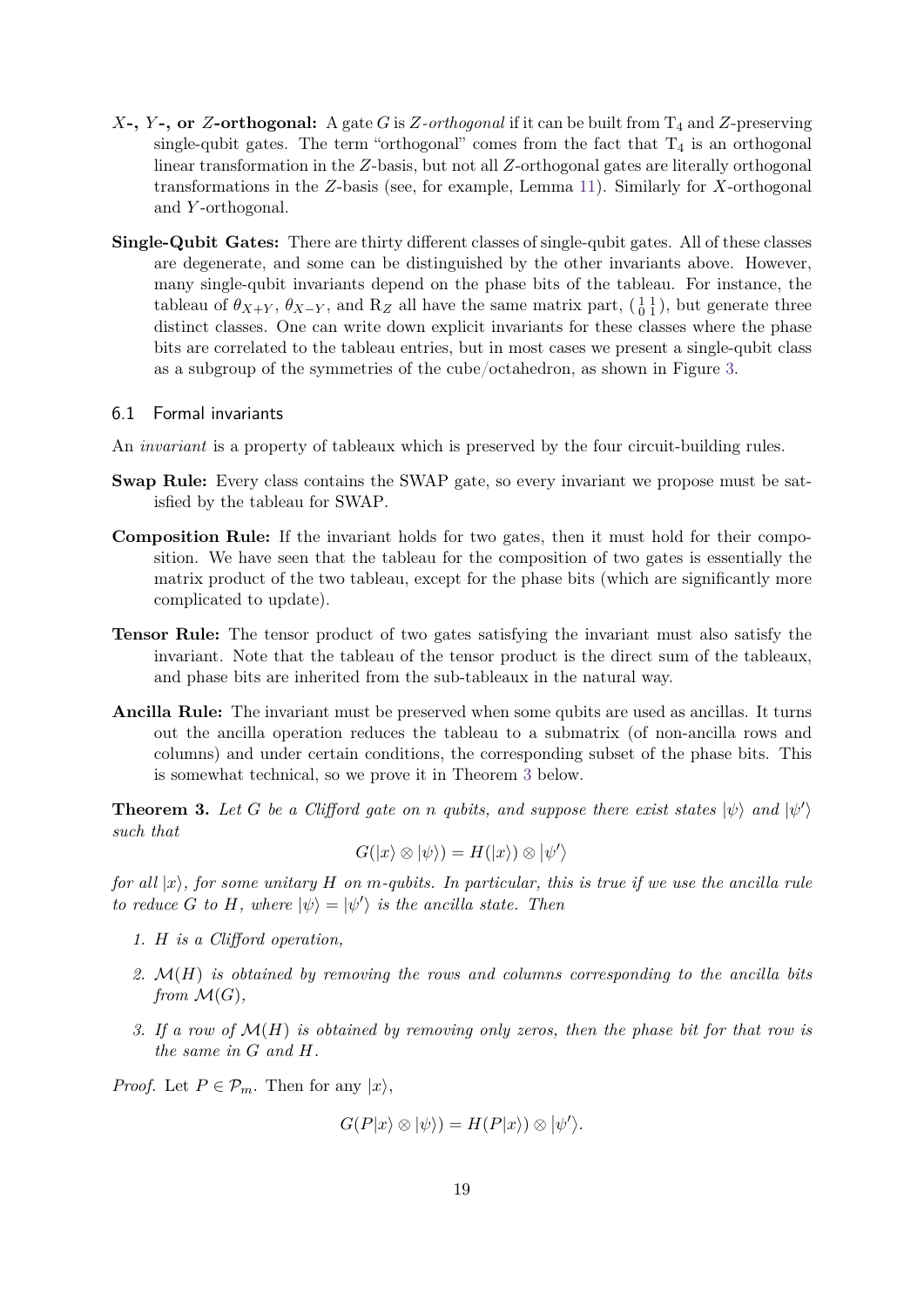On the other hand, *G* is a Clifford gate, so conjugating the Pauli string  $P \otimes I^{n-m}$  by *G* produces  $\alpha Q \otimes R$  for Pauli strings  $Q \in \mathcal{P}_m$  and  $R \in \mathcal{P}_{n-m}$  and phase  $\alpha \in \pm 1$ . Equivalently,

$$
G(P\otimes I^{n-m})=\alpha(Q\otimes R)G.
$$

It follows that

$$
H(P|x\rangle) \otimes |\psi'\rangle = G(P|x\rangle \otimes |\psi\rangle)
$$
  
=  $\alpha(Q \otimes R)G(|x\rangle \otimes |\psi\rangle)$   
=  $\alpha(Q \otimes R) (H(|x\rangle) \otimes |\psi'\rangle)$   
=  $\alpha_1 Q H(|x\rangle) \otimes \alpha_2 R |\psi'\rangle,$ 

for some choice of  $\alpha_1, \alpha_2 \in \mathbb{C}$  for which  $\alpha_1 \alpha_2 = \alpha$ ,  $H(P|x\rangle) = \alpha_1 QH(|x\rangle)$ , and  $|\psi'\rangle = \alpha_2 R|\psi'\rangle$ . We see that  $|\psi'\rangle$  is an eigenvector with eigenvalue  $\alpha_2^{-1}$ , so our choice of  $\alpha_2$  (and hence  $\alpha_1$ ) is unique. Since *R* is a Pauli with eigenvalues  $\pm 1$ , it follows that  $\alpha_2 = \pm 1$ .

Therefore, we have  $\alpha_1 \in \{\pm 1\}$  and  $HP = \alpha_1 QH$ , which implies  $HPH^{\dagger} = \alpha_1 Q$ . That is, since  $P$  was arbitrary, the conjugation of a Pauli element by  $H$  is always another Pauli element, so *H* is a Clifford gate. In the special case that *P* (and therefore  $P \otimes I^{n-m}$ ) is a Pauli basis element, then  $\alpha Q \otimes R$  is represented in the row of the binary tableau of *G*. We keep the bits representing *Q* in the tableau for *H*, which is why  $\mathcal{M}(H)$  is a submatrix of  $\mathcal{M}(G)$ . The phase in the new tableau is  $\alpha_1$ . In the special case  $R = I^{n-m}$ , the only eigenvalue is 1 so  $\alpha_2 = 1$  and hence  $\alpha_1 = \alpha$ . That is, the phase for the corresponding row of the tableau for *H* is inherited from *G*.  $\Box$ 

As a direct consequence of these rules, our invariants take on a distinctly algebraic flavor. Let us consider, for the sake of illustration, invariants that depend only on the matrix part of the tableau and ignore the phase bits. Then an invariant is equivalent to a set of matrices closed under the four rules above. In particular, the matrices do form a group under multiplication as a consequence of the composition rule (and the fact that every gate has finite order).

On the other hand, not every group of matrices will correspond to an invariant. For instance, due to the swap rule, the group of matrices must also be closed under arbitrary reordering of the rows and columns. This eliminates, e.g., the group of upper triangular matrices. Similarly, the ancilla rule excludes the special orthogonal group. In the end, we are left with just two kinds of matrix groups which lead to invariants:

- **Subring Invariants** Matrices with elements restricted to a particular subring of R (analogous to the real matrices, integer matrices, etc.)
- **Permutation Invariants** Permutation matrices, except where each 1 entry can be any one of a subset of invertible elements, and each 0 entry comes from a collection of non-invertible elements.

Now we are ready to present formal definitions for these invariants, and show that they really are preserved by the circuit-building rules.

#### 6.2 Subring invariants

The first kind of invariant restricts the entries of the tableau to a subring of R. That is, given a subring  $S \subseteq R$ , a gate satisfies the invariant  $\mathcal{I}(S)$  if and only if all entries of the tableau are in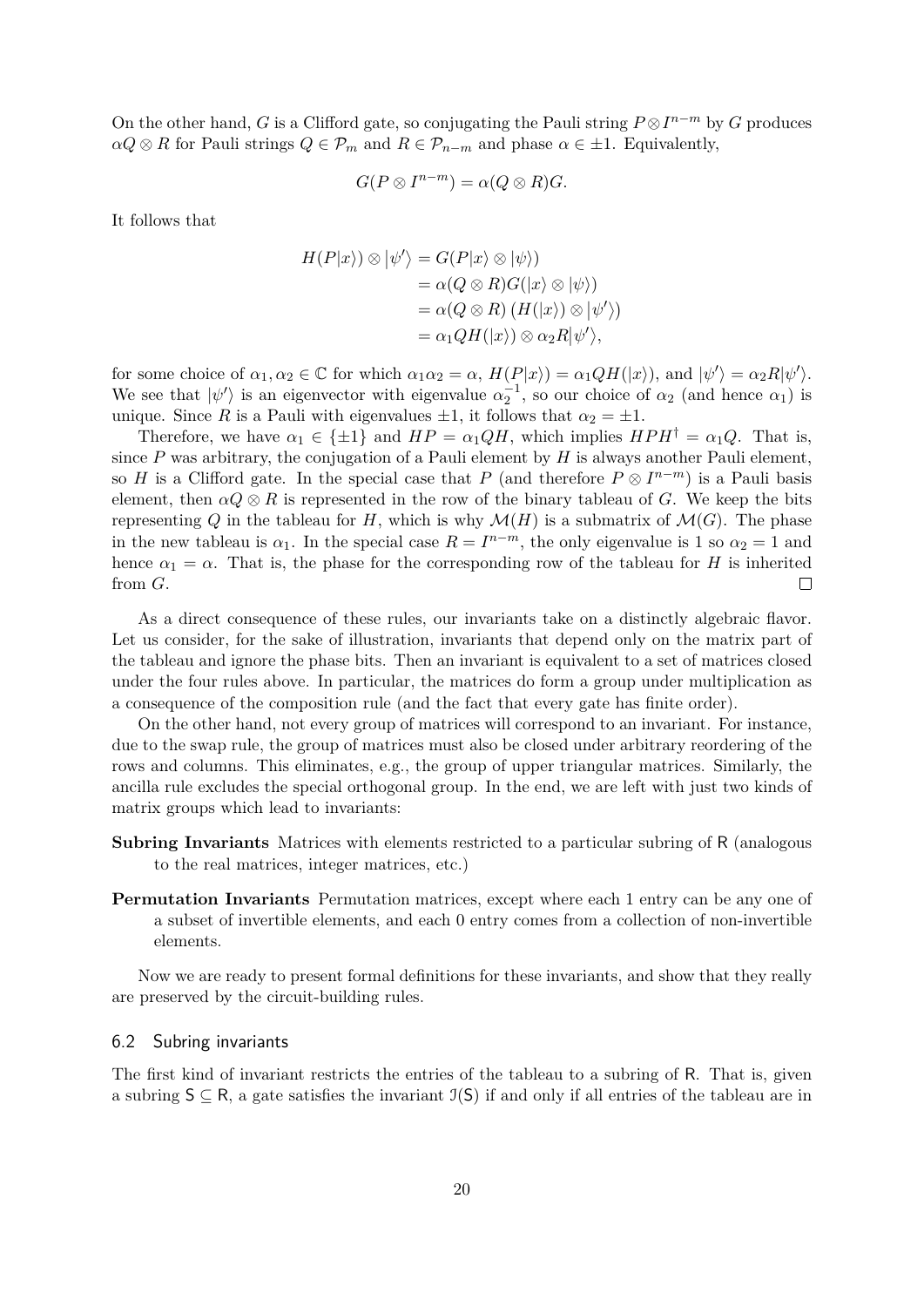S. [14](#page-20-0) There are twelve classes, all near the top of the lattice, of the form

 $C = \{All gates satisfying J(S)\},\$ 

corresponding to all 12 subrings of R listed below.

- The entire ring, R, is technically a subring of itself, and  $\mathcal{I}(R)$  is the trivial invariant satisfied by all Clifford gates. Notice that not every matrix over R gives a valid tableau because it must still be symplectic.
- There are four maximal proper subrings of R:

$$
R_X = \{ \begin{pmatrix} a & 0 \\ c & d \end{pmatrix} : \{a, c, d\} \in \{0, 1\} \},
$$
  
\n
$$
R_Y = \{ \begin{pmatrix} a & b \\ c & d \end{pmatrix} : \{a, b, c, d\} \in \{0, 1\}, a+b+c+d=0 \},
$$
  
\n
$$
R_Z = \{ \begin{pmatrix} a & b \\ b & a+b \end{pmatrix} : \{a, b, d\} \in \{0, 1\} \},
$$
  
\n
$$
R_E = \{ \begin{pmatrix} a & b \\ b & a+b \end{pmatrix} : \{a, b\} \in \{0, 1\} \}.
$$

Our formal definition for *Z*-preserving gates is the invariant  $\mathcal{I}(R_Z)$ . The fact that the lower left entry is 0 implies that the gate maps Pauli strings of *I* and *Z* to strings of *I* and *Z*. Hence, *Z*-basis strings are mapped to *Z*-basis strings. Similarly, the *X*-preserving and *Y*-preserving invariants are  $\mathcal{I}(R_X)$  and  $\mathcal{I}(R_Y)$  respectively. The egalitarian invariant,  $\mathfrak{I}(\mathsf{R}_E)$ , comes from the subring  $\mathsf{R}_E$ .

• The intersection of two subrings is itself a subring, giving us exactly four more subrings  $(R_X \cap R_Y, R_X \cap R_Z, R_Y \cap R_Z, \text{ and } R_X \cap R_Y \cap R_Z)$  since the intersection of  $R_E$  with any of the others is

$$
R_X \cap R_Y \cap R_Z = \{ \begin{pmatrix} 0 & 0 \\ 0 & 0 \end{pmatrix}, \begin{pmatrix} 1 & 0 \\ 0 & 1 \end{pmatrix} \},\
$$

the trivial ring.

• Three more subrings are obtained by taking only self-conjugate elements of R*X*, R*<sup>Y</sup>* , and  $R_Z$  respectively. An element  $\begin{pmatrix} a & b \\ c & d \end{pmatrix}$  is *self-conjugate* if

$$
\left(\begin{smallmatrix} a & b \\ c & d \end{smallmatrix}\right) = \left(\begin{smallmatrix} a & b \\ c & d \end{smallmatrix}\right)^*,
$$

or equivalently,  $a = d$ . These invariants correspond to the *X*-orthogonal (i.e.,  $\langle T_4, \mathcal{P}, R_X \rangle$ ), *Y*-orthogonal (i.e.,  $\langle T_4, P, R_Y \rangle$ ), and *Z*-orthogonal (i.e.,  $\langle T_4, P, R_Z \rangle$ ) classes respectively.

**Theorem 4.** For any subring  $S \subseteq R$ , the property  $J(S)$  is an invariant. That is, the set of *matrices over* S *respect the circuit building operations.*

*Proof.* Every subring contains  $\begin{pmatrix} 0 & 0 \\ 0 & 0 \end{pmatrix}$  and  $\begin{pmatrix} 1 & 0 \\ 0 & 1 \end{pmatrix}$  by definition, and therefore the tableau (phase bits omitted) of the SWAP gate,

| $\overline{0}$ | 0                | 1              | 0 |  |
|----------------|------------------|----------------|---|--|
| 0              | $\boldsymbol{0}$ | $\overline{0}$ |   |  |
|                | $\overline{0}$   | $\overline{0}$ | 0 |  |
| 0              | T                | 0              | 0 |  |

satisfies  $\mathfrak{I}(S)$ .

<span id="page-20-0"></span><sup>&</sup>lt;sup>14</sup>There are several interesting works that connect the elements of the matrix representation of a unitary, to the set of gates that generate it. For example, every multi-qubit unitary with elements in  $\mathbb{Z}[1/\sqrt{2},i]$  corresponds to a circuit built from Clifford + *T* gates [\[30,](#page-38-1) [31\]](#page-38-2). There is a classification of gates corresponding to subrings of  $\mathbb{Z}[1/\sqrt{2},i]$  [\[7\]](#page-36-6). We stress, however, that our classification depends on the the ring elements of the *tableau*.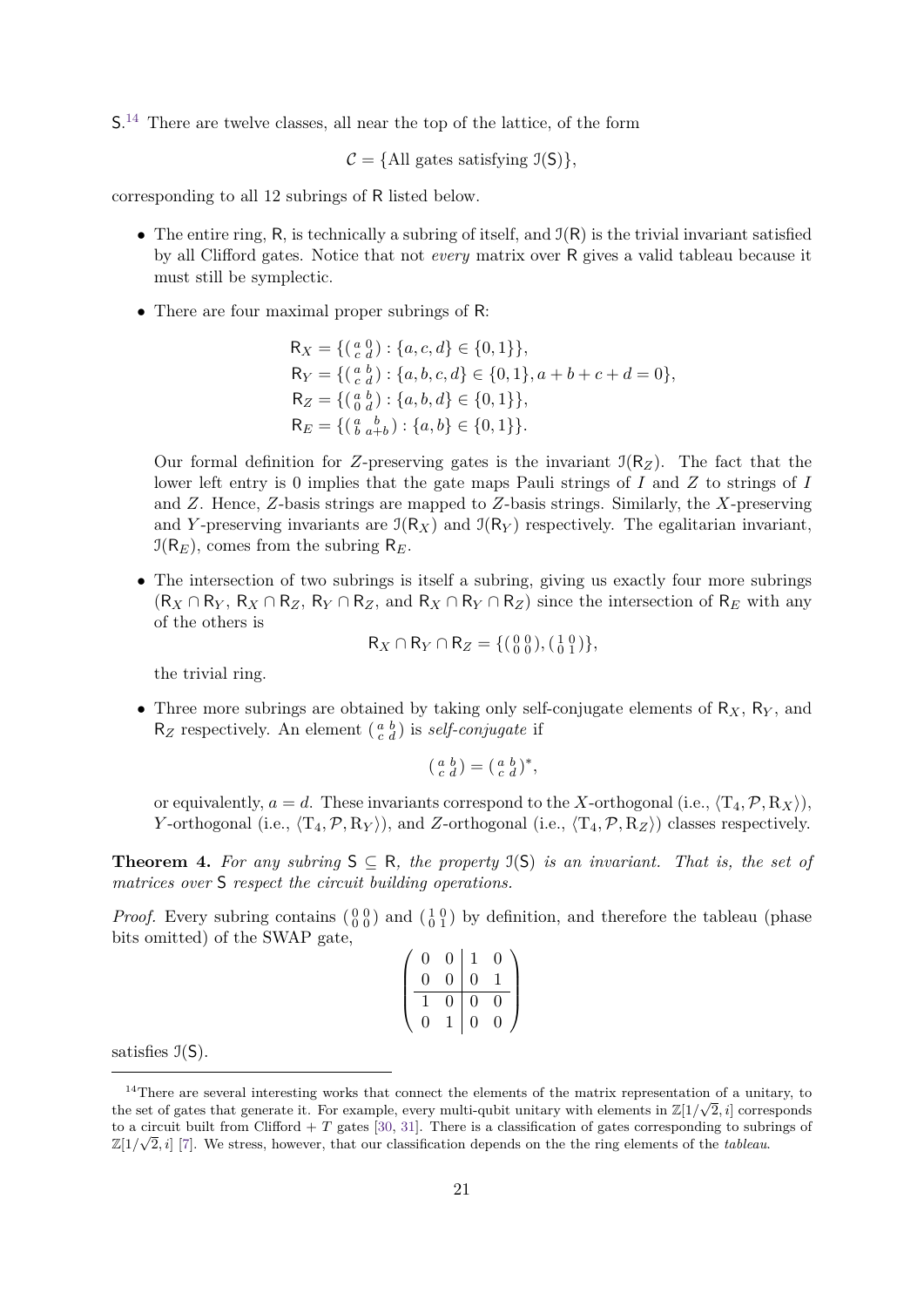Matrix multiplication is a polynomial in the entries of the two matrices, so composition cannot produce entries outside the subring. Similarly, combining tableaux with tensor products or reducing tableaux to submatrices via ancillas does not introduce any new ring elements (see Theorem [3\)](#page-18-0); those operations only use elements already present in the tableau. We conclude that  $\mathfrak{I}(S)$  is an invariant for any subring S.  $\Box$ 

#### 6.3 Permutation invariants

The permutation invariants get their name from the matrix part of their tableaux, which is required to have the structure of a permutation matrix. That is, every row (or column) has exactly one element which is invertible, and the others are non-invertible. Permutation invariants are also sensitive to phase bits. It is natural to associate the unique invertible element in a row with the phase bits for that row, giving the tableau of a single-qubit gate. A permutation invariant  $\mathcal{P}(G, S)$  is defined by the set of single-qubit gates G which can be obtained in this way, and the set of non-invertible elements *S* used to fill the rest of the tableau. In other words, a tableau satisfies  $\mathcal{P}(G, S)$  if all entries are from *S* except exactly one entry per row which, when combined with the phase bits for the row, is the tableau of some gate in *G*.

Note that not all pairs of sets  $(G, S)$  produce an invariant. For instance, circuit-building operations will fail to preserve P(*G, S*) if *G* is not a group. The exact relationship between *G* and *S* required to produce an invariant is difficult to write down. Roughly speaking, products of elements in *S* should be zero, products of elements in *G* should remain in *G*, and products between *S* and  $\mathcal{M}(G)$  should be manageable in some sense. Theorem [5](#page-21-0) gives a list of  $\mathcal{P}(G, S)$ invariants, which will turn out to be exhaustive by Theorem [19,](#page-32-1) the culminating theorem of this paper.

<span id="page-21-0"></span>**Theorem 5.** *We prove that the following permutation invariants are indeed invariant under the circuit-building operations. Let G be a group of single-qubit gates.*

*1. Then*

 $\mathcal{P}(G, \{(\begin{smallmatrix} 0 & 0 \\ 0 & 0 \end{smallmatrix})\})$ 

*is an invariant for*  $\langle G \rangle$ *. All thirty degenerate classes are characterized by invariants of this form.*

*2. If*  $\langle X \rangle \subseteq \langle G \rangle \subseteq \langle \mathcal{P}, \mathbb{R}_X \rangle$  *then* 

$$
\mathcal{P}(G, \{ \left( \begin{smallmatrix} 0 & 0 \\ 0 & 0 \end{smallmatrix} \right), \left( \begin{smallmatrix} 0 & 0 \\ 1 & 0 \end{smallmatrix} \right) \})
$$

*is an invariant for*  $\langle C(X,X),G \rangle$ *. These invariants characterize the five X-degenerate classes.*

*3. If*  $\langle Y \rangle \subseteq \langle G \rangle \subseteq \langle \mathcal{P}, R_Y \rangle$  *then* 

$$
\mathcal{P}(G, \{ \left( \begin{smallmatrix} 0 & 0 \\ 0 & 0 \end{smallmatrix} \right), \left( \begin{smallmatrix} 1 & 1 \\ 1 & 1 \end{smallmatrix} \right) \})
$$

*is an invariant for*  $\langle C(Y, Y), G \rangle$ *. These invariants characterize the five Y -degenerate classes.*

*4. If*  $\langle Z \rangle$  ⊂  $\langle G \rangle$  ⊂  $\langle P, R_Z \rangle$  *then* 

$$
\mathcal{P}(G, \{ \left( \begin{smallmatrix} 0 & 0 \\ 0 & 0 \end{smallmatrix} \right), \left( \begin{smallmatrix} 0 & 1 \\ 0 & 0 \end{smallmatrix} \right) \})
$$

*is an invariant for*  $\langle C(Z, Z), G \rangle$ *. These invariants characterize the five Z-degenerate classes.*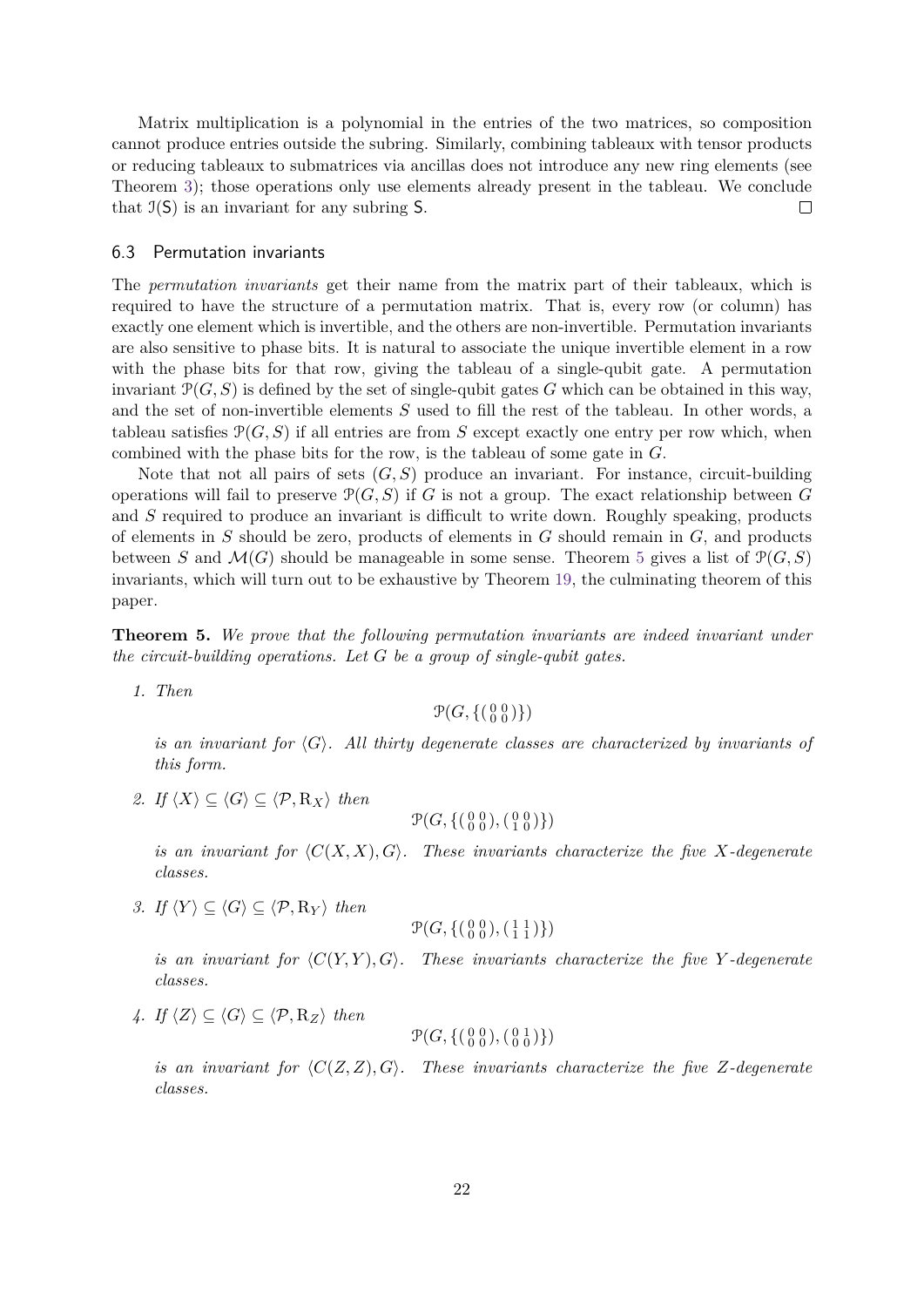*Proof.* Let  $\mathcal{P}(G, S)$  be one of the invariants above. Let  $M = \{ \mathcal{M}(g) : g \in G \}$  be the set of matrices from tableaux in *G*. In all cases, *S* contains  $\begin{pmatrix} 0 & 0 \\ 0 & 0 \end{pmatrix}$ , and *G* contains the single-qubit identity operation,

$$
\left(\begin{array}{cc|c}1 & 0 & 0\\0 & 1 & 0\end{array}\right),
$$

so SWAP satisfies the invariant. And clearly the direct sum of two tableaux in  $\mathcal{P}(G, S)$  is still in  $\mathcal{P}(G, S)$  for any *G* and *S*.

Now consider the composition of two gates. Each entry in the tableau is a dot product of some row from one tableau with some column from the other. Hence, the entry is a sum of  $S \times S$ ,  $S \times M$ ,  $M \times S$ , or  $M \times M$  products. Observe that the  $S \times S$  products are all zero (for the particular sets *S* above), so we may ignore those products. Recall that the row and column each contain exactly one entry in *M*, so depending on whether those entries align, we get either  $SM + MS \subseteq S$  or  $M^2 = M$ . Furthermore, for any row in one tableau there is exactly one column in the other such that the invertible entries line up. Therefore, exactly one entry in any row (or column) of the composition is in *M* and the rest are in *S*. Clearly the matrix part of the tableau has the correct form for the invariant.

We must also consider phase bits under composition. Recall that the phase bits associate with the invertible entries of the matrix to produce single-qubit gates. When we multiply two tableau, these single-qubit gates multiply to produce elements in  $G$  (since  $G$  is a group), as you would expect. If the non-invertible elements are all zero, then this is the only factor in determining phase bits, so the invariant is preserved by composition.

Now consider the phase bits in the case where *S* contains nonzero elements, for instance,

$$
S = \{ \left( \begin{smallmatrix} 0 & 0 \\ 0 & 0 \end{smallmatrix} \right), \left( \begin{smallmatrix} 0 & 1 \\ 0 & 0 \end{smallmatrix} \right) \}.
$$

Notice that in this case, both matrices in *S* have zeros in the bottom row, and the invertible matrices are of the form  $\begin{pmatrix} 1 & a \\ 0 & 1 \end{pmatrix}$ . Hence, every even-indexed row of the tableau (as a binary matrix) is all zeros except for one entry. Using the method of tableau composition in Section [4,](#page-10-0) one can easily show that for these even-indexed rows, the phase bits are exactly what one would get by composing the invertible elements as gates in *G*. For the other half of the rows, the non-invertible elements may flip the phase bits. But we assume *G* contains the Pauli element (in this case *Z*) which flips that sign, so the invertible elements and associated phase bits are still in *G*, therefore the invariant is preserved. The *X*- and *Y* -degenerate cases are similar.

Last, we show that  $\mathcal{P}(G, S)$  is preserved under ancilla operations. Recall that when we use ancillas, we remove the rows and columns corresponding to those bits. Clearly the elements of the submatrix are still in *M* and *S*. There is a risk that the invertible element for some row could be in one of the removed columns, but if the submatrix is missing an invertible element in some row then the submatrix violates the symplectic condition and the ancilla rule must have been misapplied. Hence, only elements in *S* are removed in the non-ancilla part of the tableau, and each row still contains exactly one entry in *M*.

We appeal to Theorem [3](#page-18-0) for the phase bits. The theorem says that removing the ancillas can only change the sign for a row if there is a nonzero entry in the non-ancilla bits of the row that are removed. For example, if  $S = \{(\begin{smallmatrix}0&0\\0&0\end{smallmatrix}),(\begin{smallmatrix}0&1\\0&0\end{smallmatrix})\}$  then only the top phase bit can change. But changing the top phase bit is the same as applying a *Z*, and for this case *Z* is assumed to be in *G*, so the combination of the element in *M* and the phase bits is still in *G*. Therefore the *Z*-degenerate P(*G, S*) are invariants, and the *X*-degenerate and *Y* -degenerate invariants follow by symmetry.

 $\Box$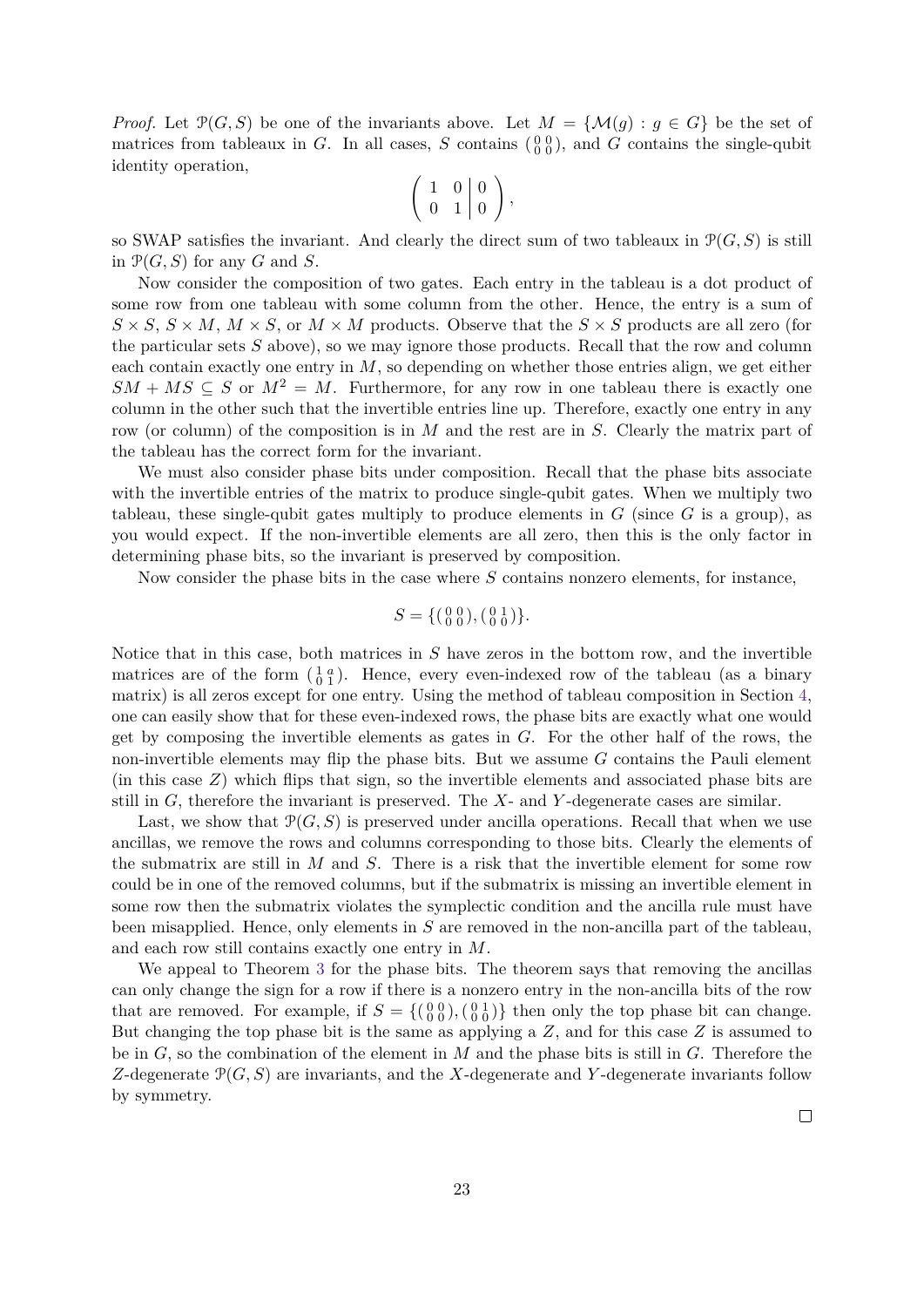# <span id="page-23-0"></span>7 Equivalence of Generator and Invariant Definitions

We have now defined each class by a set of generators, and by an invariant, but have not yet shown that these definitions coincide. Below are a collection of lemmas which prove this for all classes in our lattice. Note that one direction is always trivial: it is easy to check that the generators defining a class satisfy a particular invariant, and therefore everything they generate (i.e., the class) must satisfy the invariant. We encourage the reader to check these invariants against, say, the tableaux in Table [2.](#page-11-0)

For the other inclusion (i.e., every gate satisfying the invariant can be generated by the given generators), we start with an arbitrary gate *g* satisfying the invariant, and apply gates in the class to *g* to simplify its tableau step-by-step until it is the tableau of the identity operation. It follows that  $AgB = I$  for circuits *A* and *B* in the class, which proves  $g = A^{-1}B^{-1}$  is in the class. In many cases, the circuit derived this way is a canonical form for the gate, and can be used to count the number of gates on *n* qubits in a class.

Let us start with the degenerate classes.

<span id="page-23-1"></span>**Lemma 6.** *Let G be a group of single-qubit gates, and let g be a gate satisfying the permutation invariant*  $\mathcal{P}(G, \{(\begin{smallmatrix} 0 & 0 \\ 0 & 0 \end{smallmatrix})\})$ *. Then there is a circuit for g consisting of a permutation of the inputs followed by layer of single-qubit gates in G.*

*Proof.* Consider the tableau for *g*. Each row or column has exactly one invertible element, so we can read off a permutation  $\pi$  from the positions of those elements. Apply SWAP gates to *q* to remove this permutation, and put the invertible elements on the diagonal. When we pair a diagonal element with the phase bits for that row, we get a single-qubit gate *g<sup>i</sup>* in *G*. Applying the inverse of this gate to qubit *i* will zero the phase bits for that row, and make  $\begin{pmatrix} 1 & 0 \\ 0 & 1 \end{pmatrix}$  the diagonal entry. Once we do this for each row, we have the identity tableau, therefore g is in  $\langle G \rangle$ and has a circuit of the desired form.  $\Box$ 

Next, we consider the *Z*-degenerate classes and, by symmetry, the *X*- and *Y* -degenerate classes.

<span id="page-23-2"></span>**Lemma 7.** *Let G be a group of Z-preserving single-qubit gates such that*  $\langle Z \rangle \subseteq \langle G \rangle \subseteq \langle P, R_Z \rangle$ *.* Let *g* be any gate satisfying the permutation invariant  $\mathcal{P}(G, \{(\begin{smallmatrix} 0 & 0 \\ 0 & 0 \end{smallmatrix}), (\begin{smallmatrix} 0 & 1 \\ 0 & 0 \end{smallmatrix})\})$ . Then there is a *circuit for g consisting of a layer of single-qubit gates (from G), a layer of C*(*Z, Z*) *gates, and a permutation.*

*Proof.* Consider the tableau of *g*. We can read off a permutation  $\pi$ , and a single-qubit gate for each input. Assume we have removed those gates (i.e., we now consider the tableau of  $g\pi^{-1}g_1^{-1}\cdots g_n^{-1}$ ), so the tableau has  $\left(\begin{smallmatrix}1&0\\0&1\end{smallmatrix}\right)$  on the diagonal, all other entries are either  $\left(\begin{smallmatrix}0&1\\0&0\end{smallmatrix}\right)$  or zero, and the phase bits are zero.

The non-zero, off-diagonal entries in the matrix indicate the positions of  $C(Z, Z)$  gates. Specifically, if the entry in row *i* and column *j* is nonzero then there is a  $C(Z, Z)$  on qubits *i* and *j*. Note that because the matrix part of the tableau is symplectic, the symmetric entry in row *j* and column *i* must also be non-zero. The remainder of the circuit consists of the set of  $C(Z, Z)$  gates indicated by the non-zero, off-diagonal entries. Notice that  $C(Z, Z)$  gates always commute, so their ordering does not matter.  $\Box$ 

Now let us consider four *Z*-preserving classes which, when we consider symmetry (i.e., the *X*-preserving and *Y* -preserving equivalents) cover all but two of the remaining classes.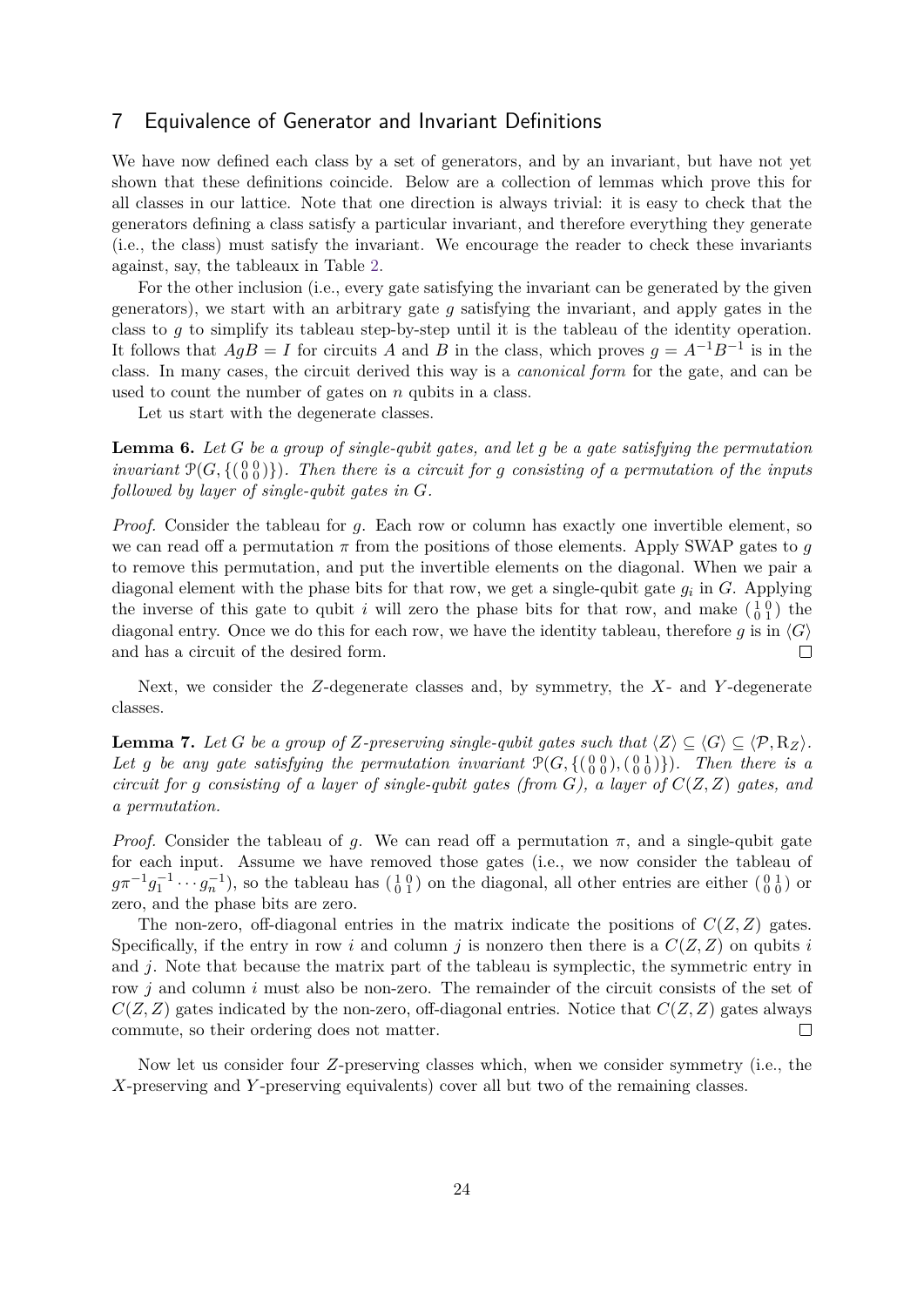<span id="page-24-0"></span>**Lemma 8.** Each of the classes  $\langle T_4, \mathcal{P} \rangle$ ,  $\langle T_4, \mathcal{P}, R_Z \rangle$ ,  $\langle C(Z, X), \mathcal{P} \rangle$ , and  $\langle C(Z, X), \mathcal{P}, R_Z \rangle$  is the *set of all gates corresponding to a subring invariant, where the subrings are*

$$
S_1 = \{ \begin{pmatrix} 0 & 0 \\ 0 & 0 \end{pmatrix}, \begin{pmatrix} 1 & 0 \\ 0 & 1 \end{pmatrix} \},
$$
  
\n
$$
S_2 = \{ \begin{pmatrix} 0 & 0 \\ 0 & 0 \end{pmatrix}, \begin{pmatrix} 0 & 1 \\ 0 & 0 \end{pmatrix}, \begin{pmatrix} 1 & 0 \\ 0 & 1 \end{pmatrix}, \begin{pmatrix} 1 & 1 \\ 0 & 1 \end{pmatrix} \},
$$
  
\n
$$
S_3 = \{ \begin{pmatrix} 0 & 0 \\ 0 & 0 \end{pmatrix}, \begin{pmatrix} 0 & 0 \\ 0 & 1 \end{pmatrix}, \begin{pmatrix} 0 & 1 \\ 0 & 0 \end{pmatrix}, \begin{pmatrix} 1 & 0 \\ 0 & 1 \end{pmatrix}, \begin{pmatrix} 1 & 0 \\ 0 & 1 \end{pmatrix}, \begin{pmatrix} 1 & 0 \\ 0 & 1 \end{pmatrix}, \begin{pmatrix} 1 & 1 \\ 0 & 1 \end{pmatrix}, \begin{pmatrix} 1 & 1 \\ 0 & 1 \end{pmatrix} \}.
$$

*Proof.* In all four classes, elements of the tableau are of the form  $\begin{pmatrix} a & b \\ 0 & d \end{pmatrix}$ . Suppose  $\begin{pmatrix} ? & ? \\ 0 & d_1 \end{pmatrix}$  is the *i*th entry of some row, and  $\begin{pmatrix} ? & ? \\ 0 & d_2 \end{pmatrix}$  is the *j*th entry in the same row, where entries labeled by "?" are unconstrained. If we apply a CNOT gate from qubit  $i$  to  $j$ , these entries will be of the form  $\binom{?}{0}$   $\frac{?}{d_1}$  and  $\binom{?}{0}$   $\frac{?}{d_1+d_2}$  respectively. That is, the bottom right bits change as though we applied the CNOT gate to those bits. Since a  $T_4$  gate can be built from CNOT gates, it will (similarly) affect the bottom right bits as though we are applying a  $T_4$ .

Our strategy is to use either CNOT or  $T_4$  gates (depending on the class) to perform Gaussian elimination on the bottom right entries of the matrix elements. If we have access to CNOT gates then we literally apply Gaussian elimination, using CNOT to add one column to another, and using SWAP to exchange columns.

If we only have  $T_4$  gates then we are in subring  $S_1 \subseteq S_2$  or  $S_2$ , so  $\begin{pmatrix} 1 & 0 \\ 0 & 1 \end{pmatrix}$  and  $\begin{pmatrix} 1 & 1 \\ 0 & 1 \end{pmatrix}$  are the only elements with a 1 in the bottom right position, and also the only invertible elements. It follows that the number of bottom right bits set to 1 in a row is the same as the number of invertible elements, which must be odd because the matrix is symplectic. To reduce the number, we apply a  $T_4$  to three 1 bits and a 0 bit (note: we may add a zero bit by adding an ancilla, if necessary), which changes the 0 to a 1 and the 1's to 0's, reducing the number of 1's (or invertible elements) in the row by two. When there is a single 1 left in the row, symplectic conditions imply that it is also the only 1 left in that column, so we may ignore that row and column for the moment and continue to eliminate the rest of the matrix.

Now suppose we have row reduced the matrix, using either CNOT or  $T_4$ , so that the bottom right entry of every element is 0, except along the diagonal where that bit 1. At this point, the diagonal element is the only element in a row that can possibly be invertible, therefore the diagonal elements are of the form  $\begin{pmatrix} 1 & b \\ 0 & 1 \end{pmatrix}$ . Similarly, the symplectic conditions imply that the off-diagonal elements are of the form  $\begin{pmatrix} 0 & b \\ 0 & 0 \end{pmatrix}$ . In other words, the remaining tableau is Zdegenerate, since there is only one invertible element per row or column, and the off-diagonal elements are in  $I = \{(\begin{smallmatrix} 0 & 0 \\ 0 & 0 \end{smallmatrix}), (\begin{smallmatrix} 0 & 1 \\ 0 & 0 \end{smallmatrix})\}$ . We can use either Lemma [6](#page-23-1) or Lemma [7](#page-23-2) to find a circuit from the remainder, which is in either  $\langle \mathcal{P} \rangle$  or  $\langle C(Z, Z), \mathcal{P}, R_Z \rangle$ , depending on the class.

There are only two classes remaining, ALL and  $\langle T_4, \mathcal{P}, \Gamma \rangle$ , which we handle specially. For the first, we appeal to Aaronson and Gottesman [\[9\]](#page-37-1) who give an explicit decomposition for any Clifford gate into layers of CNOT, Hadamard ( $\theta_{X+Z}$  in our notation), and phase ( $R_Z$ ) gates.

**Lemma 9.** *Any egalitarian gate g can be generated in*  $\langle T_4, \mathcal{P}, \Gamma \rangle$ *.* 

*Proof.* Egalitarian gates satisfy the invariant that all elements are in the subring

$$
\left\{ \big(\begin{smallmatrix} 0 & 0 \\ 0 & 0 \end{smallmatrix}\big) , \big(\begin{smallmatrix} 1 & 0 \\ 0 & 1 \end{smallmatrix}\big), \big(\begin{smallmatrix} 1 & 1 \\ 1 & 0 \end{smallmatrix}\big), \big(\begin{smallmatrix} 0 & 1 \\ 1 & 1 \end{smallmatrix}\big) . \right\}
$$

In fact, this subring is isomorphic to  $\mathbb{F}_4$ , so it is a field. In particular, we will use that the only noninvertible element of the subring is zero. The symplectic conditions on the tableau translate to it being unitary as a matrix over  $\mathbb{F}_4$ .

Like the other  $T_4$  classes, we use Gaussian elimination on the tableau of  $g$ . Consider a row of the tableau. If the entry in some column is not the identity, then apply  $\Gamma$  or  $\Gamma^{-1}$  to the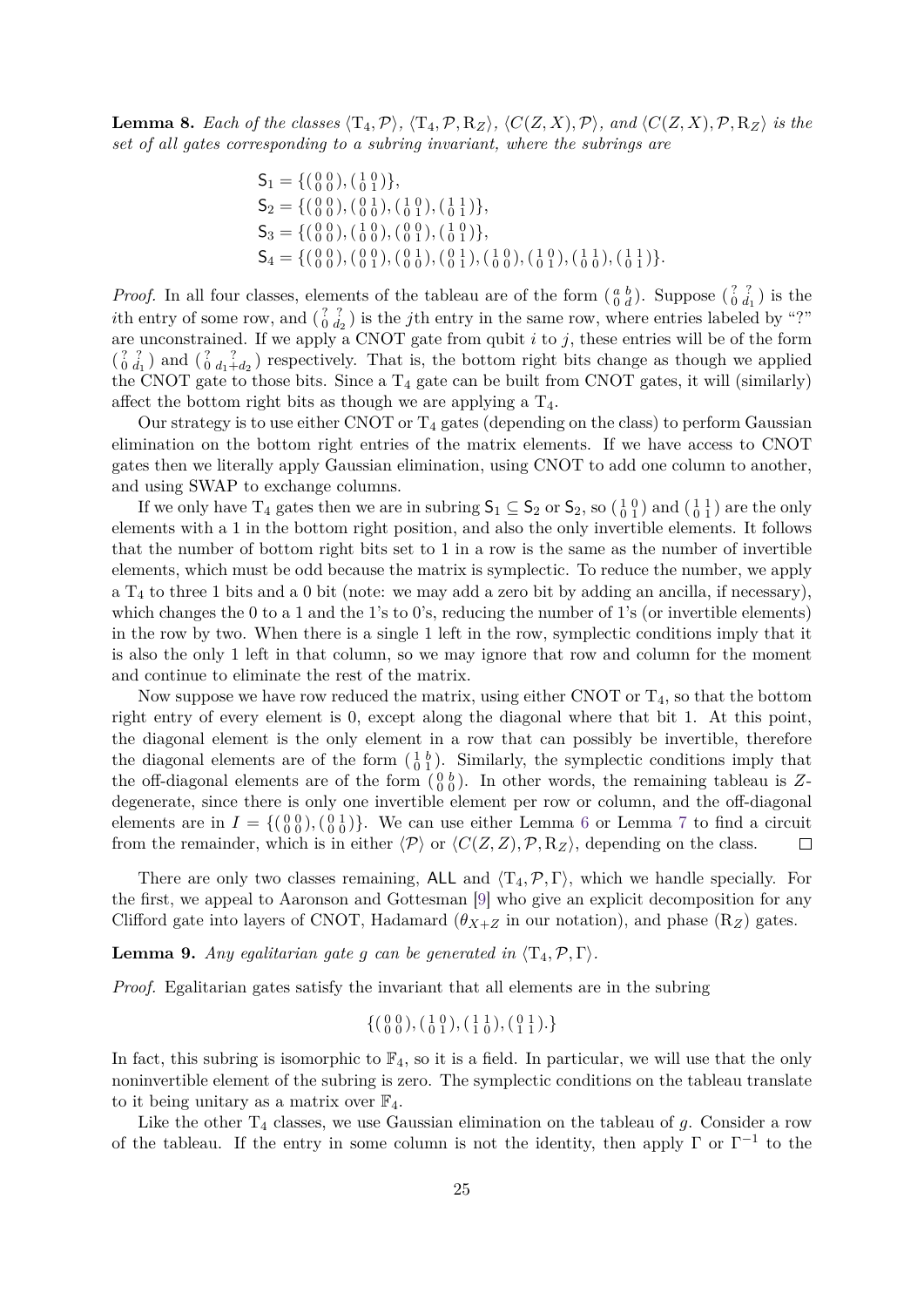corresponding qubit to make it the identity. By the symplectic condition, there are an odd number of identity elements in the row. We may remove pairs of identity elements with a  $T_4$ , similar to Lemma [8,](#page-24-0) until there is only one left and the rest of the row is zero. The symplectic condition implies the column below the identity element is also zero, and we proceed to eliminate the rest of the tableau. Once the matrix part of the tableau is a permutation, we apply SWAP gates so that it becomes the identity and apply Pauli matrices to zero out the phase bits.

 $\Box$ 

 $\Box$ 

We conclude that all egalitarian gates are in  $\langle T_4, \mathcal{P}, \Gamma \rangle$ .

# <span id="page-25-1"></span>8 Circuit Identities

In this section, we give necessary tools to prove that a set of gates generates, in some sense, "all that one could hope for." Formally, we wish to prove that the gate set generates a particular class in the classification lattice when it is contained in that class but fails to satisfy the invariants of all classes below it. To this end, we give several useful circuit identities that will be used extensively in Section [9.](#page-27-0) For instance, one can show that any circuit on two qubits can be reduced to an equivalent circuit containing at most one generalized CNOT gate (see Appendix [E\)](#page-43-0). The following lemma gives only the aspect of that theorem that is necessary to the classification, that is, the ability to extract single-qubit Clifford operations from the composition of generalized CNOT gates.

<span id="page-25-0"></span>**Lemma 10.** *Let*  $P, Q, R \in \mathcal{P}$ , and let  $\Gamma P \Gamma^{\dagger} = Q$  and  $\Gamma Q \Gamma^{\dagger} = R$ . Then

- $C(P,Q)$  *and*  $C(P,R)$  *generate*  $\mathbb{R}_P$ *.*
- $C(P, P)$  *and*  $C(P, Q)$  *generate*  $\mathbb{R}_P$ *.*
- *•*  $C(P, P)$  *and*  $C(Q, R)$  *generate*  $\Gamma$ *.*
- $C(P, P)$  *and*  $C(Q, Q)$  *generate*  $\theta_{P+Q}$ *.*

*Proof.* The first inclusion comes from the following identity:



where we have used that  $QR = iP$  is a Pauli. Conjugating the second qubit by  $\Gamma$  in the diagram above, gives the second identity. For the third identity, we have



and for the final identity

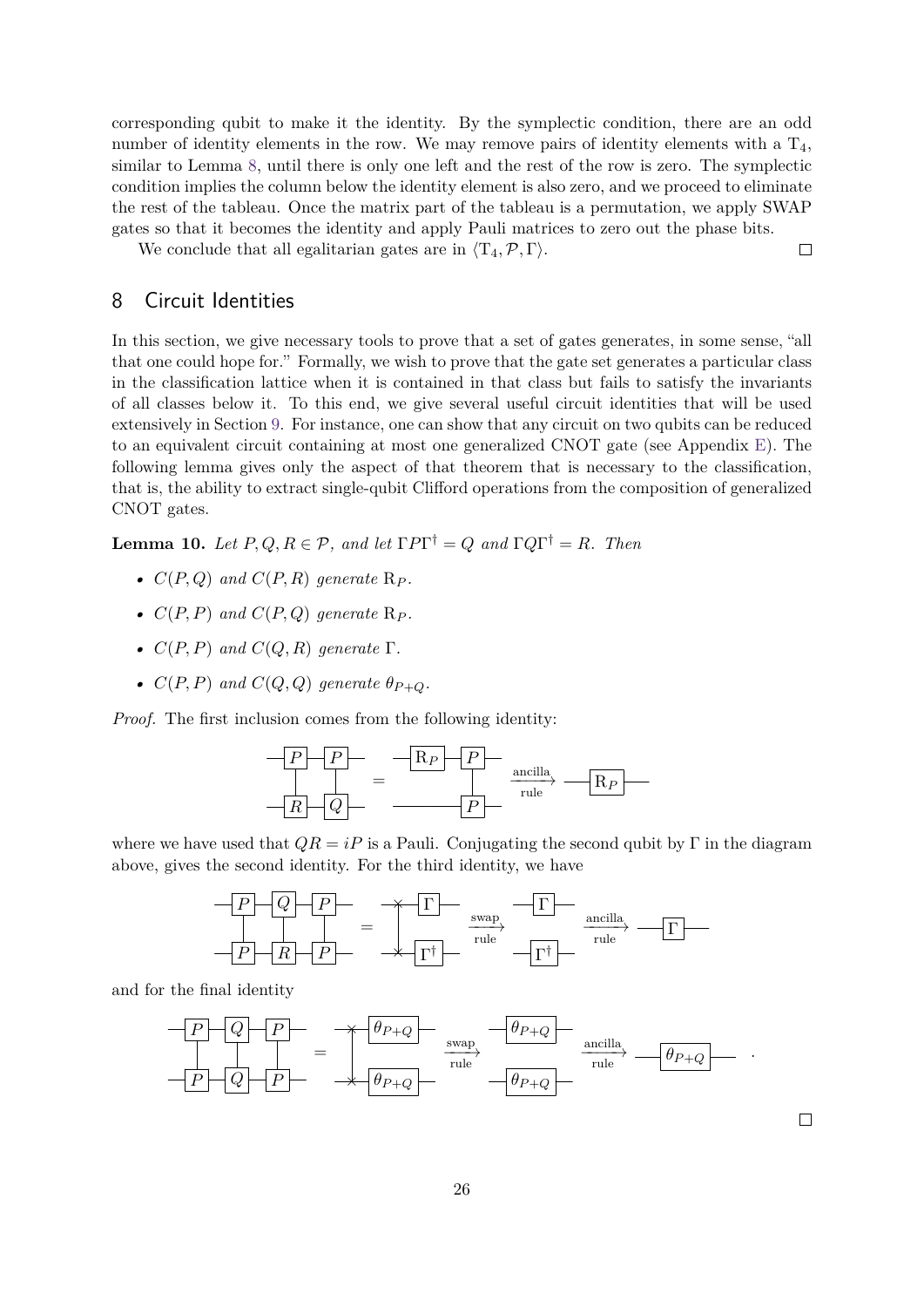It might seem strange to reduce non-degenerate gates into less powerful single-qubit gates, but we will eventually see that the single-qubit generators are crucial. Once we have shown that a particular set of gates generates all single-qubit operations, then that set of gates will generate the class of all Clifford operations provided it contains any non-degenerate gate. All non-degenerate gates generate at least one Pauli, often the entire Pauli group, which is why some single-qubit classes do not appear as the single-qubit subgroup of a non-degenerate class. For instance, consider the CNOT gate where the first qubit controls the second qubit. If we let the first input be  $|1\rangle$ , then a Pauli X operation is always applied to the second qubit. Similarly, if we let the input to the second qubit be  $\ket{-}$ , then a Pauli *Z* operation is always applied to the first qubit. Under the ancilla rule, we now have Pauli *X* and *Z* operations, so we can generate *Y* and the entire Pauli group. Clearly, the same is true for any heterogeneous CNOT gate. However, surprisingly, the following lemma shows that even the  $T_4$  gate suffices to generate the entire Pauli group.

<span id="page-26-0"></span>Lemma 11.  $T_4$  generates the Pauli group.



Under the ancilla rule, the first generates a Pauli *Z* operation while the second generates a Pauli *X*, from which we can clearly generate the Pauli group.  $\Box$ 

<span id="page-26-1"></span>**Lemma 12.**  $T_4$  *and*  $C(P, P)$  *generate*  $R_P$ *.* 

*Proof.* Figure [6](#page-27-1) shows how to generate  $R_Z$  with  $C(Z, Z)$ . To generate  $R_X$  with  $C(X, X)$ , we simply appeal to the symmetry of  $T_4$ . Concretely, consider conjugating the entire circuit in Fig-ure [6](#page-27-1) by  $\Gamma^{\otimes 4}$ . We must now check: the circuit generates  $R_X$ ; and it is in the class  $\langle T_4, C(X,X) \rangle$ . For the former, note that we can still apply the ancilla rule on the first three qubits (i.e., by multiplying the original ancillas by  $\Gamma$  on each qubit). Therefore, the transformation on the final qubit is  $\Gamma R_Z \Gamma^{\dagger} = R_X$ .

To check containment in the class, we simply conjugate all the gates in the circuit by  $\Gamma^{\otimes 4}$ . SWAP is unchanged, and  $C(Z, Z)$  is mapped to  $C(X, X)$ . Finally, recall that  $T<sub>4</sub>$  is egalitarian, so

 $\mathcal{M} (\Gamma^{\otimes 4} \, \mathrm{T}_4 (\Gamma^{\dagger})^{\otimes 4}) = \mathcal{M} (\mathrm{T}_4).$ 

That, it is mapped to is itself followed by layer of Pauli operations (technically, we have the identity  $\Gamma^{\otimes 4}$   $T_4(\Gamma^{\dagger})^{\otimes 4} = T_4 X^{\otimes 4}$ . Since  $T_4$  generates the Pauli group by Lemma [11,](#page-26-0) the entire conjugated circuit is in  $\langle T_4, C(X,X) \rangle$ . Repeating the entire argument for  $C(Y,Y)$  and  $R_Y$ completes the proof.  $\Box$ 

The following lemmas make precise our working assumption that single-qubit gates can significantly bolster the power of non-degenerate gate sets.

<span id="page-26-2"></span>**Lemma 13.** *Suppose we have any C*(*P, Q*) *gate with any single-qubit gate G that does not preserve the P-basis and any single-qubit gate H that does not preserve the Q-basis. Then*  $\langle C(P,Q), G, H \rangle = \mathsf{ALL}.$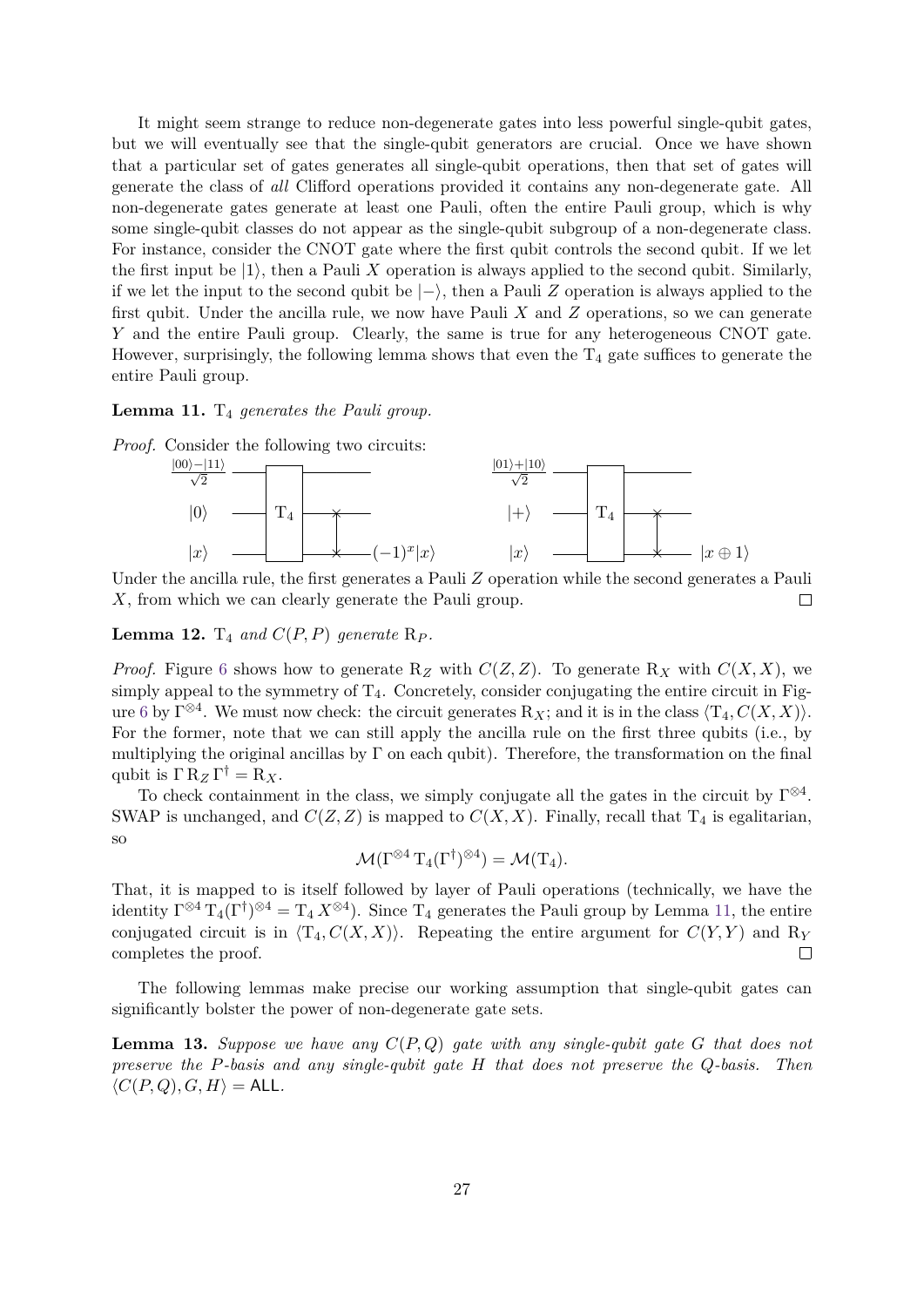<span id="page-27-1"></span>

Figure 6: Generating  $R_Z$  with  $T_4$  and  $C(Z, Z)$ .

<span id="page-27-2"></span>

Figure 7: Generating  $C(Z, Z)$  with  $T_4$  and  $R_Z$ .

*Proof.* We will prove that the class  $\langle C(P,Q), G, H \rangle$  contains all single-qubit gates. Then, to prove that the class generates all Clifford operations, it is be sufficient to show that it contains a CNOT gate. However, since all generalized CNOT gates are conjugates of each other, this is immediate.

First suppose  $P = Q$ . Since G does not preserve P-basis, we can use G to create a  $C(R, R)$ gate where  $R \neq P$ . By Lemma [10,](#page-25-0) we can generate a  $\theta_{P+R}$  gate. Conjugating  $C(P, P)$  by  $\theta_{P+R}$  on the second qubit yields a  $C(P, R)$  gate. Once again leveraging Lemma [10,](#page-25-0)  $C(P, R)$ and  $C(P, P)$  generate an  $\mathbb{R}_P$  gate. Referring to the single-qubit lattice (see Figure [1\)](#page-4-0), we see that the class  $\langle \mathcal{P}, \theta_{P+R}, R_P \rangle$  contains all single-qubit gates.

Now suppose that  $P \neq Q$ . Once again, since G does not preserve P-basis, we can use *G* to create a  $C(R, Q)$  gate. If  $R = Q$ , then by the logic above, we can use *H* to generate all single-qubit gates, so suppose  $R \neq Q$ . By Lemma [10,](#page-25-0) we can use  $C(P,Q)$  and  $C(R,Q)$ to generate an  $R_Q$  gate. Conjugating both  $C(P,Q)$  and  $C(R,Q)$  by *H* appropriately, gives a  $C(P, S)$  and  $C(R, S)$  for some  $S \neq Q$ , which we can once again generate an R<sub>S</sub> gate. Referring to the single-qubit lattice, we see that the class  $\langle P, R_S, R_Q \rangle$  contains all single-qubit gates.  $\Box$ 

<span id="page-27-3"></span>**Lemma 14.** T<sup>4</sup> *with the class of all single-qubit gates generates* ALL*.*

*Proof.* It is well known that CNOT,  $\theta_{X+Z}$ , and R<sub>Z</sub> generate all Clifford circuits. Therefore, it will be sufficient to show that  $T_4$  plus all single-qubit gates generate CNOT. Under the ancilla rule, it is clear by Figure [7](#page-27-2) that  $T_4$  and  $R_Z$  suffice to generate  $C(Z, Z)$ . Conjugating one qubit of  $C(Z, Z)$  by  $\theta_{X+Z}$  yields a  $C(Z, X) = \text{CNOT}$  gate, completing the proof.  $\Box$ 

# <span id="page-27-0"></span>9 Universal Construction

Suppose *G* is an *n*-qubit Clifford gate. It turns out there is a single circuit  $\mathfrak{C}(G)$ , the universal construction, which can help us extract useful generators (e.g., single-qubit gates, generalized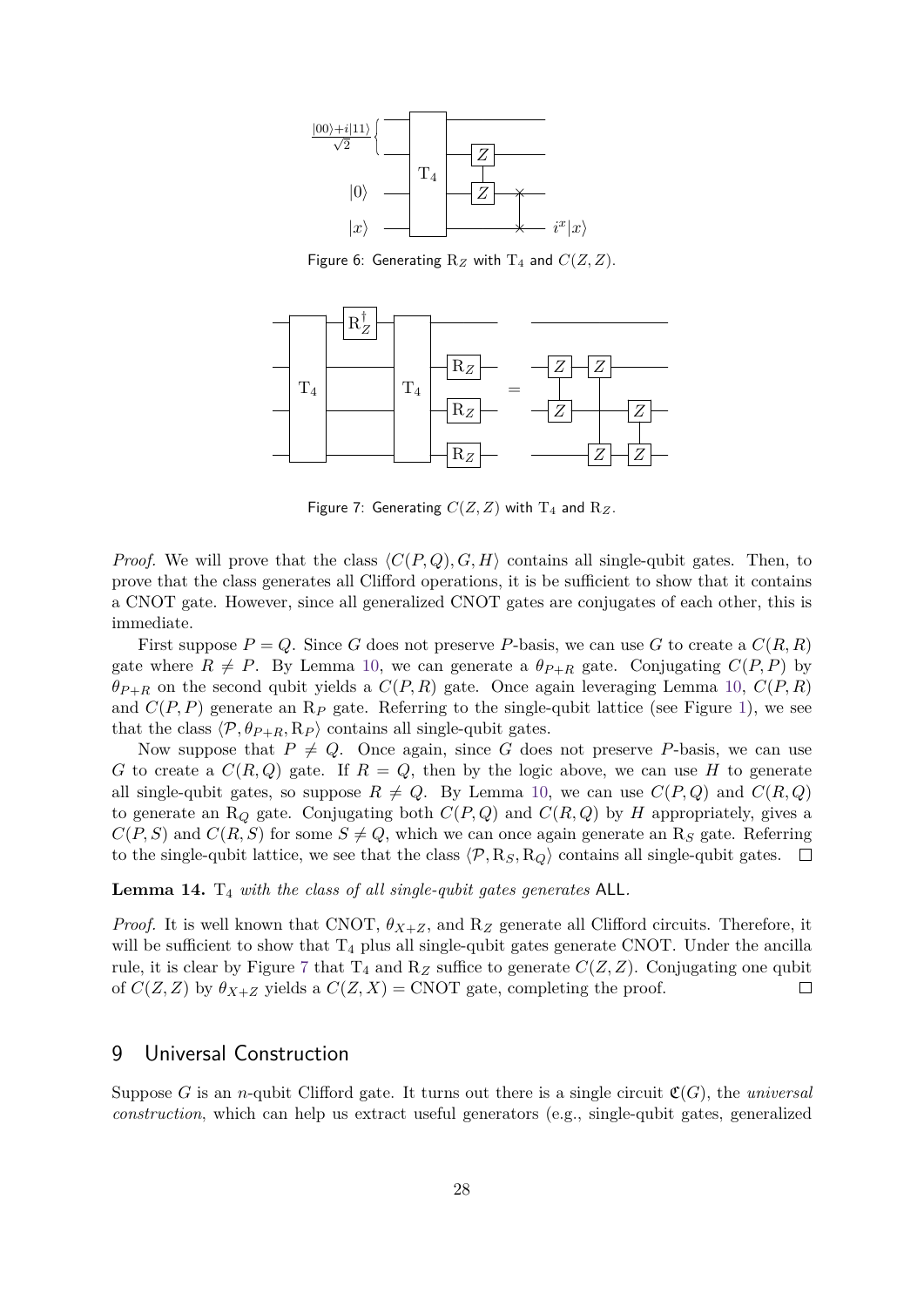<span id="page-28-0"></span>

Figure 8: Universal Construction C(*G*)

<span id="page-28-1"></span>

Figure 9: A diagram of the decomposition in Lemma [15.](#page-29-0) For convenience,  $S = \{1, \ldots, 2k - 1\}$  and  $i = 1$ , so  $O_{2k-1}$  is on the first  $2k-1$  qubits and no swap is necessary.

CNOTs, etc.) from *G*. Specifically, the circuit  $\mathfrak{C}(G)$  (shown in Figure [8\)](#page-28-0) applies *G* to qubits 2 through  $n+1$ , swaps qubits 1 and 2, then applies  $G^{\dagger}$  to qubits 2 through  $n+1$ .

The intuition is that since we apply *G* and  $G^{\dagger}$  back-to-back on all but one of the same qubits, they "mostly" cancel and the result depends on the influence of the swapped qubit. In fact, we will show that the universal construction is equivalent to a circuit derived from the column of the tableau associated with that qubit. If that part of the tableau violates a particular invariant, then this circuit contains some gate also violating that invariant, and in the next section we show how to extract it. For now, we focus on proving our claims about the universal construction.

Our main tool for analyzing  $\mathfrak{C}(G)$  is a novel canonical form for Clifford circuits. For all  $k \geq 1$ , let  $O_{2k-1}$  be a  $(2k-1)$ -qubit gate of the form

$$
\mathcal{M}(O_{2k-1}) = \begin{pmatrix} I & I & I & \cdots & I \\ I & \alpha & \alpha^* & \cdots & \alpha^* \\ I & \alpha^* & \alpha & & \alpha^* \\ \vdots & \vdots & & \ddots & \vdots \\ I & \alpha^* & \alpha^* & \cdots & \alpha \end{pmatrix}
$$

where  $\alpha = \begin{pmatrix} 0 & 1 \\ 1 & 1 \end{pmatrix}$ ,  $I = \begin{pmatrix} 1 & 0 \\ 0 & 1 \end{pmatrix}$   $\in$  R. That is, *I* in the first row and column, otherwise  $\alpha$  on the diagonal and  $\alpha^*$  off-diagonal. We note that the three-qubit gate  $O_3$  generates  $\langle T_4, \Gamma, \mathcal{P} \rangle$  (see discussion in Appendix [C](#page-42-0) for a similar gate up to single-qubit gates).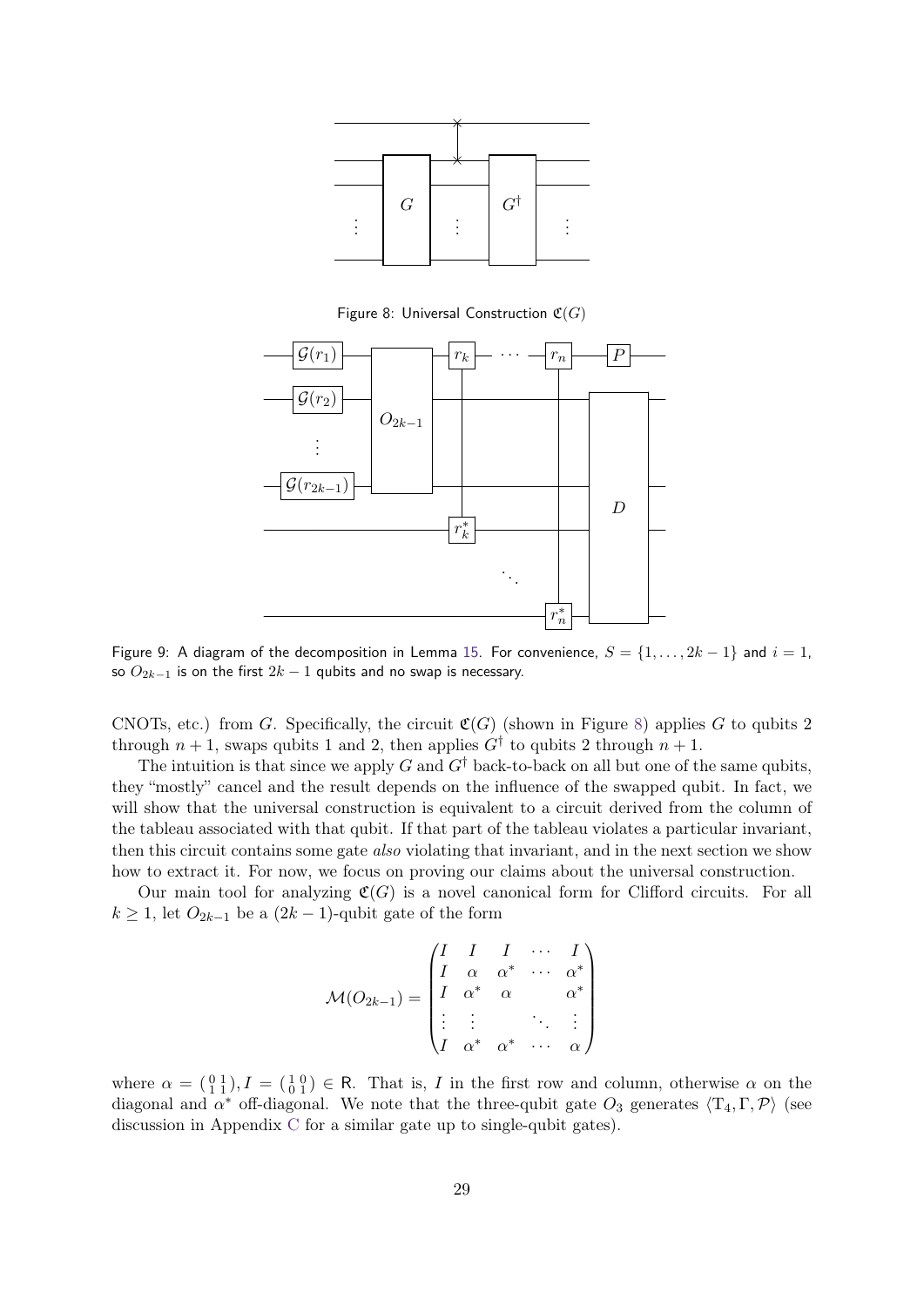<span id="page-29-0"></span>**Lemma 15.** Let *G* be an arbitrary *n*-qubit Clifford gate and suppose there are  $2k - 1$  invertible *elements in the first column of G. Then G can be decomposed into the following sequence of gates (see Figure [9\)](#page-28-1):*

- *1. single-qubit gates on a subset S of the qubits,*
- 2. *an*  $O_{2k-1}$  *gate on the same subset S,*
- *3. a generalized CNOT from a fixed*  $i \in S$  *to each qubit outside*  $S$ *,*
- 4. *a* SWAP *on qubit* 1 *and qubit i* (*or no swap* if  $i = 1$ ),
- *5. a Pauli P on qubit* 1*,*
- *6. an*  $(n-1)$ *-qubit Clifford gate D on qubits* 2*, ..., n.*

*Proof.* Our goal is to show that *G* decomposes into these layers of gates:

$$
G = (P \otimes D) \circ SWAP(1, i) \circ \left( \prod CNOT(r_j) \right) \circ O_{2k-1} \circ \left( \bigotimes \mathcal{G}(r_j) \right).
$$

If we look at the matrix part only and isolate  $P \otimes D$ , we have

$$
\mathcal{M}(\text{SWAP}(1,i))\mathcal{M}\left(\prod \text{CNOT}(r_j)\right)\mathcal{M}(O_{2k-1}^{\dagger})\mathcal{M}\left(\bigotimes \mathcal{G}(r_j)^{\dagger}\right)\mathcal{M}(G)=\mathcal{M}(P\otimes D).
$$

To prove the decomposition, we start with the first column of  $\mathcal{M}(G)$  and show that this sequence of gates/matrices simplifies it. This process looks a bit like one step of Gaussian elimination: we pick a pivot row *i*, perform operations (i.e., gates) to zero out all other entries of the column, and swap the pivot row with the first row. Let  $(r_1, \ldots, r_n)$  be the first column of  $\mathcal{M}(G)$ . Take  $S = \{j \in \{1, \ldots, n\} : r_j \text{ is invertible in } \mathbb{R}\}\$  to be the indices of the invertible elements, and let the *pivot*  $i \in S$  be an arbitrary index (e.g., take the minimum element of S as the canonical choice). We note that *S* must have an odd number of elements because the tableau is symplectic.

For each invertible  $r_j \in \mathsf{R}$ , there exists a gate  $\mathcal{G}(r_j)$  (unique up to Paulis/phase) which maps *I* to  $r_j$ . Thus, when we apply  $\mathcal{G}(r_j)^\dagger$  to qubit *j*, it maps  $r_j$  to *I*. That is, the layer of single-qubit gates multiplying the rows such that the invertible elements of the column are sent to *I*. Next, we apply  $O_{2k-1}$  to the invertible qubits *S* to further simplify the column. Notice that  $O_{2k-1}$  is not completely symmetric—the first qubit is special, but all the others are interchangeable. Let the pivot row, *i*, be the special qubit when we apply  $O_{2k-1}$ . We leave it as an exercise to check that  $O_{2k-1}$  maps  $(I, 0, \ldots, 0)$  to  $(I, I, \ldots, I)$ , and therefore  $O_{2k-1}^{\dagger}$  will simplify the column to  $(I, 0, \ldots, 0)$  on indices S.

Next, for each  $r_i \notin S$ , there exists a generalized CNOT gate CNOT $(r_i)$  that maps  $(I, r_i)$  to  $(I, 0)$ . Since the *i*th entry of the column is now *I*, and the *j*th entry is  $r_i$ , applying CNOT( $r_i$ ) zeros out another entry of the column. After all generalized CNOTs have been applied, the column vector is all 0's except for an *I* in the pivot row. We apply a SWAP on qubit 1 and *i* to move this pivot row to the top, so the column vector must be  $(I, 0, \ldots, 0)$ . By the symplectic conditions, one can check that the first row must also be  $(I, 0, \ldots, 0)$ , and hence the tableau is of the form

$$
\begin{pmatrix}\nI & 0 & \cdots & 0 \\
\hline\n0 & & & \\
\vdots & & A & \\
0 & & & \n\end{pmatrix}
$$

In other words, we are left with a Pauli on qubit 1 (since there may be sign bits) and a Clifford gate on qubits 2 through *n*. We choose *P* and *D* to be these components of the tableau, and that completes the decomposition.  $\Box$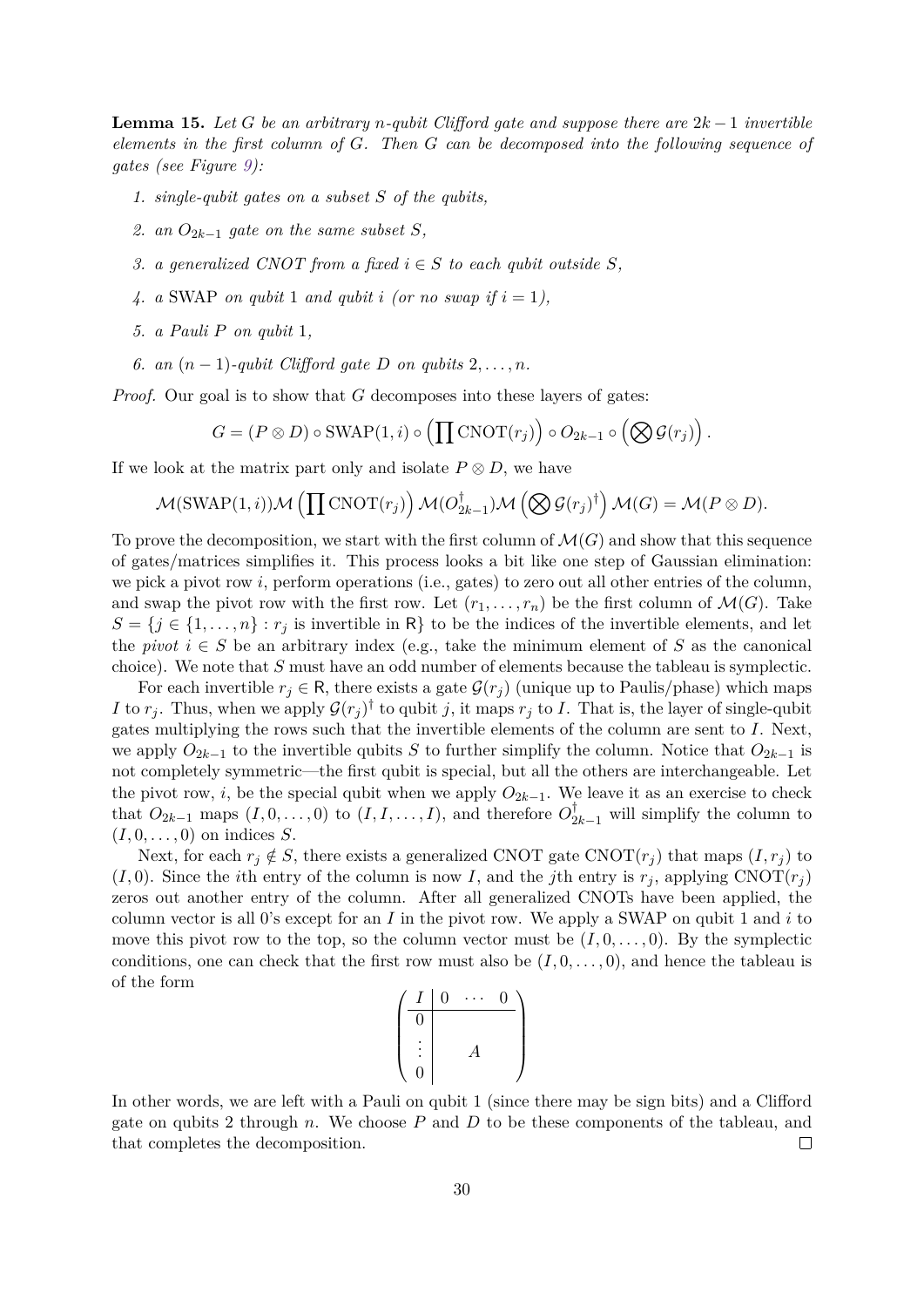<span id="page-30-0"></span>

Figure 10: Decomposition of  $\mathfrak{C}(G)$ .

<span id="page-30-1"></span>**Corollary 16.** *Let G be a Clifford gate on n qubits where the first column of the tableau is*  $(a_2, \ldots, a_{2k}, b_1, \ldots, b_\ell)$  *for invertible*  $a_2, \ldots, a_{2k} \in \mathbb{R}$  and noninvertible  $b_1, \ldots, b_\ell \in \mathbb{R}$ . Then  $\mathfrak{C}(G)$  *is as shown in Figure [10:](#page-30-0) a*  $T_{2k}$  *on qubits* 1 *through* 2*k, conjugated by single-qubit gates (except on qubit* 1*)* derived from  $a_2, \ldots, a_{2k}$ , an array of generalized CNOT gates derived from  $b_1, \ldots, b_\ell$  *on either side between qubit* 1 *and qubits*  $2k + 1$  *through*  $n + 1$ *, and conjugated by a Pauli P on qubit* 1*.*

*Proof.* Apply the decomposition (Lemma [15\)](#page-29-0) to *G*. This decomposition ends with an  $(n-1)$ qubit gate  $D$ ; in the universal construction,  $D$  appears innermost in the circuit, next to the SWAP, acting on qubits 3 through  $n + 1$ . Since D and the SWAP act on disjoint qubits, they commute, so *D* cancels with  $D^{\dagger}$  on the other side (from the inverted decomposition for  $G^{\dagger}$ ).

After cancelling  $D$  with  $D^{\dagger}$ , the next innermost gates are the Pauli  $P$  and generalized CNOT gates acting on qubit 2. Let us push these gates through the SWAP (from both sides) so that they all act on qubit 1 instead of 2, i.e., as they appear in Figure [10.](#page-30-0) At this point the SWAP is flanked by  $O_{2k-1}$  and  $O_2^{\dagger}$  $\mathcal{L}_{2k-1}^{\mathbb{T}}$ . It is a straightforward calculation to check that  $\mathfrak{C}(O_{2k-1}) = T_{2k}$ , so we replace SWAP,  $O_{2k-1}$ , and  $O_{2k-1}^{\dagger}$  with  $T_{2k}$ . Finally, the decomposition has single-qubit gates  $\mathcal{G}(a_2), \ldots, \mathcal{G}(a_{2k})$ , which are matched by their inverses  $\mathcal{G}(a_2)^\dagger, \ldots, \mathcal{G}(a_{2k})^\dagger$  in  $G^\dagger$ , i.e.,  $T_{2k}$ is conjugated by the appropriate single-qubit gates on qubits 2 through 2*k*.  $\Box$ 

We are finally ready to prove the main theorem of this section.

<span id="page-30-2"></span>**Theorem 17.** Let G be a Clifford gate on *n* gubits. Furthermore, let  $(a_2, a_3, \ldots, a_{2k}, b_1, \ldots, b_\ell) \in$  $\mathbb{R}^n$  *be some column of*  $\mathcal{M}(G)$ *, where each*  $a_i$  *is invertible and each*  $b_i$  *is noninvertible. Then*  $G$ *generates a gate*  $\mathcal{G}_i$  *such that*  $\mathcal{M}(\mathcal{G}_i) = a_i$  *for each*  $i \in \{2, ..., 2k\}$ *, generates* CNOT(*b<sub>i</sub>*) *for all*  $j \in \{1, \ldots, \ell\}$ *, and generates a*  $T_{2k}$  *gate.* 

*Proof.* From Corollary [16,](#page-30-1) the universal construction  $\mathfrak{C}(G)$  can be decomposed as shown in Figure [10.](#page-30-0) The proof will proceed in the following manner. Starting with the decomposition of  $\mathfrak{C}(G)$ , we show that it generates some elementary gate. We then use that gate to further simplify the original decomposition of  $\mathfrak{C}(G)$  until we have generated all the gates specified in the theorem.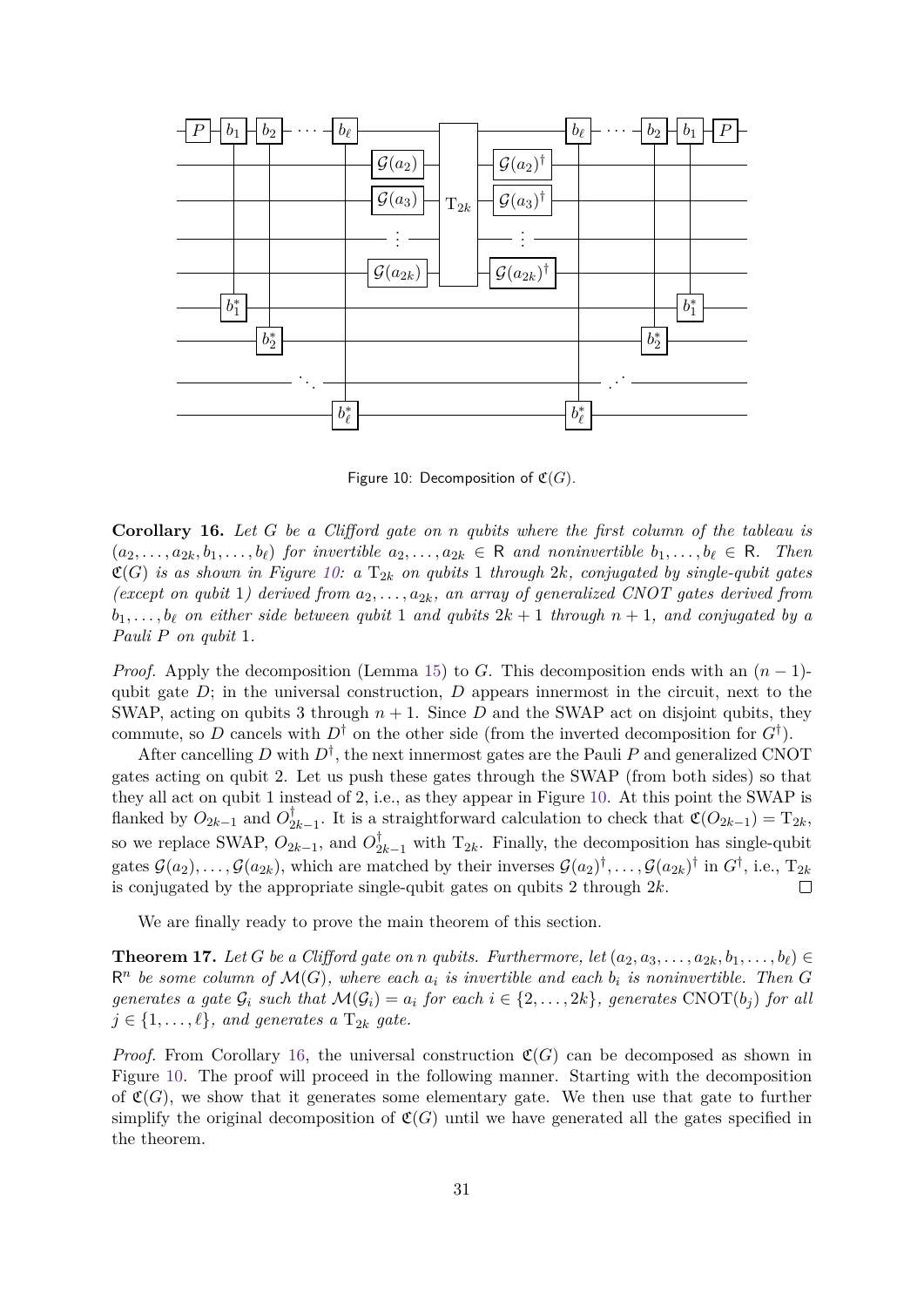First notice that for each input  $i \in \{2k+1,\ldots,n\}$ , there exists a single-qubit Clifford state  $|b_i\rangle$  that eliminates the generalized CNOT $(b_i)$  gate (e.g.,  $|0\rangle$ ) on the control of a CNOT gate). Therefore, we can generate the following gate:



Now let  $|\phi\rangle = \frac{|00\rangle + |11\rangle}{\sqrt{2}}$  be the Bell state on two qubits. Notice that we can use  $|\phi\rangle$  as an ancilla to remove two bits from  $T_{2\ell}$  (i.e., leaving a  $T_{2\ell-2}$ ). Therefore, the state  $\mathcal{G}(a_i)^\dagger \otimes \mathcal{G}(a_j)^\dagger |\phi\rangle$  on bits *i* and *j* (for  $i, j \neq 1$ ) is fixed by the circuit and simplifies the  $T_{2k}$  gate. We can iterate this procedure on the circuit above until it has been reduced to just two qubits. In particular, the  $T_{2k}$  gate in the middle is now a  $T_2$ , otherwise known as the SWAP gate. This remaining circuit is



Commute the first layer of gates through the swap and apply the swap rule. This leaves a tensor product of single-qubit gates, i.e.,  $P \circ \mathcal{G}(a_i)$  and its inverse, each of which we can isolate using the ancilla rule.

Now let us repeat the procedure above starting from  $\mathfrak{C}(G)$ , but stop short of applying the ancilla rule to qubit  $2k+j$ . The result is the first circuit depicted below, which is then simplified by swapping the first two qubits, and adding gates  $P \circ \mathcal{G}(a_i)$ ,  $\mathcal{G}(a_i)^\dagger \circ P$ :



Notice that for the circuit on the right, we can apply the ancilla rule using the state  $\mathcal{G}(a_i)^\dagger | b_j \rangle$ on the topmost qubit, leaving  $CNOT(b_j)$  conjugated by  $P \otimes I$ . Let us assume that  $CNOT(b_j)$  is a  $C(Q, R)$  gate for some Paulis *Q* and *R*. If  $Q = P$ , then conjugation by  $P \otimes I$  does nothing, and we obtain a CNOT $(b_i)$  gate. Otherwise, the conjugation results in the gate  $C(Q, R) \circ (I \otimes R)$ from which we can generate a Pauli *R* using the ancilla rule and the state stabilized by *Q* on the first qubit. In either case, we eventually generate a  $CNOT(b<sub>j</sub>)$  gate.

Finally, to generate the  $T_{2k}$  we exploit the identity

$$
\mathrm{T}_{2k}(P\otimes I^{\otimes 2k-1})\,\mathrm{T}_{2k}=I\otimes P^{\otimes 2k-1},
$$

which holds up to a global phase. We have the following chain of consequences: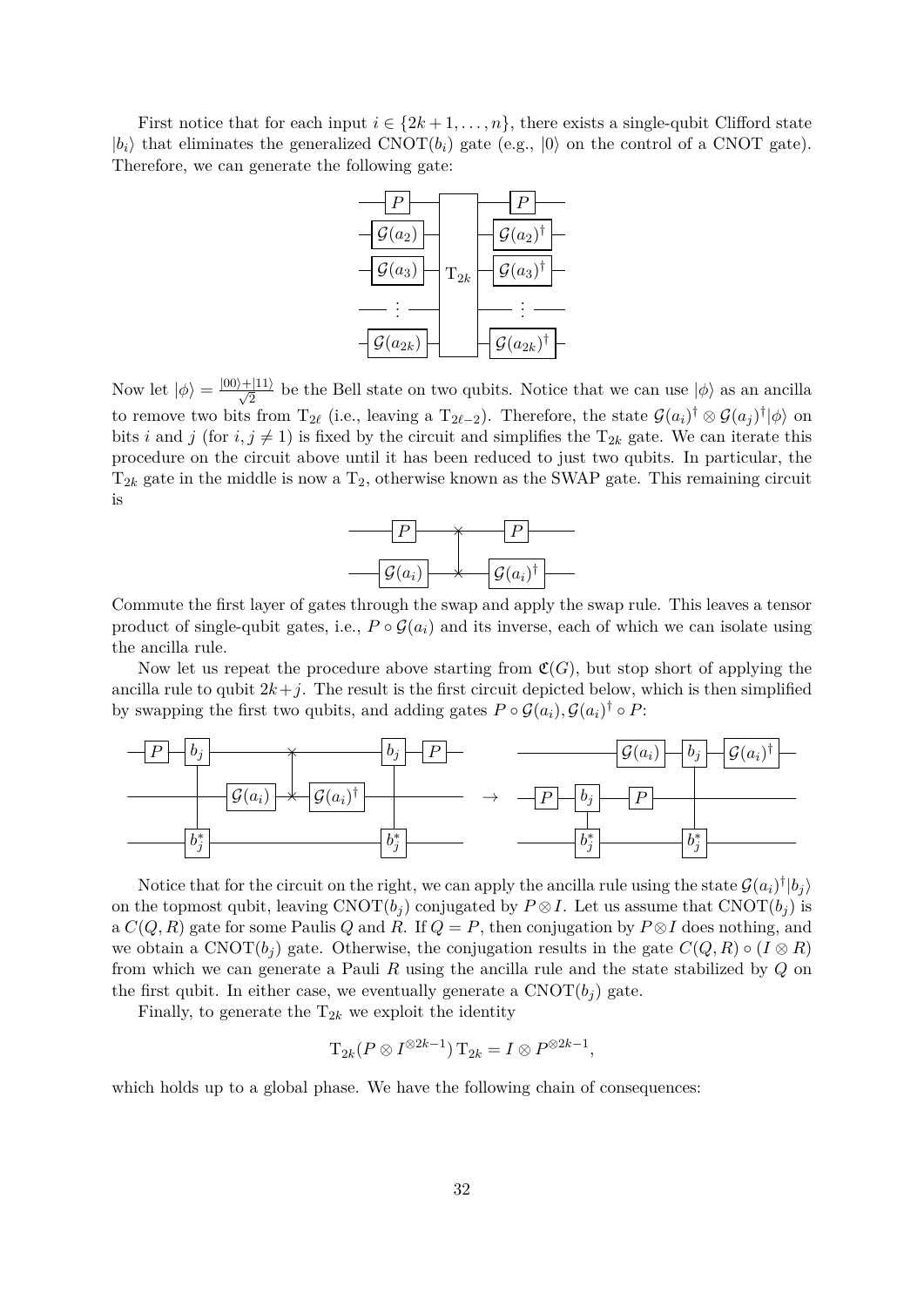

where the last implication follows by applying the gates  $P \circ \mathcal{G}(a_i)$  and  $\mathcal{G}(a_i)^{\dagger} \circ P$ , which we generated previously.  $\Box$ 

# <span id="page-32-0"></span>10 Completing the Classification

The final step in the classification is to demonstrate that the classes we have defined are in fact the only classes that exist. First, we give a simple consequence of Theorem [17](#page-30-2) that will make it easier to talk about gate sets that violate some invariant.

<span id="page-32-2"></span>**Lemma 18.** *Given that a gate set G violates some invariant I (either, a subring invariant or a permutation invariant), there is either a single-qubit gate, a generalized CNOT gate, or a*  $T_4$ *gate in*  $\langle G \rangle$  *that also violates the invariant.* 

*Proof.* Let  $g \in G$  be the gate violating the invariant. There are two cases:

- *I* is a subring invariant: Since *g* violates the invariant, there is some entry  $\mathcal{M}(g)_{ij}$  of the tableau outside the subring. Apply Theorem [17](#page-30-2) to this column of *g* and it will extract either a generalized CNOT (if  $\mathcal{M}(g)_{ij}$  is non-invertible) or single-qubit gate (if  $\mathcal{M}(g)_{ij}$  is invertible) having the same entry, and thus violating the invariant.
- *I* **is a permutation invariant:** The gate *g* could violate the invariant in one of two ways. The may be more than one invertible entry in some column of *g*, in which case applying Theorem [17](#page-30-2) extracts a  $T_{2k}$  for  $k \geq 2$ , which generates a  $T_4$ , and  $T_4$  violates all permutations invariants. Otherwise, there is some entry of  $\mathcal{M}(g)_{ij}$  outside the allowed subring of elements, in which case we generate a single-qubit gate or generalized CNOT as in the other case.

 $\Box$ 

<span id="page-32-1"></span>**Theorem 19.** *Let G be any set of Clifford gates. If* S *is the smallest (with respect to lattice order)* class of our classification containing G, then  $\langle G \rangle = S$ .

*Proof.* There is a very general strategy for proving that the class  $\langle G \rangle$  is equal to the smallest S containing it. Since  $\langle G \rangle \nsubseteq S'$  for all  $S' \subsetneq S$ , there exists a gate  $g \in G$  such that  $g \notin S'$ . That is, for each such class  $\mathcal{S}'$ , there is an invariant (described in Section [6\)](#page-17-0) that  $\langle G \rangle$  fails to preserve. Using the universal construction, we can generate a simple gate in  $\langle G \rangle$  which also fails to satisfy that invariant by Lemma [18.](#page-32-2) For the purposes of this proof let us call this set of gates (i.e., the single-qubit gates, generalized CNOT gates, and T<sup>4</sup> gates) the *elementary gates*. Finally, we will show that these elementary gates generate  $S$  itself (sometimes requiring the identities from Section [8\)](#page-25-1).

We now give a complete sequence of tests to identify the class  $\langle G \rangle$ . It will be simpler to address the degenerate and non-degenerate gate classes separately, so let us assume for now that  $\langle G \rangle$  is non-degenerate; we will tackle the degenerate classes at the end. The rest of the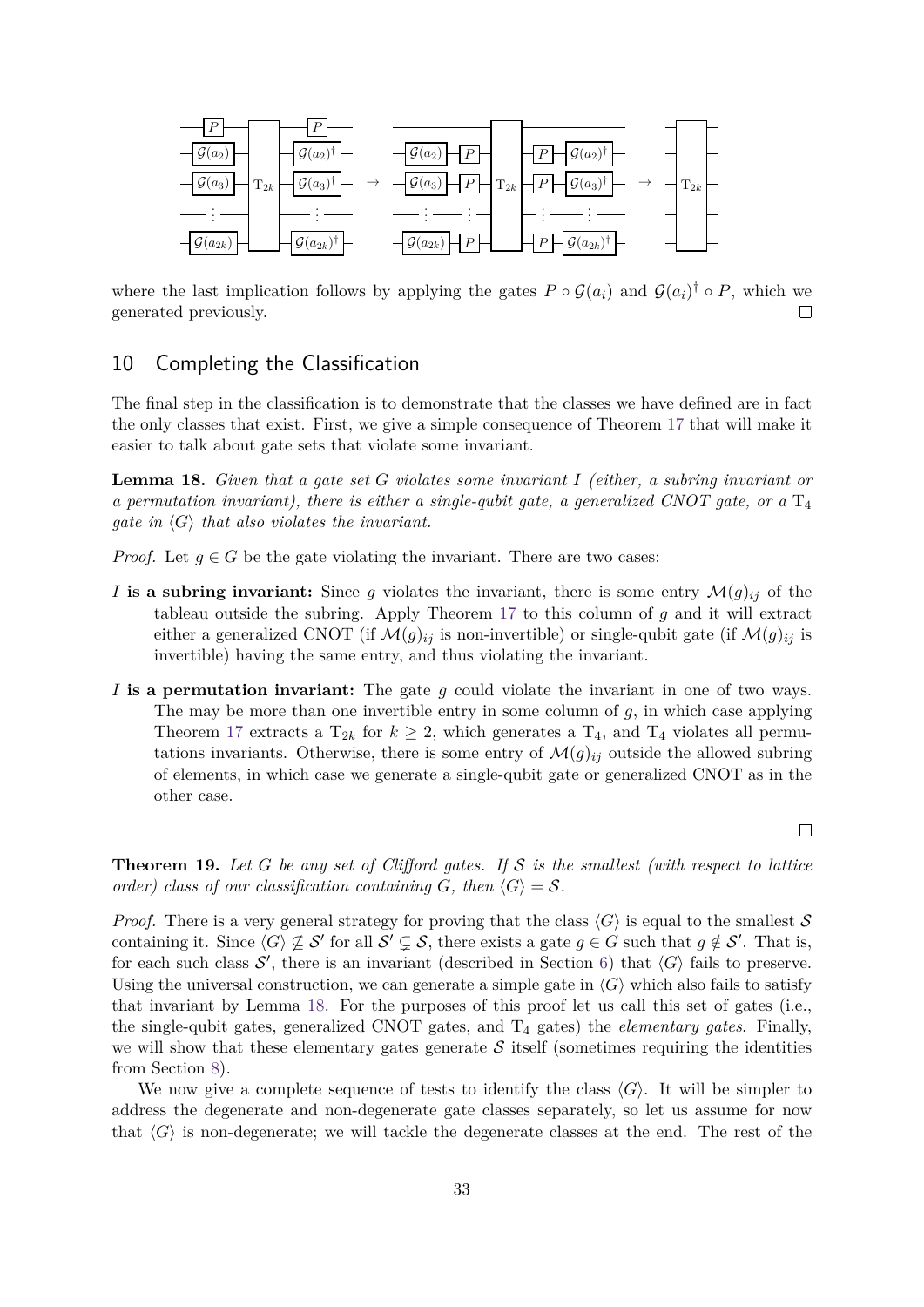case analysis depends on  $S$ , the smallest class containing  $G$ . At the highest level, we separate these classes based on which of the  $X$ -,  $Y$ -,  $Z$ -preserving invariants hold for  $S$ .

Suppose first that  $S$  is  $X$ -,  $Y$ -, and  $Z$ -preserving. There is only one non-degenerate class with these properties, so  $S = \langle T_4, P \rangle$ . Since  $\langle G \rangle$  is non-degenerate, there is some generalized CNOT gate or  $T_4$  gate in  $\langle G \rangle$  by Lemma [18.](#page-32-2) However, all generalized CNOT gates fail to preserve at least one of the bases and  $\langle G \rangle \subseteq S$  is *X*-, *Y*-, and *Z*-preserving. Therefore, the non-degenerate gate must be a  $T_4$ . Since  $T_4$  generates the Pauli group (Lemma [11\)](#page-26-0), we have that  $\langle G \rangle \supseteq S$ , and so  $\langle G \rangle = S$ .

Suppose now that  $S$  is  $P$ - and  $Q$ -preserving but not  $R$ -preserving for distinct Pauli operations *P*, *Q*, and *R*. Again, there is only one class with these properties, so  $S = \langle C(P,Q), P \rangle$ . Therefore, there exists some gate  $g \in G$  which is not in  $\mathcal{S}' = \langle T_4, \mathcal{P} \rangle$ . In other words, *g* fails to be *R*-preserving. Note now there is no single-qubit gate which is both *P*- and *Q*-preserving but not *R*-preserving. Furthermore, *C*(*P, Q*) is the only generalized CNOT gate with this property. Therefore, by Lemma [18,](#page-32-2) *g* generates a *C*(*P, Q*) gate. Clearly, *C*(*P, Q*) generates both Pauli *P* and *Q*, and therefore the whole Pauli group. Hence,  $\langle G \rangle = \mathcal{S}$ .

Suppose now that  $S$  is P-preserving but not  $Q$ - and  $R$ -preserving. This is the most involved case and will require several more subdivisions. First suppose  $S = \langle C(P,Q), R_P, P \rangle$ . We will use that *G* generates an elementary gate which does not preserve the *Q*-basis  $(S' = \langle C(P,Q), P \rangle)$ , a gate which does not preserve the *R*-basis  $(S' = \langle C(P,R), P \rangle)$ , and a gate that is not *P*orthogonal  $(S' = \langle T_4, R_P, P \rangle)$ . Notice that all *P*-preserving single-qubit gates are also *P*orthogonal, and recall that *C*(*P, P*) is *P*-orthogonal. Therefore, by Lemma [18,](#page-32-2) *G* generates  $C(P,Q)$  or  $C(P,R)$ , both of which fail to be *P*-orthogonal. Assume without loss generality it is  $C(P,Q)$ . Let us now consider the gates that fail to be *Q*-preserving: if *G* generates a *C*(*P, R*) or *C*(*P, P*) gate, then *G* also generates a R*<sup>P</sup>* gate by Lemma [10;](#page-25-0) otherwise, *G* generates a non-*Q*-preserving single-qubit gate, which must be R*<sup>P</sup>* up to multiplication by Pauli elements. Since *C*(*P, Q*) generates the Pauli group, we get that *G* generates an R*<sup>P</sup>* gate, and so  $\langle G \rangle = \langle C(P,Q), \mathbb{R}_P, \mathcal{P} \rangle = \mathcal{S}.$ 

Suppose now that S is the *P*-orthogonal class  $\langle T_4, R_P, P \rangle$ . First, G generates a gate which is not *P*-degenerate  $(S' = \langle C(P, P), P, R_P \rangle)$ . Since the only *P*-orthogonal single-qubit gates are also P-degenerate, we have that *G* generates a  $T_4$  by Lemma [18](#page-32-2) ( $C(P, P)$  is P-degenerate and neither  $C(P,Q)$  nor  $C(P,R)$  are *P*-orthogonal). Next, *G* generates a gate which is not both *R*- and *Q*-preserving  $(S' = \langle T_4, P \rangle)$ . This is either a  $C(P, P)$  gate or an R<sub>*P*</sub> gate up to Pauli operations. Since  $T_4$  generates the Pauli group (Lemma [11\)](#page-26-0) and  $T_4$  plus  $C(P, P)$  generate an  $R_Z$  gate (Lemma [12\)](#page-26-1), then in either case  $R_P \in \langle G \rangle$ , implying that  $\langle G \rangle = \langle T_4, R_P, \mathcal{P} \rangle$ .

Suppose now that  $S$  is  $P$ -degenerate. Let us handle all five possible  $P$ -degenerate classes together. First, since  $\langle G \rangle$  is non-degenerate, it must contain a  $C(P, P)$  gate. There are five Pdegenerate classes correspond to the five *P*-preserving single-qubit classes containing *P*. Unlike previous cases, such a diversity of classes exists because *C*(*P, P*) does not suffice to generate the Pauli group on its own. We now use the normal form for *P*-degenerate gates given in Lemma [7;](#page-23-2) that is, each gate can be expressed as a layer of single-qubit gates, a layer of  $C(P, P)$  gates, and a permutation. We can extract all the single-qubit gates (let's call them  $G_1$ ) by canceling the  $C(P, P)$  gates (with more  $C(P, P)$  gates), canceling the SWAP gates (with more SWAP gates), and using eigenstate ancillas. We have that  $\langle G \rangle \subseteq \langle C(P, P), G_1 \rangle$  since every gate in *G* is composed of such gates, and  $\langle G \rangle \supseteq \langle C(P, P), G_1 \rangle$  since we have shown how to generate all such gates. Therefore,  $\langle G \rangle = \langle C(P, P), G_1 \rangle$ .

Suppose now that S is the egalitarian class  $\langle T_4, \Gamma, \mathcal{P} \rangle$ , which is neither *P*-,*Q*-, nor *R*preserving. Since  $T_4$  is the only egalitarian non-degenerate elementary gate, it can be generated in  $\langle G \rangle$ . Furthermore, it must contain a single-qubit gate that is egalitarian, but not *P*-,*Q*-, or *R*-preserving  $(S' = \langle T_4, P \rangle)$ . The only such single-qubit gates are Γ and Γ<sup>†</sup> up to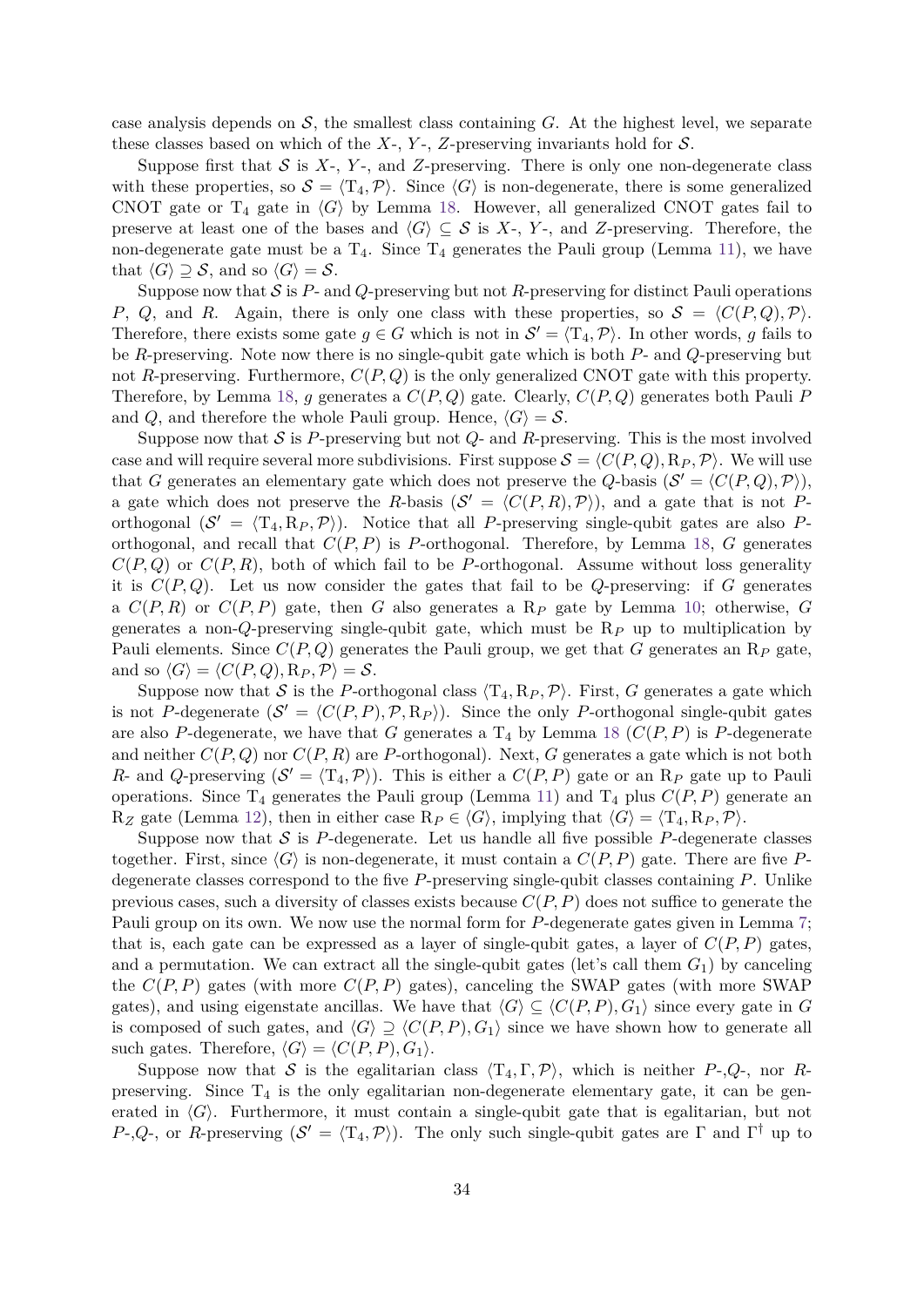Pauli operations. Therefore  $\langle G \rangle = \langle T_4, \Gamma, \mathcal{P} \rangle$  since  $T_4$  generates the Pauli group (Lemma [11\)](#page-26-0).

Finally, suppose that  $S$  is the class of all Clifford gates, violating all invariants. Let us organize the proof by which non-degenerate gates we generate from Lemma [18.](#page-32-2) The first case is that we get no generalized CNOT gates, only a  $T_4$  gate. The immediate subclasses of  $S$ satisfy the *X*-, *Y* -, *Z*-preserving and egalitarian invariants, so *G* generates a gate violating each of these invariants. Since this cannot be  $T_4$  (it satisfies all invariants), and we are assuming Lemma [18](#page-32-2) gives us no generalized CNOT gates, these must be single-qubit gates. Clearly these single-qubit gates generate *all* single-qubit gates, so by Lemma [14,](#page-27-3)  $\langle G \rangle$  = ALL.

Another possibility is that Lemma [18](#page-32-2) produces one or more generalized CNOT gates. Our main tool is Lemma [13—](#page-26-2)if we have *C*(*P, Q*), a non-*P*-preserving single-qubit gate, and a non-*Q*preserving single-qubit gate (note: *P* and *Q* may be the same in this lemma!), then  $\langle G \rangle$  = ALL. In some cases, the generalized CNOT gates themselves can provide the single-qubit gates, so any collection of generalized CNOTs containing one of the following subsets generates ALL.

- $\{C(P, P), C(Q, Q)\}$ : These gates generate  $\theta_{P+Q}$  by Lemma [10,](#page-25-0) which preserves neither the *P* nor *Q* basis.
- $\{C(P, P), C(Q, R)\}$ : These gates generate  $\Gamma$  by Lemma [10,](#page-25-0) which does not preserve any basis.
- $\{C(P,Q), C(P,R), C(Q,R)\}$ : These gates generate  $R_P$ ,  $R_Q$ , and  $R_R$  by Lemma [10,](#page-25-0) which together do not preserve any basis.

In fact, the only exceptions are collections of generalized CNOT gates such that all gates are *P*-preserving (for at least one Pauli basis *P*), so let us suppose Lemma [18](#page-32-2) gives us only *P*preserving generalized CNOT gates and a non-*P*-preserving single-qubit gate. We are done if one of the generalized CNOT gates is  $C(P, P)$  by Lemma [13—](#page-26-2)otherwise, we have one of the following sets:

- ${C(P,Q)}$ : *G* generates a single-qubit gate which is not *P*-preserving and a single-qubit gate which is not *Q*-preserving by Lemma [18.](#page-32-2)
- $\{C(P,Q), C(P,R)\}$ : *G* generates a single-qubit gate that is not *P*-preserving by Lemma [18.](#page-32-2) We note that any single-qubit gate which fails to be *P*-preserving must also fail to be either *Q*- or *R*-preserving.

This finishes the  $S = ALL$  case analysis.

Let us now return to the degenerate classes where the argument will be similar to the *P*-degenerate gate classes. We will associate every degenerate class with a subgroup of the single-qubit Clifford gates. Explicitly, we decompose every degenerate gate into a circuit of single-qubit gates and SWAP gates by Lemma [6,](#page-23-1) and then extract all the single-qubit gates by canceling the SWAP gates (with more SWAP gates), and using eigenstate ancillas. Therefore,  $\langle G \rangle$  is associated with a class of single-qubit gates, for which the classification is well known (see Figure [1\)](#page-4-0).  $\Box$ 

**Corollary 20.** *Given any set of gates G*, *there is a subset*  $S \subseteq G$  *of at most three gates such that*  $\langle S \rangle = \langle G \rangle$ *.* 

*Proof.* Suppose to the contrary that there exists a set of gates *G* such that  $\langle G \rangle \neq \langle S \rangle$  for any subset  $S \subseteq G$  of size  $\leq 3$ . Without loss of generality, let *G* be a minimal set of gates with this property. If there are subsets  $A, B \subseteq G$  such that  $\langle A \rangle \subseteq \langle B \rangle$  but  $A \not\subseteq B$  then we could delete  $A \setminus B$  from *G* and it will generate the same class, but have strictly fewer subsets of size 3. It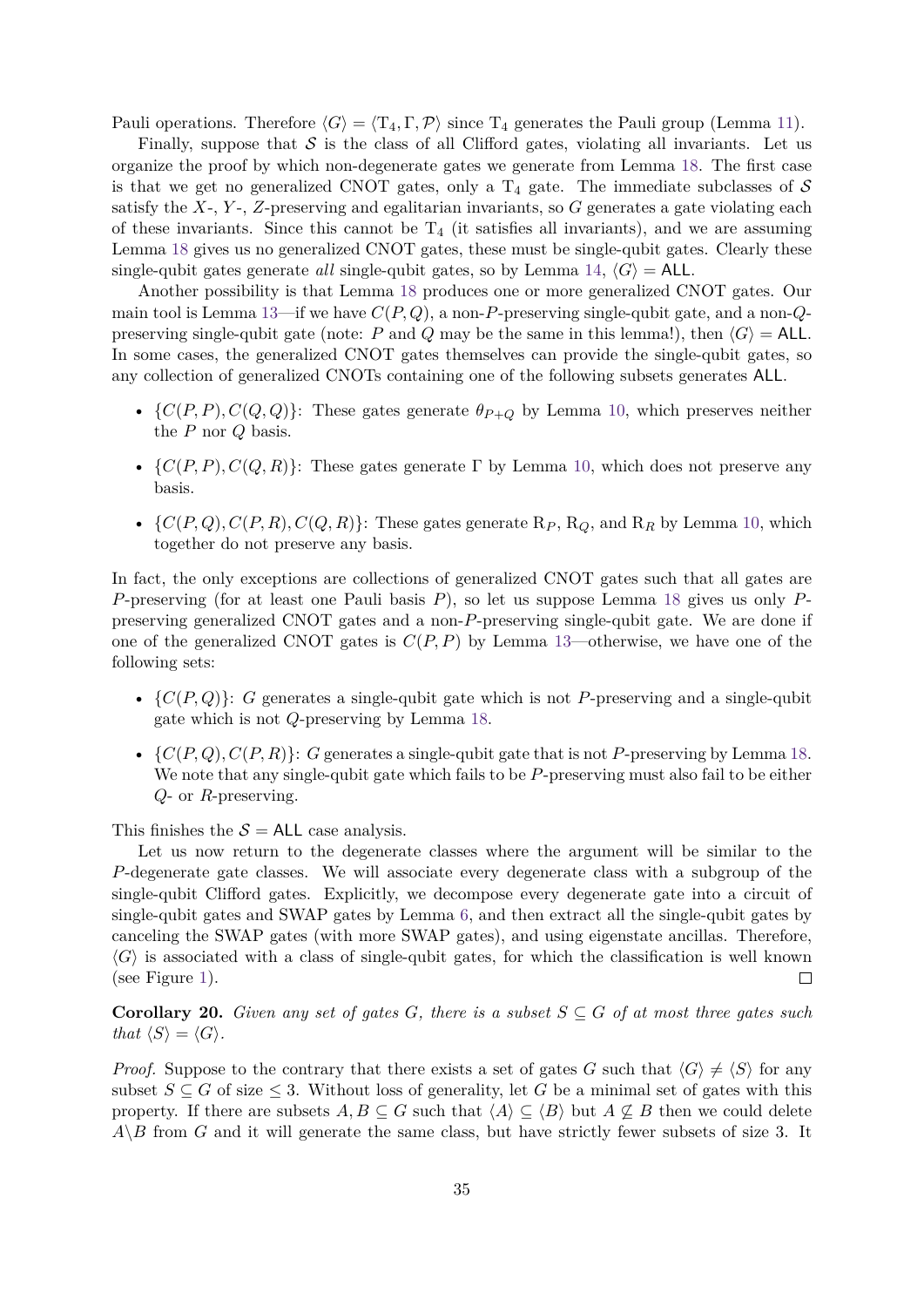follows that in a minimal *G*, all subsets of *G* generate distinct classes. But then we can further shrink *G* to any 4-element subset, say  $G = \{g_1, g_2, g_3, g_4\}$ , since that is distinct from all size  $\leq 3$ subsets.

Now we think of  $\langle \cdot \rangle$  as a map embedding the power set lattice for 4 elements into our class lattice. We rule this out by case analysis. The first case is when  $\langle G \rangle$  is degenerate. Notice that an ascending chain like

$$
\varnothing \subseteq \{g_1\} \subseteq \{g_1, g_2\} \subseteq \{g_1, g_2, g_3\} \subseteq \{g_1, g_2, g_3, g_4\}
$$

must map to a similar ascending chain in the degenerate class lattice (Figure [1\)](#page-4-0). All such ascending chains go through  $P + \Gamma$ ,  $P + R_X$ ,  $P + R_Y$ , or  $P + R_Z$ , and end at  $\top$ , so the 4 distinct classes  $\langle g_1, g_2, g_3 \rangle$ , ...,  $\langle g_2, g_3, g_4 \rangle$  must correspond to those 4 cases. Let's say  $\langle g_1, g_2, g_3 \rangle$  =  $\langle \mathcal{P} + \Gamma \rangle$ . However, there are 6 ascending chains through {*g*<sub>1</sub>*, g*<sub>2</sub>*, g*<sub>3</sub>}, and only 3 chains going through  $\mathcal{P} + \Gamma$ , so two subsets of *G* map to identical classes, a contradiction.

The more involved case is when  $\langle G \rangle$  is non-degenerate. One of the gates must generate a non-degenerate class (otherwise  $\langle G \rangle$  would be degenerate). Again, we consider ascending chains in the lattice. For instance,  $\langle g_1 \rangle, \ldots, \langle g_4 \rangle$  cannot contain  $C(P,Q)$  (for Paulis  $P \neq Q$ ) because the chains above those classes are insufficiently long (i.e., at best two hops up to ALL—we need three). With the exception of ALL, no class containing *C*(*P, Q*) is the join of two classes *not* containing  $C(P,Q)$ . Therefore no proper subset of *G* generates any  $C(P,Q)$  gate.

Now imagine removing classes (except ALL) which contain *C*(*P, Q*). With those classes gone, the ascending chains above the classes containing  $T_4$  are too short for any of them to be a generator, just like we argued for  $C(P,Q)$ . Similarly, these  $T_4$ -containing classes (excluding ALL) are not the join of any classes *not* containing T4. Once we remove *those*, the only remaining non-degenerate classes contain  $C(P, P)$  for some P, so suppose  $C(P, P) \in \langle g_1 \rangle$ . If  $\langle g_2 \rangle$  is not also *P*-preserving, then we see from the lattice that  $\langle g_1, g_2 \rangle = \text{ALL} = \langle g_1, g_2, g_3 \rangle$ , a contradiction. Hence, all of the classes are *P*-preserving. But there are only 5 *P*-preserving classes left in the lattice, and 7 distinct classes generated by  $g_1$  and proper subsets of  $\{g_2, g_3, g_4\}$ . Hence,  $\langle G \rangle$ cannot be non-degenerate either.

We conclude that for any gate set G, there is a subset of at most 3 gates that generates it. This is tight, since  $C(X, Y)$ ,  $C(Y, Z)$ , and  $C(Z, X)$  generate all Clifford gates, but any pair of them cannot generate the third.  $\Box$ 

## <span id="page-35-0"></span>11 Open Problems

Our classification of Clifford gates resolves an open problem of Aaronson et al. [\[1\]](#page-36-0), but leaves their central question, the classification of arbitrary quantum gates, completely open. It is unclear whether there is another piece of the full quantum gate classification that can be peeled off. Other discrete quantum gate sets are known, but none are known to have the rich structure and entanglement of Clifford gates (aside from conjugated Clifford gates). So we ask: are there other interesting discrete gate sets, and can they be classified like Clifford gates?

Another source of open problems is the choice of ancilla rule. As discussed, we permit ancillas initialized to arbitrary quantum states. We have determined that the classification continues to hold under a stabilizer state ancilla model if the following conjecture holds:

<span id="page-35-1"></span>**Conjecture 21.** For any single-qubit Clifford gate q, there exists a stabilizer state  $|\psi\rangle$  and *circuit of* SWAP *gates*  $\pi$  *such that*  $q \circ \pi | \psi \rangle = | \psi \rangle$ .

This is sufficient to remove single-qubit gates in situations where we would otherwise use an eigenstate.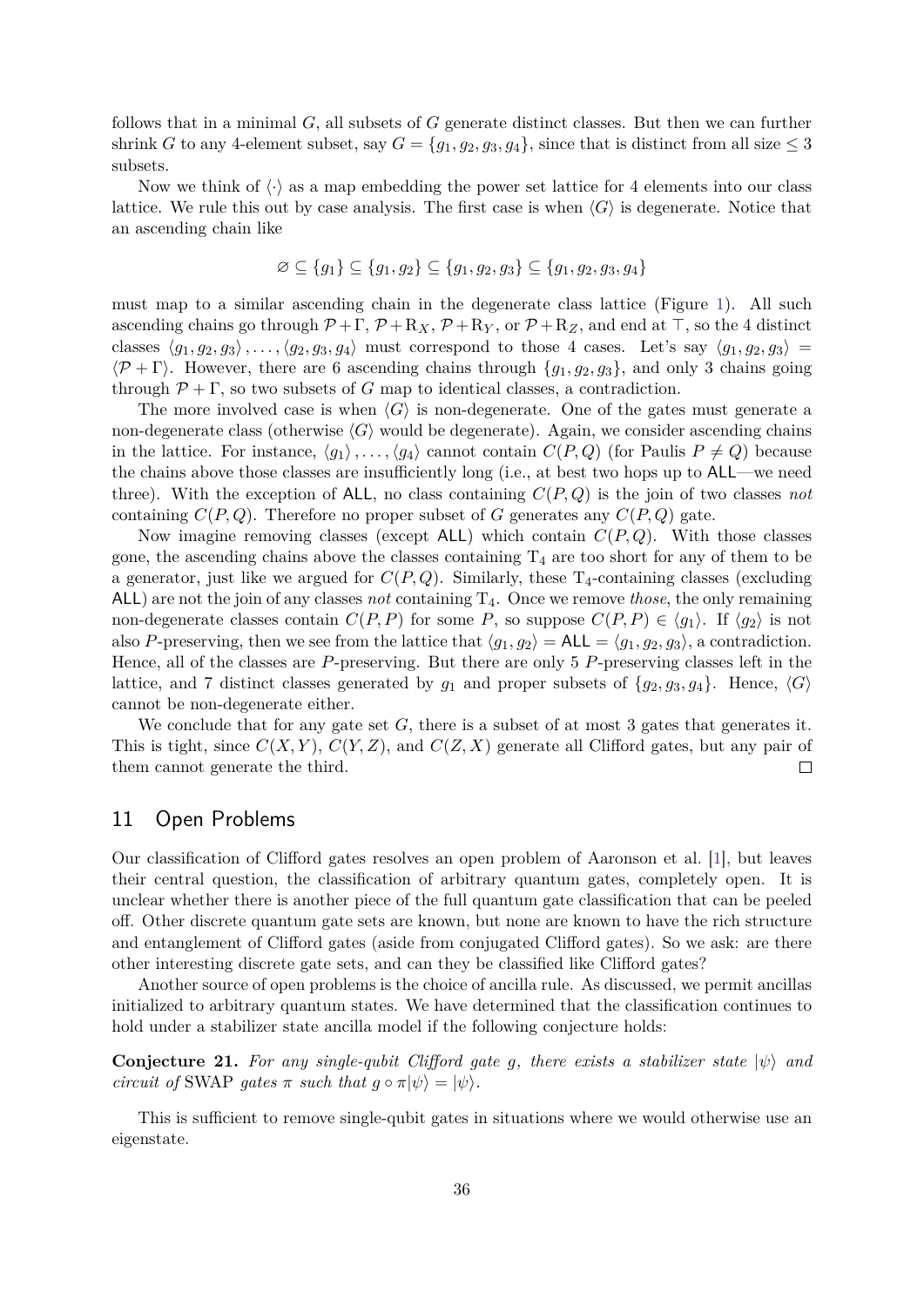For many single-qubit gates, there is a trivial stabilizer eigenstate. For instance, *X* stabilizes  $|+\rangle$ , R<sub>Z</sub> stabilizes  $|0\rangle$ , and many other single-qubit Clifford gates are conjugate to one of these cases. Now consider the gate  $\theta_{X+Z}$ , whose eigenstates (unnormalized)  $(1 \pm \sqrt{2})|0\rangle + |1\rangle$  are not stabilizer states. How then, given the gate  $\theta_{X+Z} \otimes \theta_{X+Z}$ , does one generate the gate  $\theta_{X+Z}$ which acts only on one qubit? Han-Hsuan Lin discovered the first explicit nine qubit stabilizer state for this task.

Let  $\pi$  be a circuit that cyclically permutes qubits 2 through 9, and suppose  $\theta_{X+Z}$  is applied to qubit 1. Let  $|\psi\rangle$  be the state stabilized by the following commuting Pauli strings,

|          |                         | XXZXZIIII, ZIXZXZIII, XIIXZXZII, ZIIIXZXZI, |               |
|----------|-------------------------|---------------------------------------------|---------------|
|          |                         | XIIIIXZXZ, ZZIIIIXZX, XXZIIIIXZ, ZZXZIIIIX, |               |
| YYHIYHI. | $-YIYIIIYII$ . YHYHIYL. |                                             | $-YIIIYIIIY,$ |

9 of which are independent. One can check that conjugating each generator by  $\theta_{X+Z} \circ \pi$  yields another element of the stabilizer group, so  $(\theta_{X+Z} \circ \pi)|\psi\rangle = |\psi\rangle$ . In other words, Conjecture [21](#page-35-1) holds for  $\theta_{X+Z}$ , and for all conjugates  $\theta_{P+Q}$  by symmetry.

To verify the conjecture, it suffices to find a stabilizer state  $|\psi\rangle$  and circuit *C*, constructed of SWAP gates and a single  $\Gamma$  gate, such that  $C|\psi\rangle = |\psi\rangle$ .

# 12 Acknowledgments

Much on this work was completed at MIT, where both authors were graduate students. DG additionally acknowledges the support an NSF Graduate Research Fellowship under Grant No. 1122374. We would like to thank Scott Aaronson for his guidance throughout this project. Also, thanks to Han-Hsuan Lin and Adam Bouland for useful discussions. Finally, we thank the many anonymous reviewers that have helped to improve the manuscript. In particular, we thank the reviewer that pointed out an error in an attempted proof of Conjecture [21.](#page-35-1)

## References

- <span id="page-36-0"></span>[1] Scott Aaronson, Daniel Grier, and Luke Schaeffer. "The classification of reversible bit operations". In 8th Innovations in Theoretical Computer Science Conference. [Volume 67](https://dx.doi.org/10.4230/LIPIcs.ITCS.2017.23) [of Leibniz International Proceedings in Informatics, pages 23:1–23:34.](https://dx.doi.org/10.4230/LIPIcs.ITCS.2017.23) Schloss Dagstuhl– Leibniz-Zentrum fuer Informatik (2017).
- <span id="page-36-1"></span>[2] Adriano Barenco, Charles H. Bennett, Richard Cleve, David P. DiVincenzo, Norman Margolus, Peter Shor, Tycho Sleator, John A. Smolin, and Harald Weinfurter. "Elementary gates for quantum computation". [Physical Review A](https://dx.doi.org/10.1103/PhysRevA.52.3457) **52**, 3457–3467 (1995).
- <span id="page-36-2"></span>[3] Yaoyun Shi. "Both Toffoli and controlled-NOT need little help to do universal quantum computing". [Quantum Information & Computation](https://dx.doi.org/10.26421/QIC3.1-7) **3**, 84–92 (2003).
- <span id="page-36-3"></span>[4] Adam Bouland, Laura Mančinska, and Xue Zhang. "Complexity classification of two-qubit commuting Hamiltonians". In 31st Conference on Computational Complexity. [Volume 50](https://dx.doi.org/10.4230/LIPIcs.CCC.2016.28) [of Leibniz International Proceedings in Informatics, pages 28:1–28:33.](https://dx.doi.org/10.4230/LIPIcs.CCC.2016.28) Schloss Dagstuhl– Leibniz-Zentrum fuer Informatik (2016).
- <span id="page-36-4"></span>[5] Andrew M. Childs, Debbie Leung, Laura Mancinska, and Maris Ozols. "Characterization of universal two-qubit Hamiltonian". [Quantum Information & Computation](https://dx.doi.org/10.26421/QIC11.1-2-3) **11**, 19–39 (2011).
- <span id="page-36-5"></span>[6] Adam Bouland and Scott Aaronson. "Generation of universal linear optics by any beam splitter". [Physical Review A](https://dx.doi.org/10.1103/PhysRevA.89.062316) **89**, 062316 (2014).
- <span id="page-36-6"></span>[7] Matthew Amy, Andrew N Glaudell, and Neil J Ross. "Number-theoretic characterizations of some restricted Clifford+*T* circuits". [Quantum](https://dx.doi.org/10.22331/q-2020-04-06-252) **4**, 252 (2020).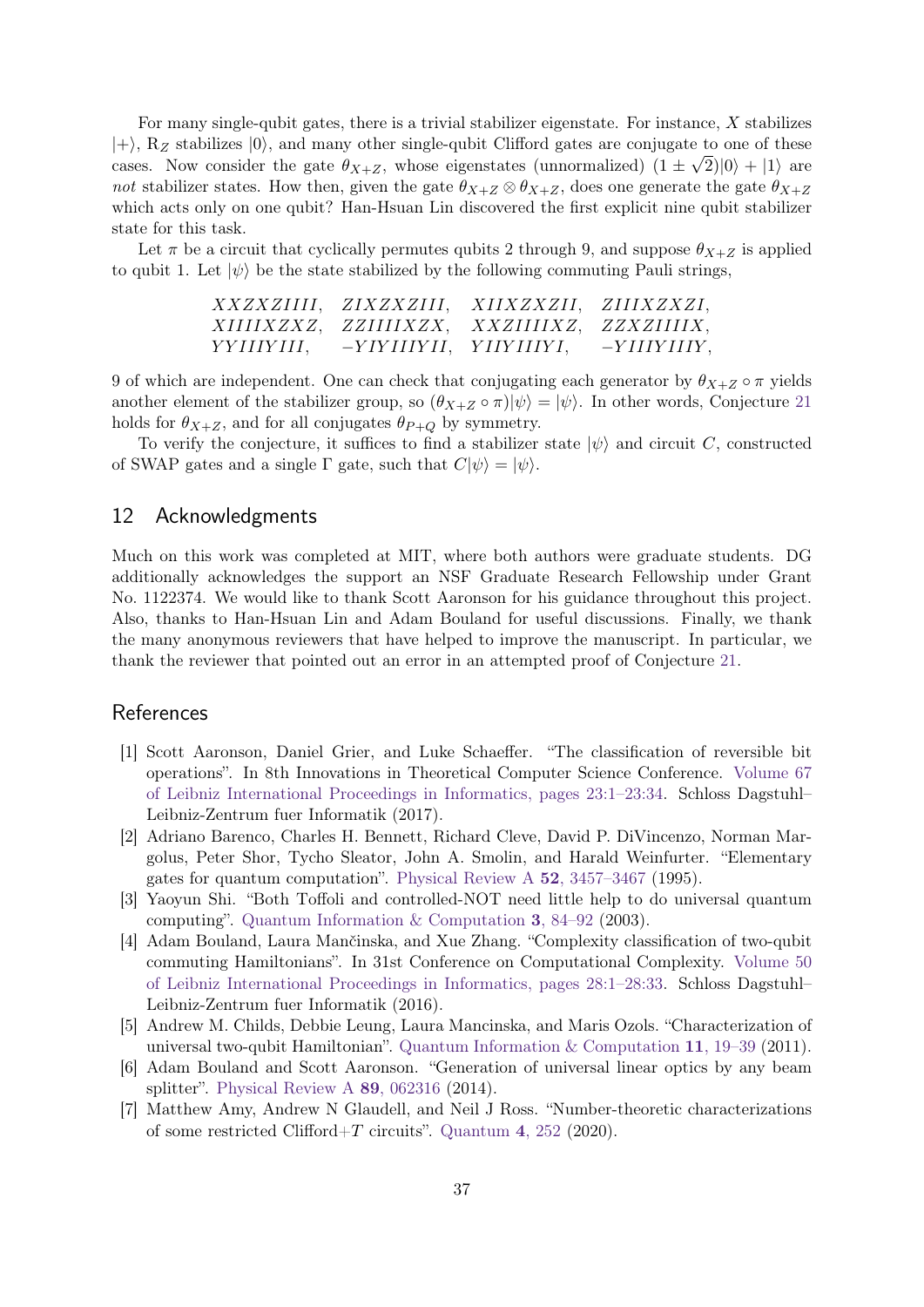- <span id="page-37-0"></span>[8] Daniel Gottesman. "The Heisenberg representation of quantum computers" (1998). [arXiv:quant-ph/9807006.](http://arxiv.org/abs/quant-ph/9807006)
- <span id="page-37-1"></span>[9] Scott Aaronson and Daniel Gottesman. "Improved simulation of stabilizer circuits". [Physical](https://dx.doi.org/10.1103/PhysRevA.70.052328) [Review A](https://dx.doi.org/10.1103/PhysRevA.70.052328) **70**, 052328 (2004).
- <span id="page-37-2"></span>[10] Daniel Gottesman. "Stabilizer codes and quantum error correction". [PhD thesis.](https://dx.doi.org/10.7907/rzr7-dt72) California Institute of Technology. (1997).
- <span id="page-37-3"></span>[11] Peter W. Shor. "Fault-tolerant quantum computation". In Proceedings of 37th Conference on Foundations of Computer Science. [Pages 56–65.](https://dx.doi.org/10.1109/SFCS.1996.548464) (1996).
- <span id="page-37-4"></span>[12] Andrew Steane. "Multiple-particle interference and quantum error correction". [Proceedings](https://dx.doi.org/10.1098/rspa.1996.0136) [of the Royal Society of London. Series A: Mathematical, Physical and Engineering Sciences](https://dx.doi.org/10.1098/rspa.1996.0136) **452**[, 2551–2577](https://dx.doi.org/10.1098/rspa.1996.0136) (1996).
- <span id="page-37-5"></span>[13] Sergey Bravyi and Alexei Kitaev. "Universal quantum computation with ideal Clifford gates and noisy ancillas". [Physical Review A](https://dx.doi.org/10.1103/PhysRevA.71.022316) **71**, 022316 (2005).
- <span id="page-37-6"></span>[14] Robert Raussendorf, Daniel E. Browne, and Hans J. Briegel. "Measurement-based quantum computation on cluster states". [Physical Review A](https://dx.doi.org/10.1103/PhysRevA.68.022312) **68**, 022312 (2003).
- <span id="page-37-7"></span>[15] Jonas T. Anderson. "On the power of reusable magic states" (2012). [arXiv:1205.0289.](http://arxiv.org/abs/1205.0289)
- <span id="page-37-8"></span>[16] Panos Aliferis. "Level reduction and the quantum threshold theorem". [PhD thesis.](https://dx.doi.org/10.7907/3ZM6-HE29) California Institute of Technology. (2007).
- <span id="page-37-9"></span>[17] N. Cody Jones, Rodney Van Meter, Austin G. Fowler, Peter L. McMahon, Jungsang Kim, Thaddeus D. Ladd, and Yoshihisa Yamamoto. "Layered architecture for quantum computing". [Physical Review X](https://dx.doi.org/10.1103/PhysRevX.2.031007) **2**, 031007 (2012).
- <span id="page-37-10"></span>[18] Sergey Bravyi and Dmitri Maslov. "Hadamard-free circuits expose the structure of the Clifford group". [IEEE Transactions on Information Theory](https://dx.doi.org/10.1109/TIT.2021.3081415) **67**, 4546–4563 (2021).
- [19] Dmitri Maslov and Martin Roetteler. "Shorter stabilizer circuits via Bruhat decomposition and quantum circuit transformations". [IEEE Transactions on Information Theory](https://dx.doi.org/10.1109/TIT.2018.2825602) **64**, 4729– [4738](https://dx.doi.org/10.1109/TIT.2018.2825602) (2018).
- <span id="page-37-11"></span>[20] Peter Selinger. "Generators and relations for n-qubit Clifford operators". [Logical Methods](https://dx.doi.org/10.2168/LMCS-11(2:10)2015) [in Computer Science](https://dx.doi.org/10.2168/LMCS-11(2:10)2015)**11** (2015).
- <span id="page-37-12"></span>[21] Jeroen Dehaene and Bart De Moor. "Clifford group, stabilizer states, and linear and quadratic operations over GF(2)". [Physical Review A](https://dx.doi.org/10.1103/PhysRevA.68.042318) **68**, 042318 (2003).
- <span id="page-37-13"></span>[22] Maarten Van den Nest. "Classical simulation of quantum computation, the Gottesman-Knill theorem, and slightly beyond". [Quantum Information & Computation](https://dx.doi.org/10.26421/QIC10.3-4-6) **10**, 258–271 (2010).
- <span id="page-37-14"></span>[23] Andrew N Glaudell, Neil J Ross, and Jacob M Taylor. "Optimal two-qubit circuits for universal fault-tolerant quantum computation". [npj Quantum Information](https://dx.doi.org/10.1038/s41534-021-00424-z) **7**, 1–11 (2021).
- <span id="page-37-15"></span>[24] Wikipedia. "Hyperoctahedral group". [http://en.wikipedia.org/w/index.php?title=](http://en.wikipedia.org/w/index.php?title=Hyperoctahedral%20group&oldid=1079812980) [Hyperoctahedral%20group&oldid=1079812980](http://en.wikipedia.org/w/index.php?title=Hyperoctahedral%20group&oldid=1079812980) (2022). [Online; accessed 22-April-2022].
- <span id="page-37-16"></span>[25] Daniel Gottesman. "Theory of fault-tolerant quantum computation". [Physical Review A](https://dx.doi.org/10.1103/PhysRevA.57.127) **57**[, 127](https://dx.doi.org/10.1103/PhysRevA.57.127) (1998).
- <span id="page-37-19"></span>[26] Peter Selinger. "Dagger compact closed categories and completely positive maps". [Electronic](https://dx.doi.org/10.1016/j.entcs.2006.12.018) [Notes in Theoretical Computer Science](https://dx.doi.org/10.1016/j.entcs.2006.12.018) **170**, 139–163 (2007).
- <span id="page-37-17"></span>[27] Michael Beverland, Earl Campbell, Mark Howard, and Vadym Kliuchnikov. "Lower bounds on the non-Clifford resources for quantum computations". [Quantum Science and Technology](https://dx.doi.org/10.1088/2058-9565/ab8963) **5**[, 035009](https://dx.doi.org/10.1088/2058-9565/ab8963) (2020).
- <span id="page-37-18"></span>[28] Daniel Jonathan and Martin B Plenio. "Entanglement-assisted local manipulation of pure quantum states". [Physical Review Letters](https://dx.doi.org/10.1103/PhysRevLett.83.3566) **83**, 3566–3569 (1999).
- <span id="page-37-20"></span>[29] Emil L. Post. "The two-valued iterative systems of mathematical logic". [Number 5 in Annals](https://dx.doi.org/10.1515/9781400882366) [of Mathematics Studies.](https://dx.doi.org/10.1515/9781400882366) Princeton University Press. (1941).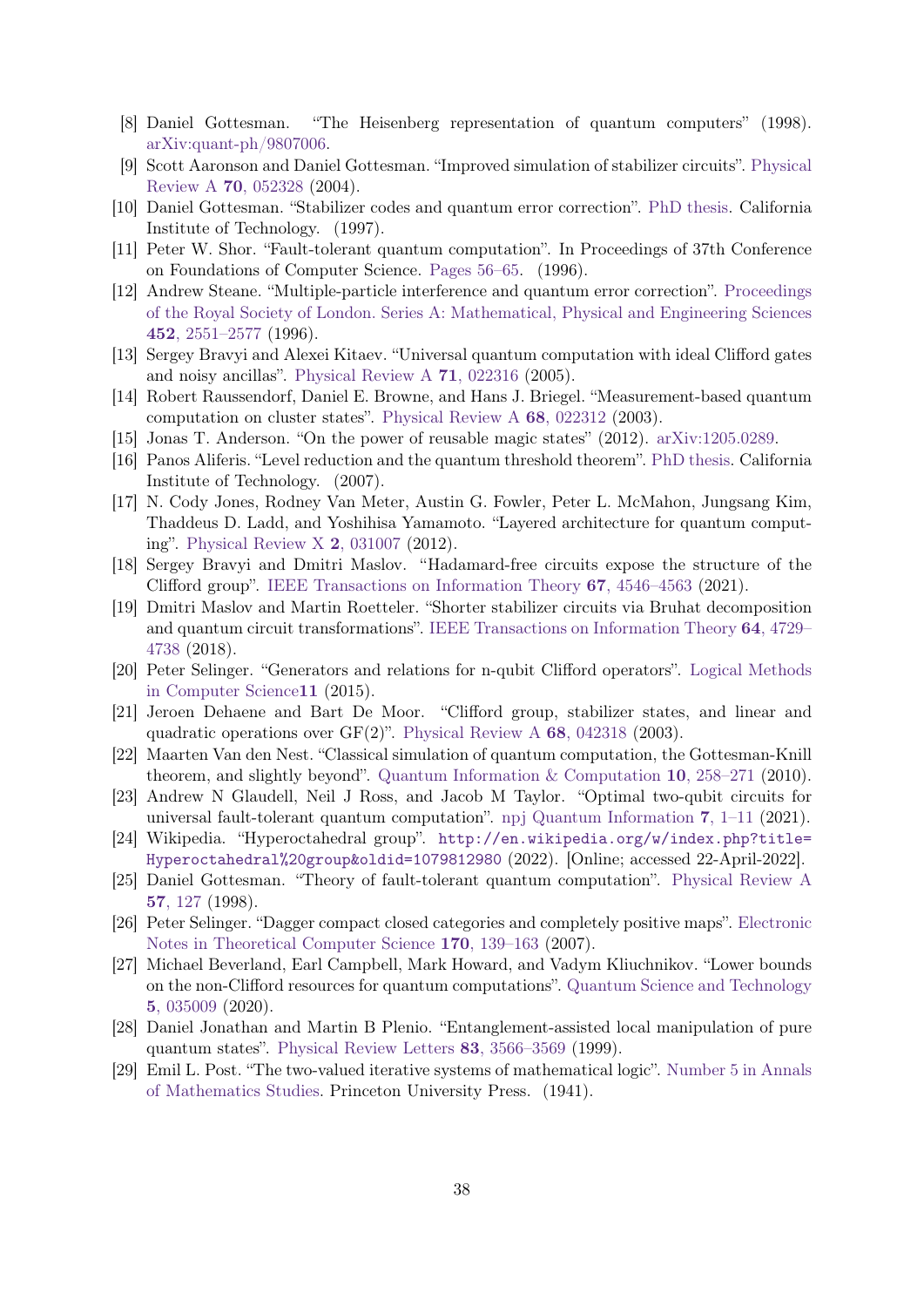- <span id="page-38-1"></span>[30] Vadym Kliuchnikov, Dmitri Maslov, and Michele Mosca. "Fast and efficient exact synthesis of single-qubit unitaries generated by Clifford and  $T$  gates". Quantum Information  $\&$ [Computation](https://dx.doi.org/10.26421/QIC13.7-8-4) **13**, 607–630 (2013).
- <span id="page-38-2"></span>[31] Brett Giles and Peter Selinger. "Exact synthesis of multiqubit Clifford+*T* circuits". [Physical](https://dx.doi.org/10.1103/PhysRevA.87.032332) [Review A](https://dx.doi.org/10.1103/PhysRevA.87.032332) **87**, 032332 (2013).
- <span id="page-38-3"></span>[32] G. E. Wall. "On the conjugacy classes in the unitary, symplectic and orthogonal groups". [Journal of the Australian Mathematical Society](https://dx.doi.org/10.1017/S1446788700027622) **3**, 1–62 (1963).

# <span id="page-38-0"></span>A Enumeration

<span id="page-38-4"></span>**Theorem 22.** Let  $\#\langle \cdot \rangle_n$  denote the number of *n*-qubit gates in a class. Then

$$
\# \langle G \rangle_n = |G|^n n! \qquad \text{for } G \text{ a group of single-qubit gates,}
$$
  
\n
$$
\# \langle C(Z, Z), G \rangle_n = |G|^n 2^{n(n-1)/2} n! \qquad \text{for } \langle Z \rangle_1 \subseteq G \subseteq \langle \mathcal{P}, \mathcal{R}_Z \rangle_1 \text{ a group,}
$$
  
\n
$$
\# \langle C(Z, X), \mathcal{P} \rangle_n = 4^n 2^{n(n-1)/2} \prod_{i=1}^n (2^i - 1),
$$
  
\n
$$
\# \langle \langle T(Z, X), \mathcal{P}, \mathcal{R}_Z \rangle_n = 8^n 2^{n(n-1)} \prod_{i=1}^n (2^i - 1),
$$
  
\n
$$
\# \langle \langle T_4, \mathcal{P} \rangle_n = 4^n a(n),
$$
  
\n
$$
\# \langle T_4, \mathcal{P}, \mathcal{R}_Z \rangle_n = 8^n 2^{n(n-1)/2} a(n),
$$
  
\n
$$
\# \langle \langle T_4, \mathcal{P}, \Gamma \rangle_n = 4^n 2^{n(n-1)/2} \prod_{i=1}^n (2^i - (-1)^i),
$$
  
\n
$$
\# \langle \langle ALL \rangle_n = 4^n 2^{n^2} \prod_{i=1}^n (4^i - 1),
$$

*where*

$$
a(n) = \begin{cases} 2^{m^2} \prod_{i=1}^{m-1} (2^{2i} - 1), & \text{if } n = 2m, \\ 2^{m^2} \prod_{i=1}^{m} (2^{2i} - 1), & \text{if } n = 2m + 1. \end{cases}
$$

*Proof.* Most of these numbers follow from the lemmas above. For example, consider the class  $\langle C(Z,X), \mathcal{P}, R_Z \rangle$ . It follows from Lemma [8](#page-24-0) that any gate in this class has a circuit consisting of a layer of  $C(Z, X)$  gates, then a layer of  $C(Z, Z)$  gates, then a layer of single-qubit gates in *G*.

We would like to count the number of possible gates by multiplying the number of possibilities for each layer, but we must be careful that there is no gate with two circuit representations. Suppose for a contradiction that *g*<sup>1</sup> and *g*<sup>2</sup> generate the same gate, but some layer of *g*<sup>1</sup> differs from  $g_2$ . Then  $g_1^{-1}g_2$  is the identity, since  $g_1$  and  $g_2$  generate the same transformation.

On the other hand, the  $C(Z, X)$  layers of  $g_1$  and  $g_2$  meet in the middle of the circuit for  $g_1^{-1}g_2$ . If those layers do not generate the same linear transformation, then the combination is some non-trivial linear transformation which is, in particular, not *Z*-degenerate. The other layers of  $g_1$  and  $g_2$  *are Z*-degenerate, so we conclude that  $g_1^{-1}g_2$  is not *Z*-degenerate (if it were, we could invert the outer layers to show that the two middle layers are *Z*-degenerate). But  $g_1^{-1}g_2 = I$  is clearly *Z*-degenerate, therefore the  $C(Z, X)$  layers of  $g_1$  and  $g_2$  must generate the same linear transformation.

The  $C(Z, X)$  layers of  $g_1$  and  $g_2$  cancel (since we have shown they are equivalent), so they effectively disappear, and we make a similar argument about the  $C(Z, Z)$  layers, and then the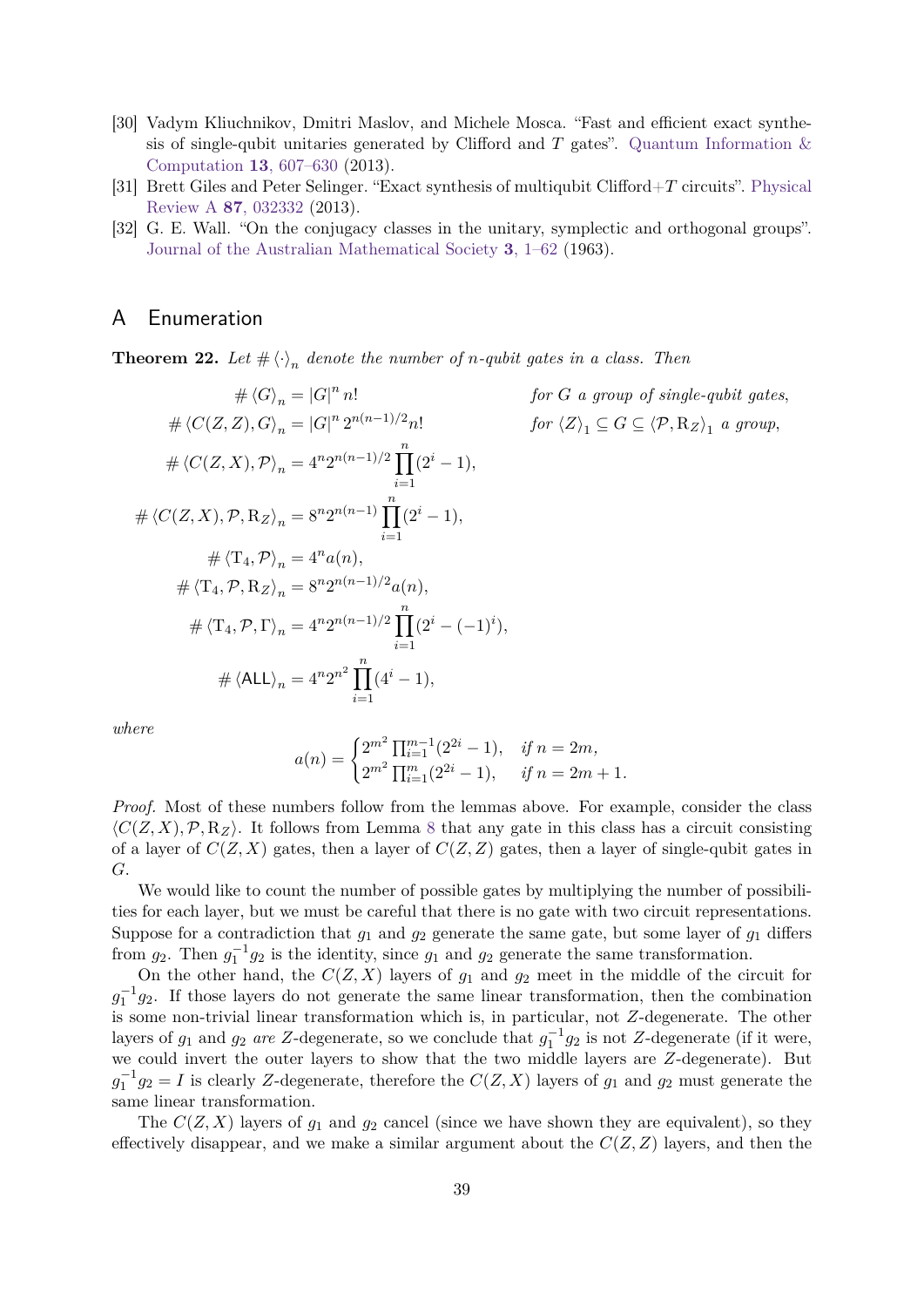single-qubit layers. That is, if the  $C(Z, Z)$  layers do not contain the same set of  $C(Z, Z)$  gates, then we obtain a contradiction because they produce a non-degenerate layer in the middle, implying that  $g_1^{-1}g_2 = I$  is non-degenerate. Once we remove the  $C(Z, Z)$  layers, the singlequbit layers must be the same or they would leave behind a non-trivial single-qubit gate. We conclude that all layers of *g*<sup>1</sup> and *g*<sup>2</sup> are actually the same, so the number of gates is the product of the number of choices for each layer.

Now the problem is to count the number of choices for each layer. For the single-qubit layer, this is clearly just *n* independent choices of single-qubit gate from  $\langle P, R_Z \rangle$ , or  $8^n$ . For the  $C(Z, Z)$  layer, there is a choice whether or not to place a  $C(Z, Z)$  gate in each of the  $\binom{n}{2}$  possible positions, so  $2^{n(n-1)/2}$  choices for the layer. For the *C*(*Z, X*) layer, observe that  $C(Z, X)$  generate precisely the set of invertible linear transformations, of which there are

$$
2^{n(n-1)/2} \prod_{i=1}^{n} (2^i - 1)
$$

by a classical argument. Multiplying the three layers, we have a total of

$$
\# \left\langle C(Z,X), \mathcal{P}, \mathcal{R}_Z \right\rangle_n = 8^n 2^{n(n-1)} \prod_{i=1}^n (2^i - 1)
$$

*n*-qubit transformations generated by  $C(Z, X)$ ,  $\mathcal{P}$ , and  $R_Z$ .

The numbers for  $\langle G \rangle$ ,  $\langle C(Z, Z), G \rangle$ ,  $\langle C(Z, X), \mathcal{P} \rangle$ ,  $\langle T_4, \mathcal{P} \rangle$ , and  $\langle T_4, \mathcal{P}, R_Z \rangle$  follow by a similar argument, although for the last two classes we need the fact that  $T_4$  generates

$$
a(n) = \begin{cases} 2^{m^2} \prod_{i=1}^{m-1} (2^{2i} - 1), & \text{if } n = 2m, \\ 2^{m^2} \prod_{i=1}^{m} (2^{2i} - 1), & \text{if } n = 2m + 1. \end{cases}
$$

orthogonal transformations on *n* qubits.

For the final two classes, we use known expressions (see, e.g., equations (2.6.1) and (2.6.2) from [\[32\]](#page-38-3)) for the number of  $n \times n$  unitary matrices over  $\mathbb{F}_4$  (in the case of  $\langle T_4, \mathcal{P}, \Gamma \rangle$ ) and for the number of  $2n \times 2n$  symplectic matrices over  $\mathbb{F}_2$  (in the case of ALL). We multiply by  $4^n$ in both cases to account for the phase bits, which are completely independent of the matrix part.  $\Box$ 

**Theorem 23.** *The asymptotic size of each class is as follows.*

$$
\log_2 \# \langle G \rangle_n = n \log_2(|G|) + n \log_2 n - n \log_2 e + \frac{1}{2} \log_2 2\pi + O\left(\frac{1}{n}\right),
$$
  
\n
$$
\log_2 \# \langle C(Z, Z), G \rangle_n = n \log_2(|G|) + \frac{n(n-1)}{2} + n \log_2 n - n \log_2 e + \frac{1}{2} \log_2 2\pi + O\left(\frac{1}{n}\right),
$$
  
\n
$$
\log_2 \# \langle C(Z, X), \mathcal{P} \rangle_n = n^2 + 2n - \alpha + O(2^{-n}),
$$
  
\n
$$
\log_2 \# \langle C(Z, X), \mathcal{P}, \mathcal{R}_Z \rangle_n = \frac{3}{2}n^2 + \frac{5}{2}n - \alpha + O(2^{-n}),
$$
  
\n
$$
\log_2 \# \langle \mathcal{T}_4, \mathcal{P} \rangle_n = \frac{1}{2}n^2 + \frac{3}{2}n - \beta + O(2^{-n}),
$$
  
\n
$$
\log_2 \# \langle \mathcal{T}_4, \mathcal{P}, \mathcal{R}_Z \rangle_n = n^2 + 3n - \beta + O(2^{-n}),
$$
  
\n
$$
\log_2 \# \langle \mathcal{T}_4, \mathcal{P}, \Gamma \rangle_n = n^2 + 2n + \gamma + O(2^{-n}),
$$
  
\n
$$
\log_2 \# \langle \mathcal{A} L \rangle_n = 2n^2 + 3n - \beta + O(4^{-n}).
$$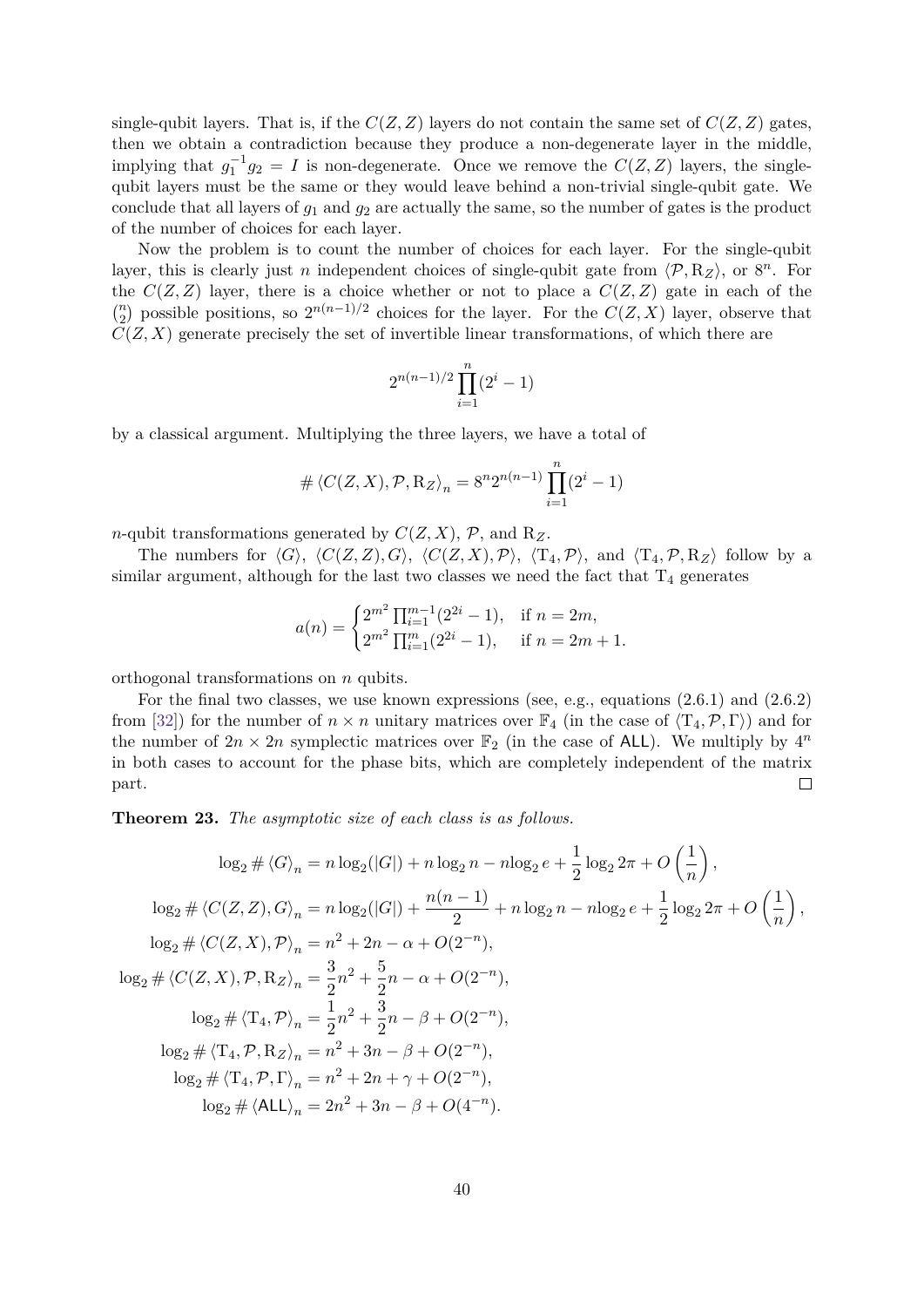*where G is the same as in Theorem [22,](#page-38-4) and*

$$
\alpha = -\sum_{i=1}^{\infty} \log_2(1 - 2^{-i}) \approx 1.7919,
$$
  

$$
\beta = -\sum_{i=1}^{\infty} \log_2(1 - 4^{-i}) \approx 0.53839,
$$
  

$$
\gamma = \sum_{i=1}^{\infty} \log_2(1 - (-2)^{-i}) \approx 0.27587.
$$

*Proof.* We take the logarithm of each class size, which we can separate into the logarithm of each layer comprising that class, as in Theorem [22.](#page-38-4) For most layers this is straightforward, except for the layer of permutations, orthogonal transformations, or general linear transformations. The first we handle with Stirling's approximation. For the other two, we factor out powers of two leaving a partial sum of a convergent series, which we analyze with a Taylor expansion. The classes  $\langle T_4, P, \Gamma \rangle_n$  and  $\langle ALL \rangle_n$  follow by similar techniques.  $\Box$ 

**Corollary 24.** *Let* C *be any class, and let G be an n-qubit gate chosen uniformly at random from* C*. Then*

$$
Pr[G \text{ generates } C] = 1 - O(2^{-n}).
$$

## <span id="page-40-0"></span>B Classical reversible gates with quantum ancillas

In this section we describe what the classical reversible gate lattice of Aaronson et al. [\[1\]](#page-36-0) would look like under quantum ancillas. We extend all classical gates discussed in that paper to the quantum setting in the most natural way. Figure [12](#page-41-0) shows the new (dramatically simpler) lattice.

Some of the collapses in the lattice are immediate. For instance, the class  $\langle \text{NOT} \otimes \text{NOT} \rangle$ collapses with the class  $\langle \text{NOT} \rangle$  because  $\text{NOT} |+\rangle = |+\rangle$ . A similar collapse occurs been all classes where the parity issue arises, such as between the classes  $\langle \text{CNOTNOT} \rangle$  and  $\langle \text{CNOT} \rangle$ .

A more interesting collapse occurs between all mod-k-preserving classes for  $k \geq 2$ . Consider the following gate  $G: \{0,1\}^k \to \{0,1\}^k$  of order 2 which preserves Hamming weight mod k:

$$
G(0k) = 1k
$$
  
\n
$$
G(1k) = 0k
$$
  
\n
$$
G(1a0b0) = 1a-10b+11
$$
  
\n
$$
G(1a0b1) = 1a+10b-10
$$

where *G* acts as the identity on all other inputs. Since *G* preserves the Hamming weight mod *k*, it must appear in the class. We will show that *G* can generate a NOT gate. Let

$$
|\psi_k\rangle := \frac{1}{\sqrt{k}} \sum_{i=0}^{k-1} \left|1^i 0^{k-i-1}\right\rangle
$$

so, for example

$$
|\psi_4\rangle = \frac{|000\rangle + |100\rangle + |110\rangle + |111\rangle}{2}.
$$

Now, for  $b \in \{0,1\}$ ,  $G(|\psi_k\rangle|b\rangle) = |\psi_k\rangle|b \oplus 1\rangle$ . Therefore, each mod-*k*-preserving class for  $k \geq 2$ collapses to the  $\langle$ Fredkin, NOT $\rangle$  class. Furthermore, Figure [11](#page-41-1) shows that the Fredkin and NOT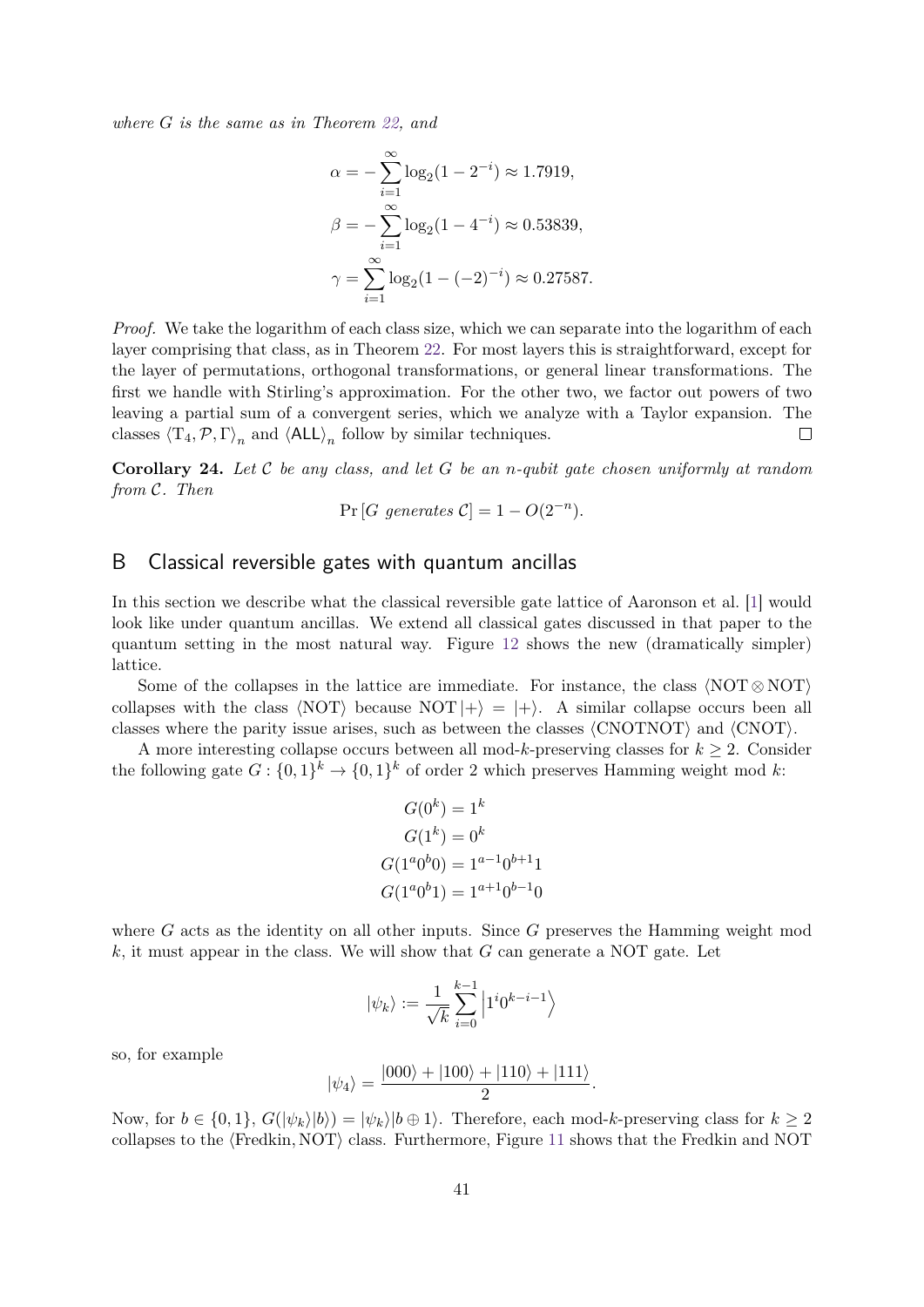

<span id="page-41-1"></span>Figure 11: Generating CNOT from Fredkin and NOT gates

<span id="page-41-0"></span>

Figure 12: The inclusion lattice of classical gates using quantum ancillas.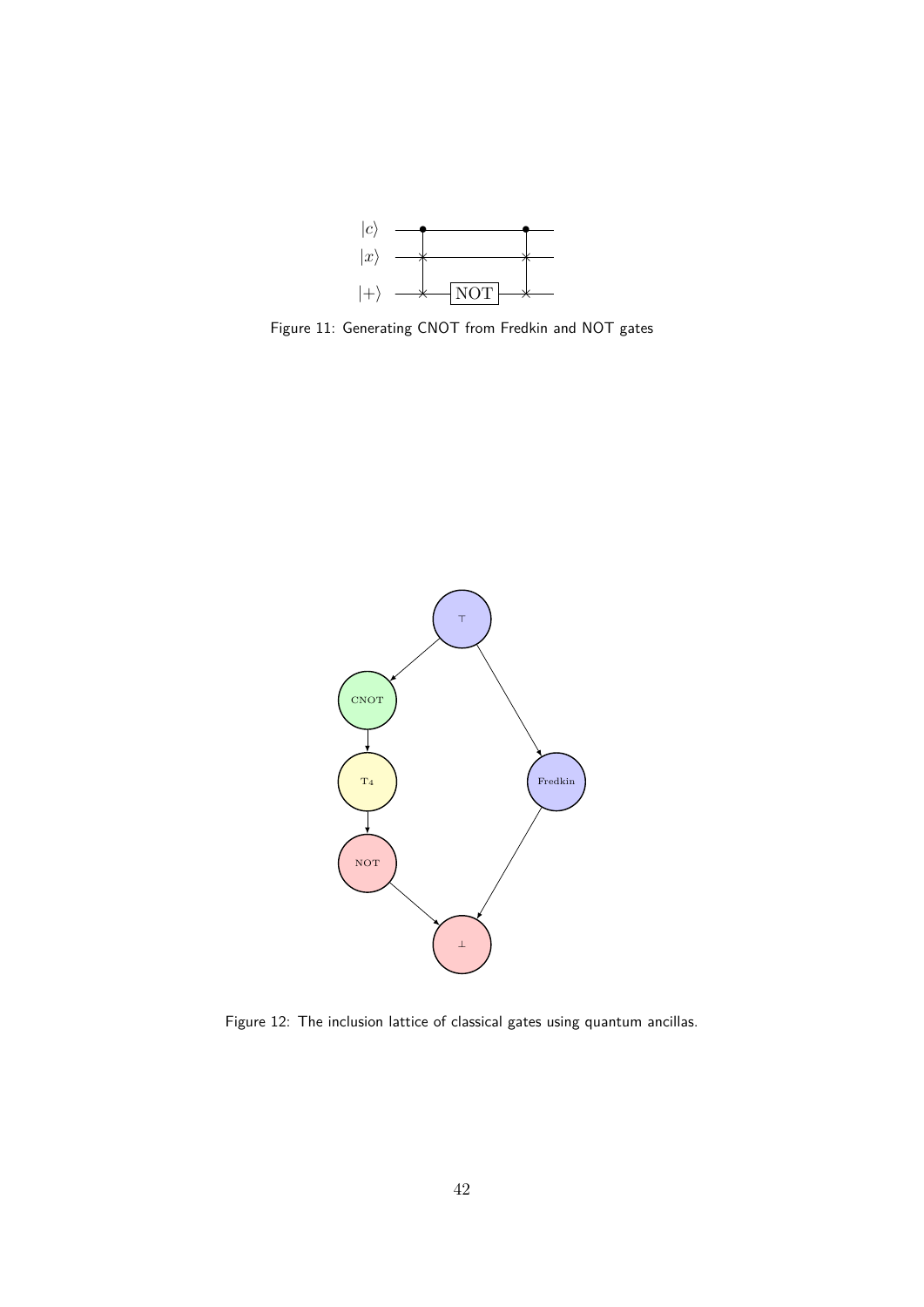gates are sufficient to generate a CNOT. Therefore, every non-conservative non-affine class generates all classical reversible transformations.

We now only need to prove that the classes appearing in Figure [12](#page-41-0) are distinct. Notice, however, that the classes  $\langle \text{CNOT} \rangle$ ,  $\langle \text{T}_4 \rangle$ , and  $\langle \text{NOT} \rangle$  all have Clifford gate generators, which by the results of this paper, generate distinct classes. We only need to show that the  $\{Fredkin\}$ class is distinct from the remaining classes. However, the invariant in [\[1\]](#page-36-0) more or less functions to prove this separation. Namely, Fredkin conserves the Hamming weight of its input. Therefore the sum of the Hamming weights of the computational basis states of the input state is conserved. However, the NOT gate necessarily changes this sum, witnessing that NOT  $\notin$   $\langle$  Fredkin $\rangle$ , and therefore that the lattice is complete.

# <span id="page-42-0"></span>C Three-qubit generator for hT4*,* Γ*,*Pi

The  $T_4$  gate is a minimal generator for a class of orthogonal gates, both in our classification (i.e.,  $\langle T_4, \mathcal{P} \rangle$ ), and in the Aaronson et al. [\[1\]](#page-36-0) classification. Surprisingly, when we add Γ gates to this class, it has a three-qubit generator. This is most easily seen by counting (using the enumeration results from Appendix [A\)](#page-38-0):

$$
\# \langle \mathcal{T}_4, \mathcal{P}, \Gamma \rangle_3 = 2^{3(3-1)/2 + 2(3)} \prod_{i=1}^3 (2^i - (-1)^i) = 41472,
$$
  

$$
\# \langle \Gamma, \mathcal{P} \rangle_3 = 12^3 3! = 10368,
$$
  

$$
\# \langle \mathcal{T}_4, \mathcal{P} \rangle_3 = 4^3 2^{1^2} \prod_{i=1}^1 (2^{2i} - 1) = 384,
$$
  

$$
\# \langle \mathcal{P} \rangle_3 = 4^3 3! = 384.
$$

We see that  $\langle T_4, \mathcal{P} \rangle$  and  $\langle \mathcal{P} \rangle$  have the same number of gates on three qubits, but  $\langle T_4, \mathcal{P}, \Gamma \rangle$  has substantially more gates than  $\langle \Gamma, \mathcal{P} \rangle$ . Notice that there are 4 cosets of  $\langle \Gamma, \mathcal{P} \rangle$ <sub>3</sub> in  $\langle T_4, \mathcal{P}, \Gamma \rangle$ <sub>3</sub> by Lagrange's Theorem, corresponding to 4 gates that are nonequivalent up to applications of elements in  $\langle \Gamma, \mathcal{P} \rangle_3$ . If we let  $\alpha = \begin{pmatrix} 0 & 1 \\ 1 & 1 \end{pmatrix} \in \mathsf{R}$ , then one such gate is described by the following tableau

$$
\left(\begin{array}{ccc|c}\n\alpha & I & I & 0 \\
I & \alpha & I & 0 \\
I & I & \alpha & 0\n\end{array}\right).
$$

This is equal to the gate  $O_3$  (up to single-qubit gates) that appears in Section [9.](#page-27-0) By Theorem [19,](#page-32-1) this gate generates all of  $\langle T_4, P, \Gamma \rangle$ .

# D Canonical form from Section [9](#page-27-0)

Recall the decomposition for an *n*-qubit Clifford gate *G* in Lemma [15:](#page-29-0)

$$
G = (P \otimes D) \circ \text{SWAP}(1, i) \circ \left( \prod \text{CNOT}(r_j) \right) \circ O_{2k-1} \circ \left( \bigotimes \mathcal{G}(r_j) \right). \tag{1}
$$

It decomposes as single-qubit gates, an *O*2*k*−<sup>1</sup> gate, generalized CNOT gates, an optional SWAP, a Pauli on the first qubit, and an arbitrary Clifford gate *D* on the remaining (*n* − 1) qubits. Conceptually, the decomposition is a mapping  $\mu$ :  $C_n \to C_{n-1} \times Q_n$ , taking an *n*-qubit Clifford to an (*n* − 1)-qubit Clifford (i.e., *D*) and some subset of Clifford gates *Q<sup>n</sup>* (i.e., all gates except *D* in the decomposition). In this appendix we will argue that  $\mu$  is actually a bijection, leading to a nice canonical form for Clifford gates.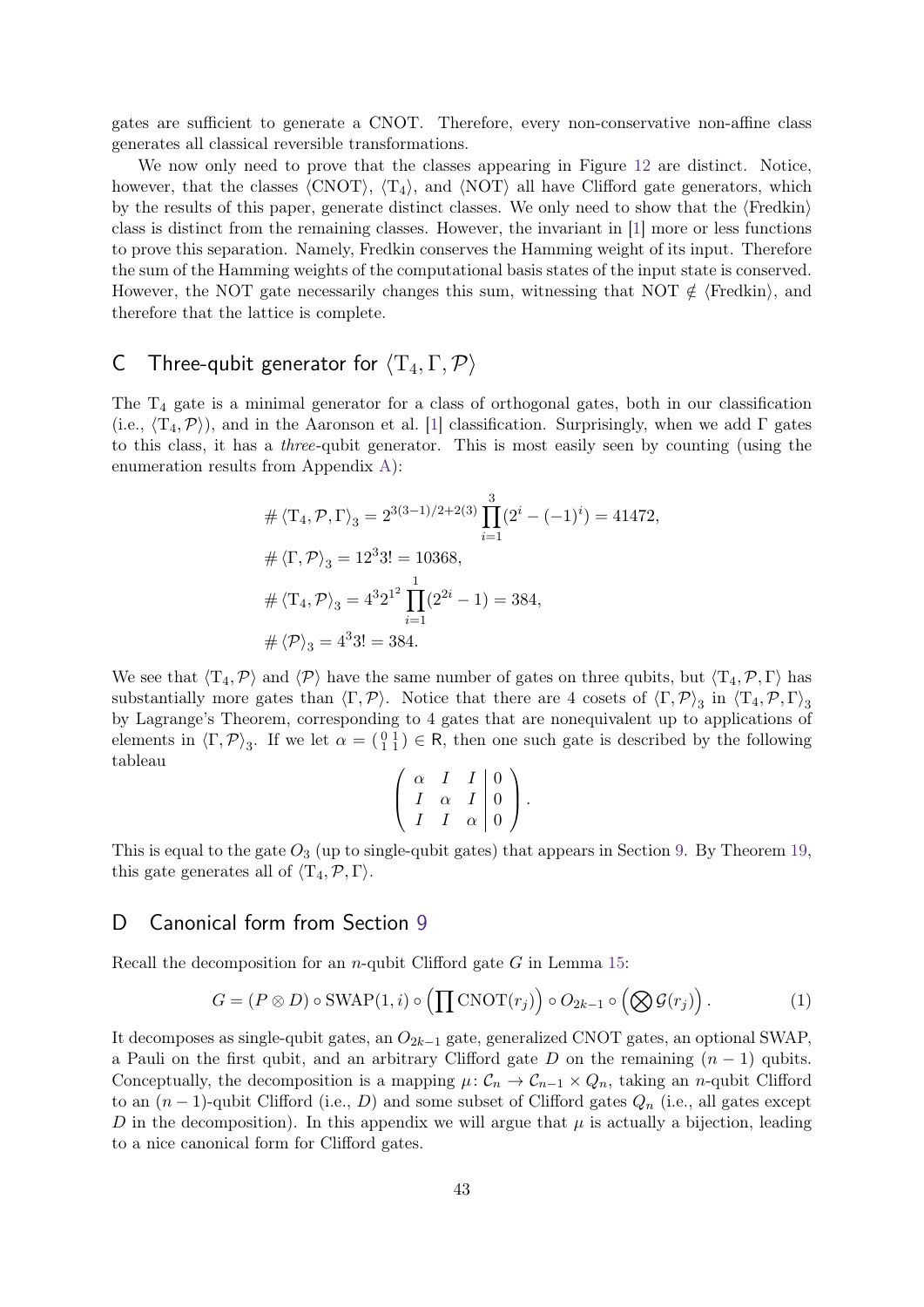First,  $\mu$  is clearly one-to-one since we can multiply the decomposition out to recover the original Clifford *G*. To show that  $\mu$  is bijective, we simply need to argue that the domain and codomain have the same size. We conveniently have an expression for the number of Clifford operations from Appendix [A,](#page-38-0) and can compute the ratio

$$
\frac{|\mathcal{C}_n|}{|\mathcal{C}_{n-1}|} = \frac{4^n 2^{n^2} \prod_{i=1}^n (4^i - 1)}{4^{n-1} 2^{(n-1)^2} \prod_{i=1}^{n-1} (4^i - 1)} = 2^{2n+1} (4^n - 1).
$$

**Lemma 25.** The decomposition produces  $|Q_n|$  possible *n*-qubit Clifford circuits (excluding  $D$ ) *where*

$$
|Q_n| = 2^{2n+1}(4^n - 1).
$$

*Proof.* We will count the number of configurations for the gates in each layer of the decomposition. A key parameter is the number of invertible elements in the first column of  $\mathcal{M}(G)$ , which determines the number of single-qubit gates we apply. Let *S* be the set of indices for these invertible elements with  $s := |S|$ .

There are 6 single-qubit gates (corresponding to the 6 invertible elements of R), and we apply one such gate to each qubit in *S* for a total of 6 *<sup>s</sup>* possible single-qubit layers given *S*. Next, we consider the non-invertible elements in the column, corresponding to the 10 choices of generalized CNOT gate (including the identity gate). Since we apply a CNOT targeting each qubit *not* in *S*, this gives 10<sup>*n*−*s*</sup> choices for this layer. Finally, we have four choices for a Pauli *P*. The remaining degrees of freedom in the circuit all have a canonical choice: take *i* as the first invertible element in *S*, perform the generalized CNOT gates (which may not commute) in the order of their target (not *i*), and likewise for the single-qubit gates (except they *do* commute). The targets of the SWAP are determined by *i*, and we omit it if and only if  $i = 1$ . The targets of the *O<sup>s</sup>* gate are *S*, and the orientation is fixed by *i*.

Now we sum over *s* and count the number of choices for  $S$  (i.e.,  $\binom{n}{s}$ ), the single-qubit gates  $(6<sup>s</sup>)$ , and generalized CNOT gates  $(10<sup>n-s</sup>)$ ).

$$
|Q_n| = 4 \cdot \sum_{s \text{ odd}} {n \choose s} 6^s 10^{n-s}
$$
  
=  $2 \cdot \left( \sum_{s=0}^n {n \choose s} 6^s 10^{n-s} - \sum_{s=0}^n {n \choose s} (-6)^s 10^{n-s} \right)$   
=  $2 ((6 + 10)^n - (10 - 6)^n)$   
=  $2^{2n+1} (4^n - 1).$ 

It follows that  $|\mathcal{C}_n|/|\mathcal{C}_{n-1}| = 2^{2n+1}(4^n - 1) = |Q_n|$ , so the decomposition is a bijection.

## <span id="page-43-0"></span>E Canonical form for 2-qubit circuits

In this section, we describe a very clean canonical form for 2-qubit Clifford circuits.

**Theorem 26.** *Let G be any Clifford circuit on two qubits. Then, G is equivalent to a circuit of at most depth 3 composed of the following sequence of gates*

- *1. a* SWAP*, and*
- *2. a tensor product of single-qubit gates, and*
- *3. a generalized CNOT gate,*

 $\Box$